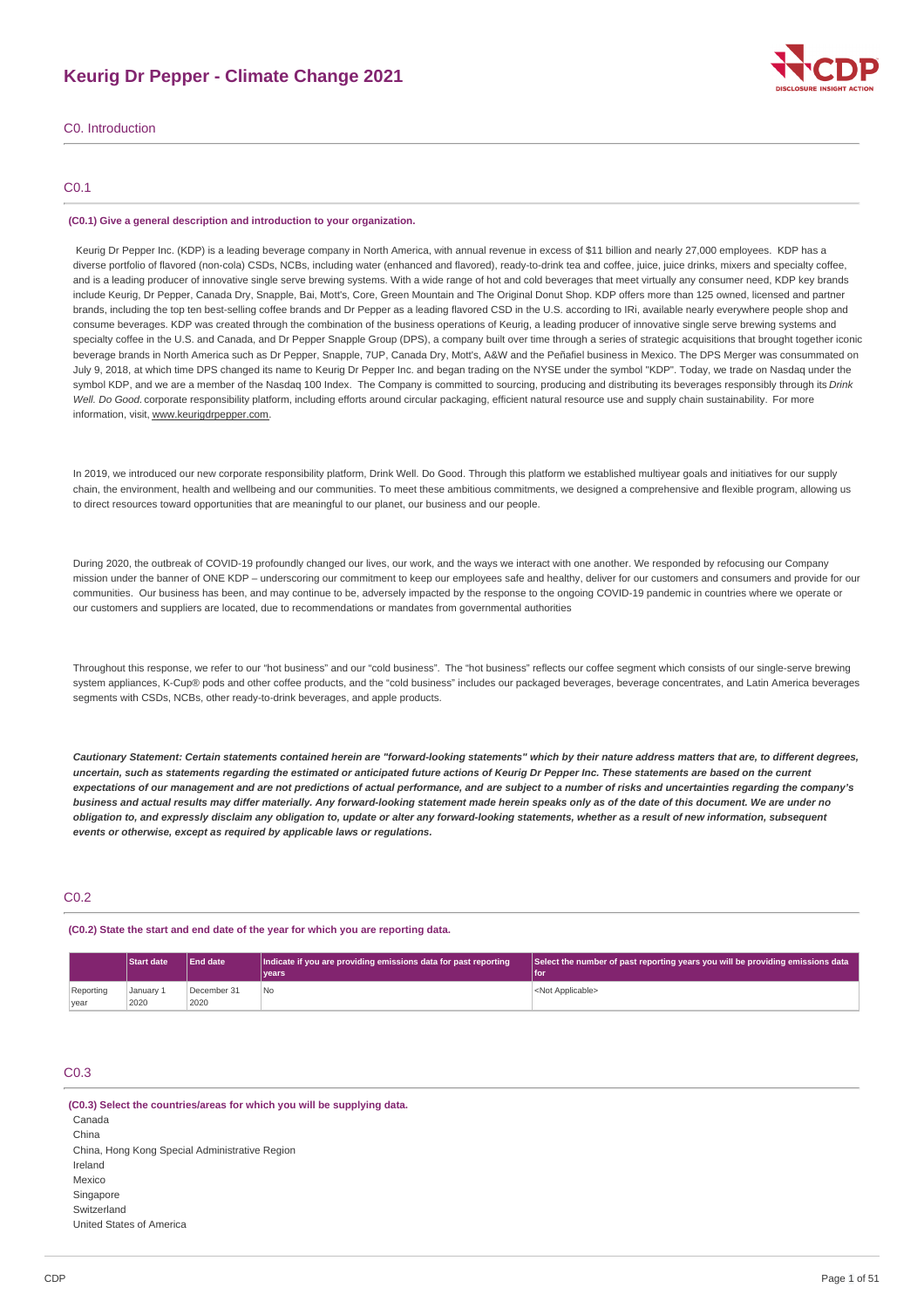# C0.4

**(C0.4) Select the currency used for all financial information disclosed throughout your response.** USD

# C0.5

(C0.5) Select the option that describes the reporting boundary for which climate-related impacts on your business are being reported. Note that this option should **align with your chosen approach for consolidating your GHG inventory.** Operational control

# C-AC0.6/C-FB0.6/C-PF0.6

(C-AC0.6/C-FB0.6/C-PF0.6) Are emissions from agricultural/forestry, processing/manufacturing, distribution activities or emissions from the consumption of your products - whether in your direct operations or in other parts of your value chain - relevant to your current CDP climate change disclosure?

|                          | Relevance                                                                                            |
|--------------------------|------------------------------------------------------------------------------------------------------|
| Agriculture/Forestry     | Elsewhere in the value chain only [Agriculture/Forestry/processing/manufacturing/Distribution only]  |
| Processing/Manufacturing | Both direct operations and elsewhere in the value chain [Processing/manufacturing/Distribution only] |
| Distribution             | Both direct operations and elsewhere in the value chain [Processing/manufacturing/Distribution only] |
| Consumption              | Yes [Consumption only]                                                                               |

# C-AC0.6b/C-FB0.6b/C-PF0.6b

(C-AC0.6b/C-FB0.6b/C-PF0.6b) Why are emissions from agricultural/forestry activities undertaken on your own land not relevant to your current CDP climate **change disclosure?**

# **Row 1**

**Primary reason** Do not own/manage land

#### **Please explain**

KDP sources coffee, sugar, apples, and other beverage commodity ingredients from North America and around the globe via importers based on a number of factors like quality, certifications, and cost. The company is not vertically integrated in its agricultural supply chain and does not own any farms/crop production land or agricultural processing.

C-AC0.7/C-FB0.7/C-PF0.7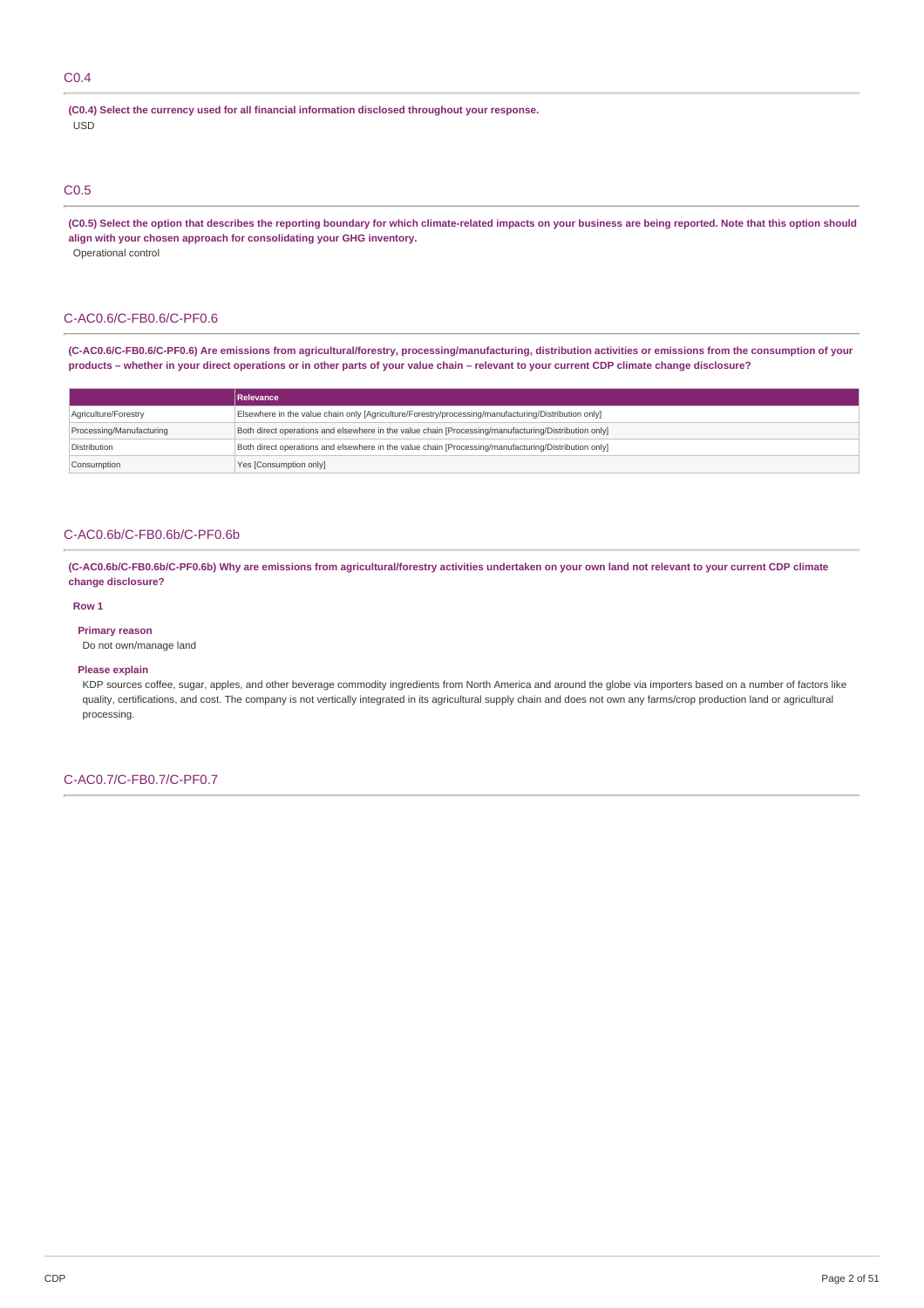#### (C-AC0.7/C-FB0.7/C-PF0.7) Which agricultural commodity(ies) that your organization produces and/or sources are the most significant to your business by **revenue? Select up to five.**

# **Agricultural commodity**

Other, please specify (Coffee)

# **% of revenue dependent on this agricultural commodity**

20-40%

#### **Produced or sourced** Sourced

# **Please explain**

KDP's hot business consists of our single-serve brewing system appliances, K-Cup® pods and other coffee products. A very small proportion of our hot beverage portfolio includes cocoa, tea, powdered drinks, and dairy, but coffee represents the majority of the hot beverage portfolio.

### **Agricultural commodity**

Other, please specify (Apples)

# **% of revenue dependent on this agricultural commodity**

Less than 10%

#### **Produced or sourced** Sourced

### **Please explain**

Apples are the primary ingredient in our Mott's® branded applesauce products. (Apple juice products are dependent on apple juice concentrate, not considered in the scope for this response).

### **Agricultural commodity**

Sugar

## **% of revenue dependent on this agricultural commodity** Less than 10%

**Produced or sourced**

Sourced

#### **Please explain**

We source cane sugar for several of our beverage brand products.

# **Agricultural commodity**

Other, please specify (Corn)

#### **% of revenue dependent on this agricultural commodity** 20-40%

# **Produced or sourced**

Sourced

# **Please explain**

Corn, in the form of high fructose corn syrup is used in many of our beverage products.

# C1. Governance

# C1.1

**(C1.1) Is there board-level oversight of climate-related issues within your organization?** Yes

# C1.1a

(C1.1a) Identify the position(s) (do not include any names) of the individual(s) on the board with responsibility for climate-related issues.

|               | Position of Please explain                                                                                                                                                                                                                                                                                                                                                                                                                                                                                                                                                                                                          |
|---------------|-------------------------------------------------------------------------------------------------------------------------------------------------------------------------------------------------------------------------------------------------------------------------------------------------------------------------------------------------------------------------------------------------------------------------------------------------------------------------------------------------------------------------------------------------------------------------------------------------------------------------------------|
| individual(s) |                                                                                                                                                                                                                                                                                                                                                                                                                                                                                                                                                                                                                                     |
| Board Chair   | KDP's Executive Chairman (Board Chair) and CEO roles are held by the same individual. This person has ultimate oversight for the performance of the business including its sustainability strategy<br>and goals. This position's responsibility for climate-related issues covers potential risk impacts to the organization as part of overall enterprise risk management and oversight; emissions and energy<br>targets approval; and performance against these public goals. An example of a climate-related decision made was to commit to setting and to set a science-based emissions reduction target as an<br>organization. |

# $C1.1<sub>b</sub>$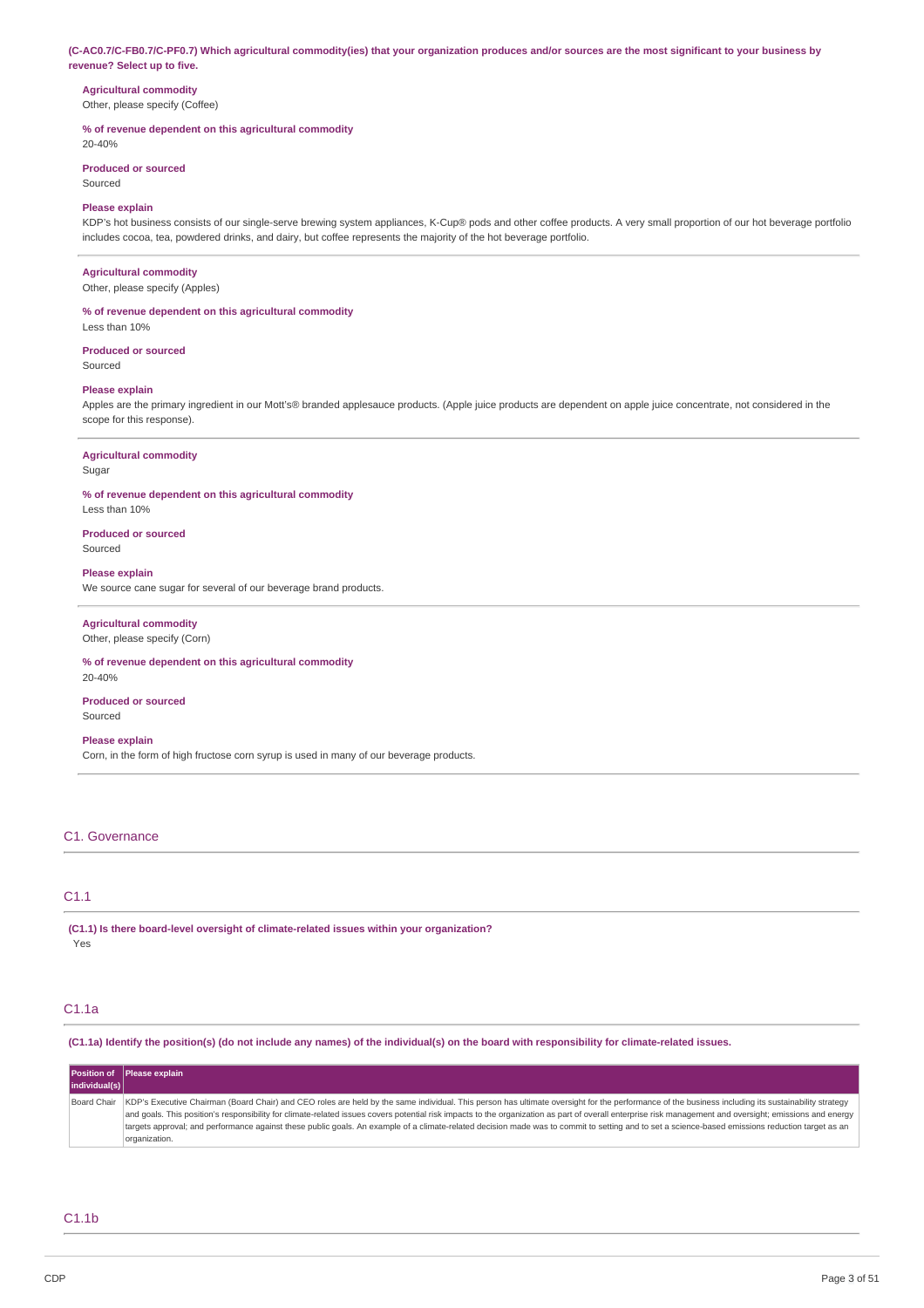#### **(C1.1b) Provide further details on the board's oversight of climate-related issues.**

| <b>Frequency with which</b><br><b>climate-related issues</b><br>are a scheduled agenda lare integrated<br>l item | Governance mechanisms into<br>which climate-related issues                                                                                                                                                                      | board-<br>level<br>oversight                                                                                                                                                                                                                                                                                                                                                                                                                                    | Scope of Please explain                                                                                                                                                                                                                                                                                                                                                                                                           |
|------------------------------------------------------------------------------------------------------------------|---------------------------------------------------------------------------------------------------------------------------------------------------------------------------------------------------------------------------------|-----------------------------------------------------------------------------------------------------------------------------------------------------------------------------------------------------------------------------------------------------------------------------------------------------------------------------------------------------------------------------------------------------------------------------------------------------------------|-----------------------------------------------------------------------------------------------------------------------------------------------------------------------------------------------------------------------------------------------------------------------------------------------------------------------------------------------------------------------------------------------------------------------------------|
| Scheduled - some<br>meetings                                                                                     | Reviewing and guiding risk<br>management policies<br>Monitoring implementation and<br>performance of objectives<br>Monitoring and overseeing<br>progress against goals and<br>targets for addressing climate-<br>related issues | <not< td=""><td>KDP's Board of Directors reviews matters of the Company's corporate sustainability efforts bi-annually, including climate-related issues<br/>Applicable (but also: environment including water, waste, and packaging, health and wellness, philanthropy, and responsible sourcing). This process<br/>informs the Board's oversight of progress against goals and targets as well as the implementation of risk-management policies.</td></not<> | KDP's Board of Directors reviews matters of the Company's corporate sustainability efforts bi-annually, including climate-related issues<br>Applicable (but also: environment including water, waste, and packaging, health and wellness, philanthropy, and responsible sourcing). This process<br>informs the Board's oversight of progress against goals and targets as well as the implementation of risk-management policies. |

# C<sub>12</sub>

**(C1.2) Provide the highest management-level position(s) or committee(s) with responsibility for climate-related issues.**

| Name of the position(s) and/or<br>committee(s) |                                 | Reporting line Responsibility                                          | Coverage of<br><i><u><b>Iresponsibility</b></u></i> | <b>Frequency of reporting to the board on climate-related</b><br>lissues |
|------------------------------------------------|---------------------------------|------------------------------------------------------------------------|-----------------------------------------------------|--------------------------------------------------------------------------|
| Chief Sustainability Officer (CSO)             | <not<br>Applicable&gt;</not<br> | Both assessing and managing climate-related risks and<br>opportunities | <not applicable=""></not>                           | Half-yearly                                                              |

# C1.2a

(C1.2a) Describe where in the organizational structure this/these position(s) and/or committees lie, what their associated responsibilities are, and how climate**related issues are monitored (do not include the names of individuals).**

The SVP and Chief Sustainability Officer (CSO) reports to the Chief Corporate Affairs Officer (CCAO) and leads Corporate Responsibility (CR) (also referred to as Sustainability) for KDP, including development of vision and strategy as well as the day-to-day management of our CR program. The CSO and CCAO regularly collaborate with a cross-functional team of employees across the organization, including such areas as procurement, supply chain, research and development, quality, facilities, human resources and legal, to drive execution and measurement of the CR strategy. Our rationale for having responsibility for climate-related issues lie with these positions is that they each have enterprise-wide scope, allowing them to assess risk and opportunity across the organization and its value chain, which is appropriate given the potential for climate issues to affect the company as a whole.

In addition to this key role, the CSO convenes the Sustainability Governance Committee, composed of key functional Executive Leadership Team (ELT) members, including the CCAO, which monitors progress monthly and approves key, cross-functional CR initiatives. The Committee's responsibilities for climate-related issues are to review information on greenhouse gas emissions of the company, climate scenario assessment informing the company's newly-approved science-based target, and related topics. The full KDP ELT ensures the CR program aligns with the long-term objectives of the business and maintains broad oversight of programs and progress.

Our rationale for having responsibility for climate-related issues lie with the Sustainability Governance Committee is because it is the appropriate body to own these responsibilities since it can view the information cross-functionally from an executive perspective, act to guide the company's response to the issues, and consider climate within the full scope of sustainability impact of the company. Further, the members serve to actively integrate the sustainability vision and strategy into relevant functions. For example, the teams led by the Chief Supply Chain Officer and the Chief R&D Officer – both members of the Governance Committee – collaborate to select packaging material such as PET plastic for our bottled CSDs. The teams have aligned the organization to evaluate and source recycled content PET (rPET) which will reduce the Scope 3 emissions associated with our packaging. The CCAO directs interaction with and response to investors on climate topics and oversees the submission of information contained in this disclosure in the interest of transparency and communication with investors.

# C1.3

(C1.3) Do you provide incentives for the management of climate-related issues, including the attainment of targets?

|                                                         | Provide incentives for the management of climate-related issues |  |
|---------------------------------------------------------|-----------------------------------------------------------------|--|
| Row <sub>1</sub><br>the contract of the contract of the |                                                                 |  |

# C1.3a

(C1.3a) Provide further details on the incentives provided for the management of climate-related issues (do not include the names of individuals)

| <b>Entitled to</b><br>l incentive        | <b>Type of</b>             | <b>Activity</b><br>incentive linventivized | <b>Comment</b>                                                                                                                                                                                                                                                                                                                                                                                                                                                                                                                                                                                                                                                                                                                                                                                                          |
|------------------------------------------|----------------------------|--------------------------------------------|-------------------------------------------------------------------------------------------------------------------------------------------------------------------------------------------------------------------------------------------------------------------------------------------------------------------------------------------------------------------------------------------------------------------------------------------------------------------------------------------------------------------------------------------------------------------------------------------------------------------------------------------------------------------------------------------------------------------------------------------------------------------------------------------------------------------------|
| Chief<br>Sustainability<br>Officer (CSO) | Non-<br>monetary<br>reward | Emissions<br>reduction<br>target           | Achievement of progress against our CR goals is recognized internally for all employees involved through acknowledgement in company-wide meetings, internal news<br>items, or team events. Our CSO oversees energy and emissions targets and practices that are integrated to relevant functions and included in their annual<br>performance goals.                                                                                                                                                                                                                                                                                                                                                                                                                                                                     |
| Buyers/purchasers Non-                   | monetary<br>reward         | criteria<br>included in<br>purchases       | Environmental KDP purchases coffee that is managed under certification schemes such as Fair Trade, Rainforest Alliance, and UTZ Certified, which encourage practices with<br>climate change mitigation or adaptation benefits. We achieved our 2020 goal that 100% of our green coffee purchases meet one of those certification programs. In<br>addition, KDP funds projects with specific suppliers to support the implementation of these practices. For Procurement, we capture the percentage of coffee that is<br>responsibly sourced. Progress towards our responsible sourcing goals is publicized and buyers/purchasers are responsible via their annual goals to deliver to annual<br>targets for traceability and responsibly sourced coffee. Accordingly, they receive recognition for their contributions. |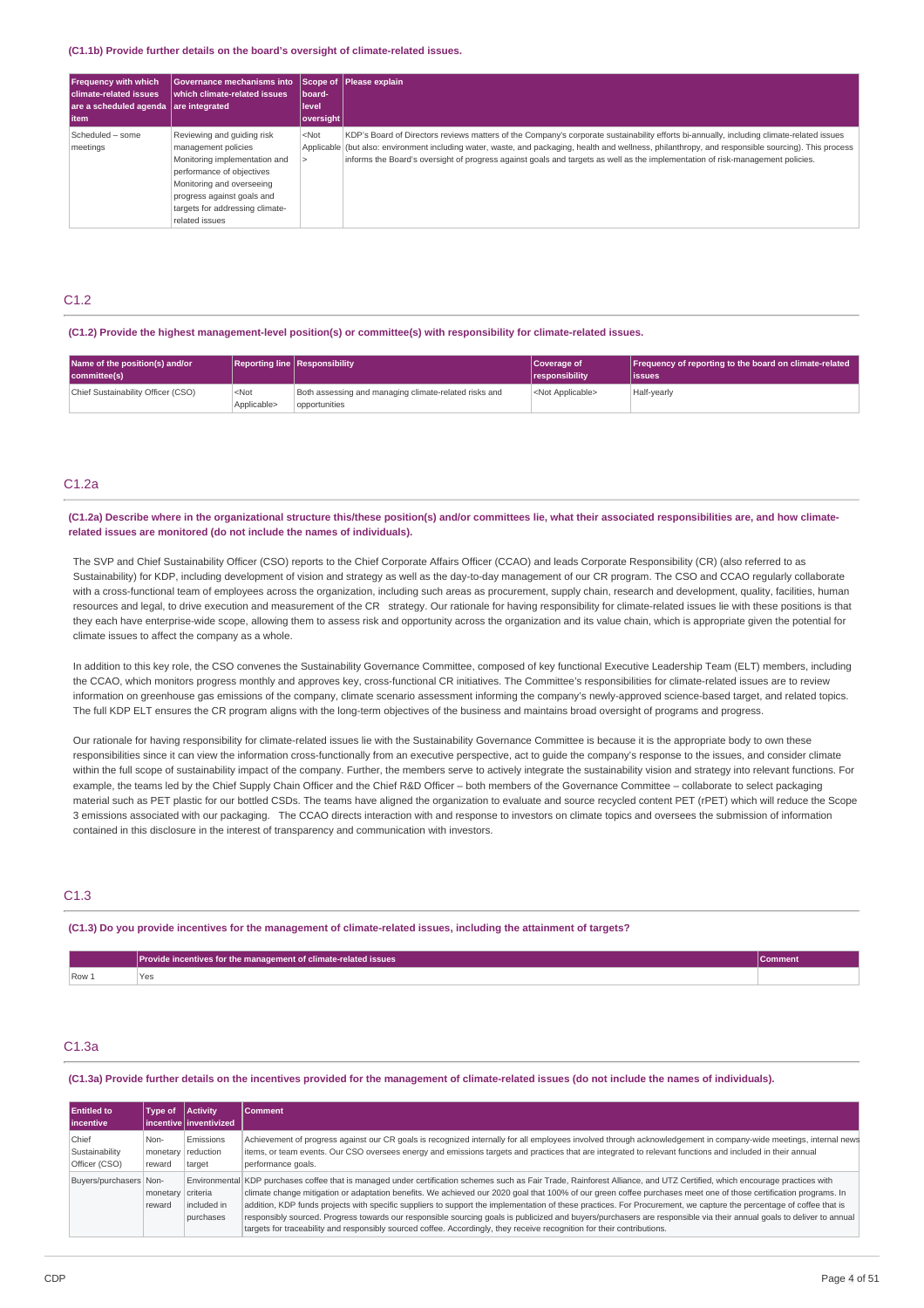# C2. Risks and opportunities

# C2.1

(C2.1) Does your organization have a process for identifying, assessing, and responding to climate-related risks and opportunities? Yes

# C2.1a

## **(C2.1a) How does your organization define short-, medium- and long-term time horizons?**

|                   | <b>From</b>     | lTo | Comment                                                                                                                                                                                                                                                                                                                                                                                                                                                                                                                               |
|-------------------|-----------------|-----|---------------------------------------------------------------------------------------------------------------------------------------------------------------------------------------------------------------------------------------------------------------------------------------------------------------------------------------------------------------------------------------------------------------------------------------------------------------------------------------------------------------------------------------|
|                   | (years) (years) |     |                                                                                                                                                                                                                                                                                                                                                                                                                                                                                                                                       |
| Short-<br>term    |                 |     | These are the timeframes that our legal & internal audit function utilizes when evaluating appropriate horizons over which to focus their work on risk assessment.                                                                                                                                                                                                                                                                                                                                                                    |
| Medium-11<br>term |                 |     | These are the timeframes that our legal & internal audit function utilizes when evaluating appropriate horizons over which to focus their work on risk assessment.                                                                                                                                                                                                                                                                                                                                                                    |
| Long-<br>term     |                 | 10  | These are the timeframes that our legal & internal audit function utilizes when evaluating appropriate horizons over which to focus their work on risk assessment. Much of our<br>sustainability-focused strategy fits in the long-term time horizon, for example in 2019 we set 2025 targets. Please note - long-term is anything beyond 3 years, 10 was selected as proxy<br>for this. It depends on the issue and relevance over time as to what timeframe beyond 3 years would be considered, and it could be more than 10 years. |

# C2.1b

# **(C2.1b) How does your organization define substantive financial or strategic impact on your business?**

KDP defines 'substantive impact' at the corporate level as a risk that could cause material financial change to our business. This definition is inclusive of direct and indirect impacts to operations, services and our supply chain. This distinction is in line with other KDP ERM risk assessment and audit processes. An impact that constitutes a quantifiable indicator of climate-related substantive change could be based on any or a combination of the following:

- Frequency of impact a single or multiple occurrences over a 10-year time horizon.
- Disruption to production at our manufacturing or distribution facilities as well as facilities of our suppliers, bottlers, contract manufacturers or distributors.
- U.S. and international laws and regulations could adversely affect our business.
- Weather, natural disasters, climate change legislation and the availability of water could adversely affect our business.
- Costs and supply for commodities, such as raw materials and energy, may change substantially and shortages may occur.
- Damage to our reputation Product safety and quality concerns could negatively affect our business.

# C2.2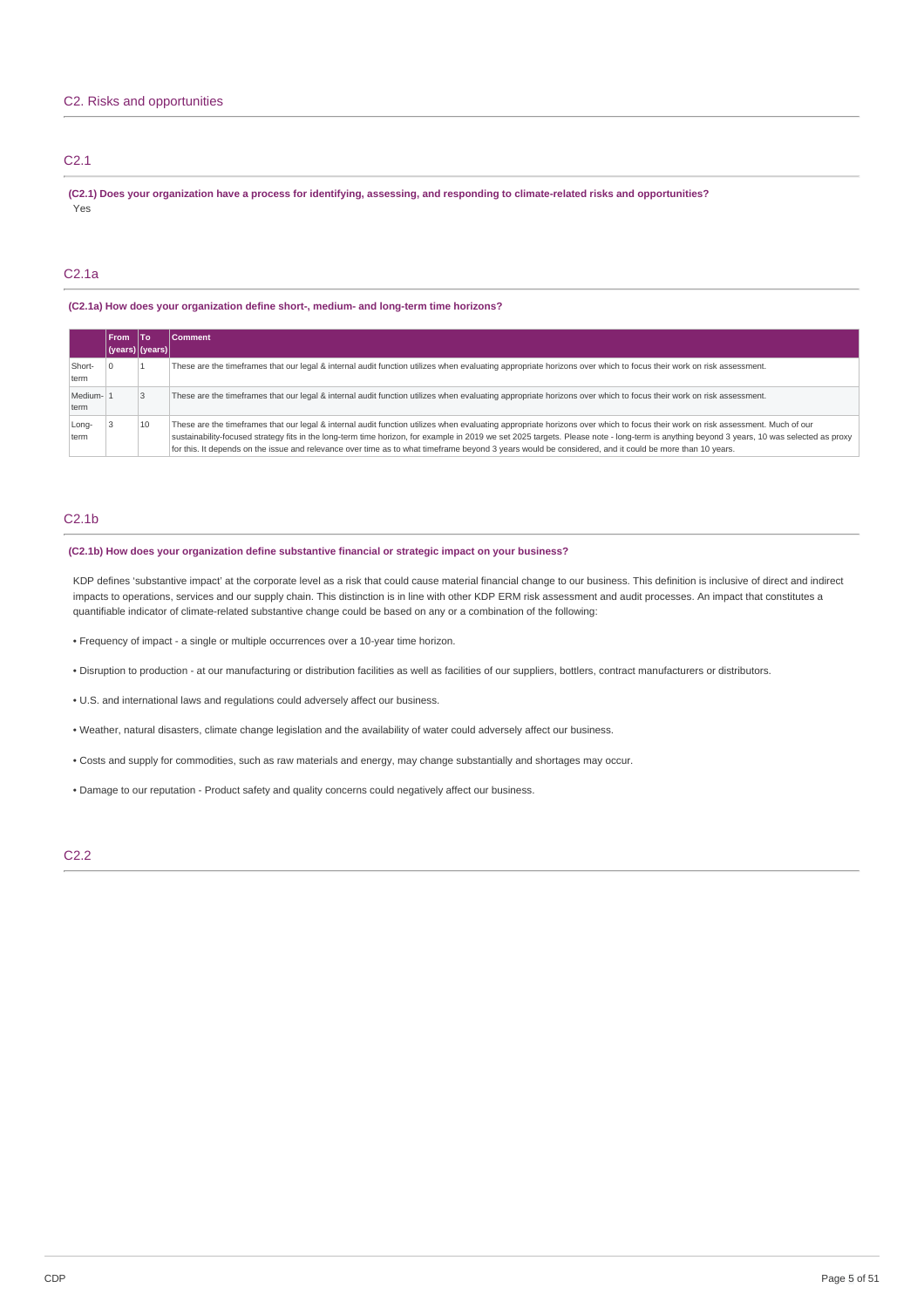#### **(C2.2) Describe your process(es) for identifying, assessing and responding to climate-related risks and opportunities.**

**Value chain stage(s) covered** Direct operations Upstream Downstream

**Risk management process** Integrated into multi-disciplinary company-wide risk management process

**Frequency of assessment** More than once a year

**Time horizon(s) covered**

Short-term Medium-term Long-term

## **Description of process**

At KDP, a variety of approaches and processes lend themselves to identifying, assessing and responding to climate-related risks and opportunities, applied at relevant frequencies for the related topics. At KDP, Enterprise Risk Management (ERM) is a periodic process designed to identify potential risk events that may significantly impact the achievement of the company's objectives and to manage those risks to be within the company's risk tolerance (i.e. willingness and/or ability to take risks). Through this process climate change, particularly around its potential for operations disruption impacts and the issue of water security, was identified as a potential risk area. As stated in the risk factors section of our annual Form 10K which was filed with the Securities and Exchange Commission on February 25, 2021, weather, natural disasters, water availability and climate change or related legislation could adversely affect our business. Climate-related risks could lead to substantive impact through one or more of the following: 1) physical damage 2) increased regulatory constraints, 3) impacts to operations or services, or 4) damage to our reputation. KDP further defines 'substantive impact' at the corporate level as a risk that could cause material financial change to our business. This definition is inclusive of direct and indirect impacts to operations, services and our supply chain. This distinction is in line with other KDP ERM risk assessment and audit processes. An impact that constitutes a climate related substantive change could be based on any or a combination of the following: • Frequency of impact - a single (or multiple) occurrence over a 10-year time horizon. • Disruption to production - at our manufacturing or distribution facilities as well as facilities of our suppliers, bottlers, contract manufacturers or distributors. • U.S. and international laws and regulations could adversely affect our business. • Weather, natural disasters, climate change legislation and the availability of water could adversely affect our business. • Costs and supply for commodities, such as raw materials and energy, may change substantially and shortages may occur. • Damage to our reputation - Product safety and quality concerns could negatively affect our business. Risks and opportunities related to climate change are identified via three different mechanisms: our EHS process, carbon inventorying, and our Environmental KPI Scorecard: •EHS process: KDP utilizes audit tools and 3rd party compliance assessments to ensure all sites comply with applicable local and states laws, including environmental laws relating to air pollution and clean water. •Carbon inventorying and Energy Star Benchmarking: Through our partners, KDP tracks and calculates the carbon output from our U.S-.based buildings and manufacturing on a monthly basis, and that information is added to annual carbon emissions data from our fleet. Mexico operations, third-party logistics, and currently captured value-chain carbon. Understanding our asset level carbon data, and associated trending, gives KDP decision makers relevant information from which to make possible mitigation decisions. Moreover, our Plano corporate headquarters building's energy consumption is reported to the U.S. EPA's Energy Star Portfolio Manager, which assists in benchmarking our buildings' energy usage (our Plano TX and Burlington MA headquarters buildings are LEED Gold certified). •Environmental KPI Scorecard: We collect data on water, waste, and energy to integrate into our Environmental Scorecard, which is produced on a monthly basis. This process assists KDP in quickly and proactively identifying outliers to resolve possible environmental issues. Our sustainability strategy is based on the most important sustainability issues for our Company and for our stakeholders. We utilize sustainability materiality analysis to prioritize the risks and opportunities, and we take into account the above data, tools, and context in developing our responses and actions to manage each issue identified, including climate. One example of how the climate-related risk assessment process has been applied to physical risks is our decision to cascade resource consumption, pollution prevention and waste minimization guidelines to our suppliers through our Supplier Code of Conduct. These guidelines state that business shall be conducted in a manner which proactively embraces sustainability. Suppliers shall optimize their consumption of natural resources, including energy and water. Compliance with these guidelines also presents a climate-related opportunity as it results in resource conservation and improved environmental quality for our suppliers and nearby communities. One example of how the climate-related opportunity assessment process is applied to transitional opportunities is our recently achieved goal that by 2020, 100% of our green coffee purchases are responsibly sourced and meet one of the following accepted sustainability programs: Fair Trade USA, Fairtrade International, Rainforest Alliance or UTZ. KDP is committed to high standards of social and environmental responsibility and ethical conduct. We believe this presents an opportunity for KDP to strengthen the resilience of our suppliers, as well as establishing ourselves and our products as an ethical choice to increasingly informed and discerning consumers and investors alike.

C2.2a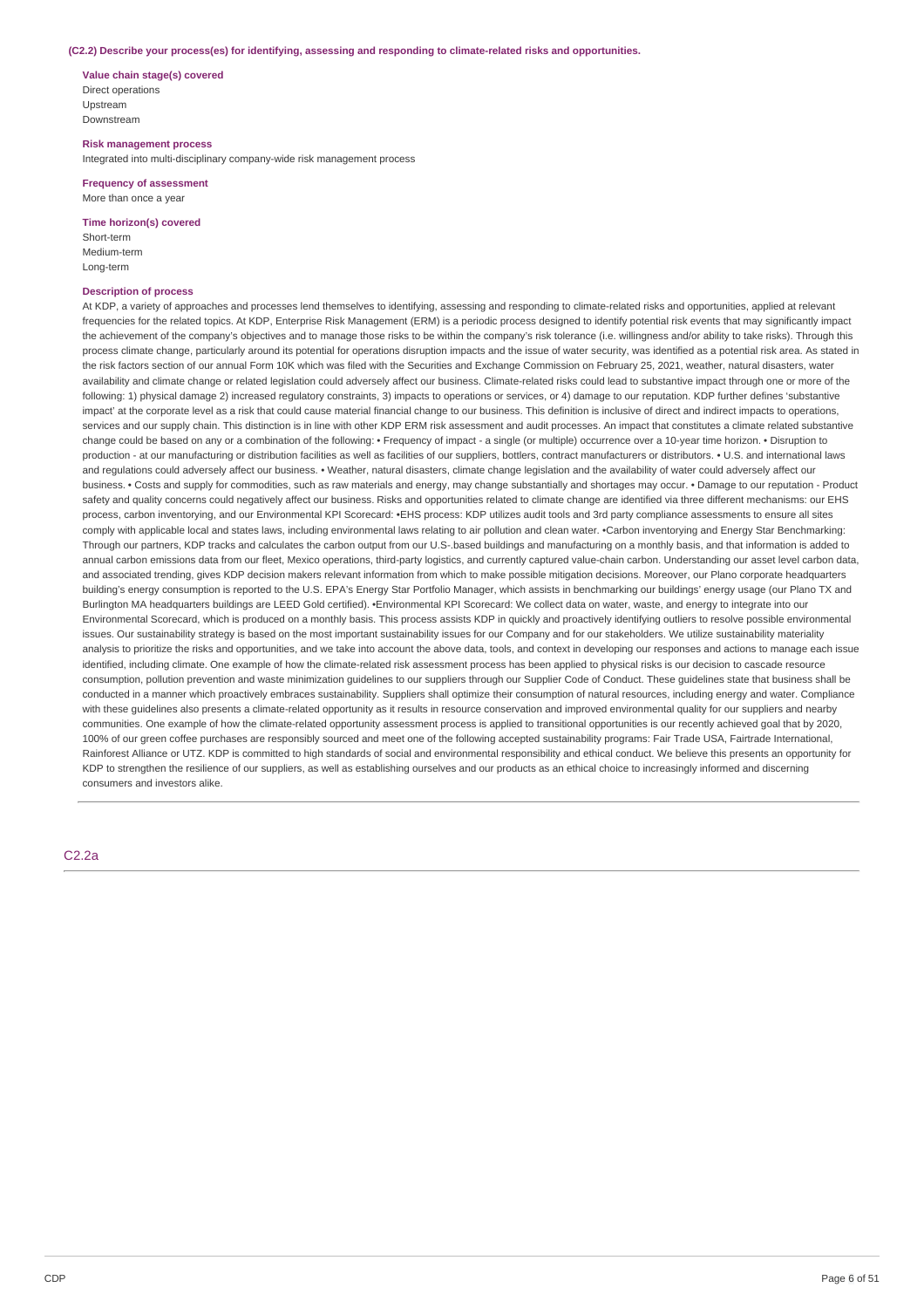# **(C2.2a) Which risk types are considered in your organization's climate-related risk assessments?**

|                        | &                               | Relevance Please explain                                                                                                                                                                                                                                                                                                                                                                                                                                                                                                                                                                                                                                                                                                                                                                                                                                                                                                                                                                                                                                                                                                                                                                                                                                                                                                                                                                                                                                                                                                                                                                                                                                                                                                                                                                                                                                                                                                                                                                                                                                                                                                                                                                                                                                                                                                                                                                                                                                                                                                                                                         |
|------------------------|---------------------------------|----------------------------------------------------------------------------------------------------------------------------------------------------------------------------------------------------------------------------------------------------------------------------------------------------------------------------------------------------------------------------------------------------------------------------------------------------------------------------------------------------------------------------------------------------------------------------------------------------------------------------------------------------------------------------------------------------------------------------------------------------------------------------------------------------------------------------------------------------------------------------------------------------------------------------------------------------------------------------------------------------------------------------------------------------------------------------------------------------------------------------------------------------------------------------------------------------------------------------------------------------------------------------------------------------------------------------------------------------------------------------------------------------------------------------------------------------------------------------------------------------------------------------------------------------------------------------------------------------------------------------------------------------------------------------------------------------------------------------------------------------------------------------------------------------------------------------------------------------------------------------------------------------------------------------------------------------------------------------------------------------------------------------------------------------------------------------------------------------------------------------------------------------------------------------------------------------------------------------------------------------------------------------------------------------------------------------------------------------------------------------------------------------------------------------------------------------------------------------------------------------------------------------------------------------------------------------------|
|                        | inclusion                       |                                                                                                                                                                                                                                                                                                                                                                                                                                                                                                                                                                                                                                                                                                                                                                                                                                                                                                                                                                                                                                                                                                                                                                                                                                                                                                                                                                                                                                                                                                                                                                                                                                                                                                                                                                                                                                                                                                                                                                                                                                                                                                                                                                                                                                                                                                                                                                                                                                                                                                                                                                                  |
| Current<br>regulation  | Relevant,<br>always<br>included | Concern over climate change has led to legislative and regulatory initiatives directed at limiting greenhouse gas ("GHG") emissions. For example, proposals that would impose mandatory<br>requirements on GHG emissions continue to be considered by policy makers in the countries in which we operate. Laws enacted that directly or indirectly affect our production, distribution,<br>packaging, cost of raw materials, fuel, ingredients and water could all negatively impact our business and financial results, which is why KDP considers regulatory risk in our climate-related<br>risk assessment. At KDP, Enterprise Risk Management (ERM) is a process designed to identify potential risk events that may significantly impact the achievement of the company's<br>objectives and to manage those risks to be within the company's risk tolerance. Risks relating to current regulation are relevant and always included in that process.                                                                                                                                                                                                                                                                                                                                                                                                                                                                                                                                                                                                                                                                                                                                                                                                                                                                                                                                                                                                                                                                                                                                                                                                                                                                                                                                                                                                                                                                                                                                                                                                                         |
| Emerging<br>regulation | Relevant,<br>always<br>included | Concern over climate change will continue to lead to legislative and regulatory initiatives directed at limiting greenhouse gas ("GHG") emissions. For example, emerging proposals that<br>would impose mandatory requirements on GHG emissions continue to be considered by policy makers in the countries in which we operate. Laws enacted that directly or indirectly affect<br>our production, distribution, packaging, cost of raw materials, fuel, ingredients and water could all negatively impact our business and financial results, which is why KDP considers<br>regulatory risk in our climate-related risk assessment. At KDP, Enterprise Risk Management (ERM) is a process designed to identify potential risk events that may significantly impact the<br>achievement of the company's objectives and to manage those risks to be within the company's risk tolerance. Risks relating to emerging regulation are relevant and always included in<br>that process.                                                                                                                                                                                                                                                                                                                                                                                                                                                                                                                                                                                                                                                                                                                                                                                                                                                                                                                                                                                                                                                                                                                                                                                                                                                                                                                                                                                                                                                                                                                                                                                              |
| Technology             | Relevant,<br>always<br>included | We use a significant amount of energy in our business, and therefore may be significantly impacted by changes in fuel costs due to the large truck fleet we operate in our distribution<br>business and our use of third-party carriers. As part of our 2025 sustainability targets, we have committed to procuring 100% renewable electricity for our operations, and in 2020 we set a<br>science-based target (SBT). We evaluate risks and opportunities across our value chain, therefore, to be able to meet an SBT. For example, one opportunity is the use of alternative fuel or<br>electric vehicles in our fleet, and by third-party carriers. Alternative fuel, hybrid and electric vehicle and charging infrastructure technology is still maturing in North America, particularly for<br>long-haul trucks, and may not be available in the locations or in the volume required to adapt our fleet or those of the third-party carriers we use. This means we continue to rely on fossil<br>fuels and the associated business risks of fuel costs, which is why KDP considers technology risk in our climate-related risk assessment. Risks relating to technology are relevant and<br>always included in the process of identifying risks and opportunities related to climate change.                                                                                                                                                                                                                                                                                                                                                                                                                                                                                                                                                                                                                                                                                                                                                                                                                                                                                                                                                                                                                                                                                                                                                                                                                                                                               |
| Legal                  | Relevant,<br>always<br>included | From time to time we may be a party to various litigation claims and legal proceedings. From time to time we may be a defendant in class action litigation. Plaintiffs in class action litigation<br>may seek to recover amounts that are large and may be indeterminable for some period of time. We evaluate litigation claims and legal proceedings to assess the likelihood of unfavorable<br>outcomes and estimate, if possible, the amount of potential losses. We will establish a reserve as appropriate based upon assessments and estimates in accordance with our accounting<br>policies. We will base our assessments, estimates and disclosures on the information available to us at the time and rely on legal and management judgment. Actual outcomes or losses<br>may differ materially from assessments and estimates. Costs to defend litigation claims and legal proceedings and the cost and any required actions arising out of actual settlements,<br>judgments or resolutions of these claims and legal proceedings may negatively affect our business and financial performance. Any adverse publicity resulting from allegations made in<br>litigation claims or legal proceedings may also adversely affect our reputation, which in turn could adversely affect our results of operations, which is why KDP considers legal risk in our<br>climate-related risk assessment. At KDP, Enterprise Risk Management (ERM) is a process designed to identify potential risk events that may significantly impact the achievement of the<br>company's objectives and to manage those risks to be within the company's risk tolerance. Legal risks are relevant and always included in that process.                                                                                                                                                                                                                                                                                                                                                                                                                                                                                                                                                                                                                                                                                                                                                                                                                                                        |
| Market                 | Relevant,<br>always<br>included | The beverage industry is highly competitive and continues to evolve in response to changing consumer preferences. Competition is generally based on brand recognition, taste, quality,<br>price, availability, selection and convenience, as well as factors related to corporate responsibility and sustainability. Some of our competitors can use their resources and scale to rapidly<br>respond to competitive pressures and changes in consumer preferences by introducing new products, changing their route to market, reducing prices or increasing promotional activities.<br>We also compete with a number of smaller brands and a variety of smaller, regional and private label manufacturers. Smaller companies may be more innovative, better able to bring new<br>products to market and better able to quickly exploit and serve niche markets. We also compete for contract manufacturing with other bottlers and manufacturers. Competitive pressures<br>may also cause us to reduce prices we charge customers or may restrict our ability to increase such prices. In addition, the rapid growth of e-commerce may create additional consumer<br>price deflation by, among other things, facilitating comparison shopping, and could potentially threaten the value of some of our legacy route-to-market strategies and thus negatively affect<br>revenues. which is why KDP considers market risks in our climate-related risk assessment. At KDP, Enterprise Risk Management (ERM) is a process designed to identify potential risk<br>events that may significantly impact the achievement of the company's objectives and to manage those risks to be within the company's risk tolerance. Market-related risks are relevant<br>and always included in that process.                                                                                                                                                                                                                                                                                                                                                                                                                                                                                                                                                                                                                                                                                                                                                                                   |
| Reputation             | Relevant,<br>always<br>included | Consumers' preferences continually evolve due to a variety of factors, including changing demographics of the population, social trends, changes in consumer lifestyles and consumption<br>patterns, concerns or perceptions regarding the health effects of products, concerns regarding the location of origin or source of ingredients and products, changes in consumers' spending<br>habits, negative publicity, economic downturn or other factors. For example, consumers are increasingly concerned about health and wellness, focusing on the caloric intake associated<br>with regular CSDs, the use of artificial sweeteners in diet CSDs, and the use of natural, organic or simple ingredients in beverages. The demand for CSDs has therefore decreased as<br>consumers have shifted towards NCBs, such as water, ready-to-drink coffee and teas, and sports drinks. If we do not effectively anticipate and respond to these trends and changing<br>consumer beverage preferences, our sales and growth could suffer. Consumers are also increasingly focused on sustainability, with particular attention to the recyclability of product<br>packaging, reducing consumption of single-use plastics and non-recyclable materials, and the environmental impact of manufacturing operations. If we do not meet consumer demands by<br>providing recyclable packaging options and focusing on sustainability throughout our manufacturing operations, our sales could suffer. If we are not successful in timely response to<br>changing markets and consumer preferences, and/or some of our competitors are better able to respond to these changes, our business and financial performance will be negatively<br>affected, which is why KDP considers reputational risks in our climate-related risk assessment. At KDP, Enterprise Risk Management (ERM) is a process designed to identify potential risk<br>events that may significantly impact the achievement of the company's objectives and to manage those risks to be within the company's risk tolerance. Reputational risks are relevant and<br>always included in that process.                                                                                                                                                                                                                                                                                                                                                                                                                     |
| Acute<br>physical      | Relevant,<br>always<br>included | A disruption in production at our beverage concentrates manufacturing facility, which manufactures almost all of our concentrates, or at our other facilities, could have a material adverse<br>effect on our business. In addition, a disruption could occur at any of our other facilities or those of our suppliers, bottlers, contract manufacturers or distributors. The disruption could occur<br>for many reasons, including fire, natural disasters, weather, water scarcity, manufacturing problems, disease, epidemics, strikes, transportation or supply interruption, contractual dispute,<br>government regulation, cybersecurity attacks or terrorism. For example, our Houston, TX plant closed for ~4 days following Hurricane Harvey in 2017 due to heavy flooding. As the severity<br>of extreme weather events increase, we acknowledge the inherent risks to production capacity and incorporate those assessments into our Enterprise Risk Management processes<br>accordingly. Moreover, if demand increases more than we forecast, we will need to either expand our capabilities internally or acquire additional capacity. Alternative facilities with sufficient<br>capacity or capabilities may not be available, may cost substantially more than existing facilities or may take a significant time to start production, each of which could negatively affect our<br>business and financial performance, which is why KDP considers acute physical risks in our climate-related risk assessment. At KDP, Enterprise Risk Management (ERM) is a process<br>designed to identify potential risk events that may significantly impact the achievement of the company's objectives and to manage those risks to be within the company's risk tolerance.<br>Acute physical risks are relevant and always included in that process.                                                                                                                                                                                                                                                                                                                                                                                                                                                                                                                                                                                                                                                                                                                      |
| Chronic<br>physical    | Relevant.<br>always<br>included | Unusual weather, natural disasters or long-term climate changes may negatively impact the price or availability of raw materials, energy and fuel, our ability to produce and demand for our<br>products. Unusually cool weather during the summer months or unusually warm weather during the winter months may result in reduced demand for our products and have a negative<br>effect on our business and financial performance. Global climate change poses a serious threat to communities, businesses, farmers and ecosystems. Climate change is already affecting<br>the agricultural sector, and disruptions to crop growing conditions are expected to increase with extreme weather events, increasing temperatures, and changing water availability. The<br>competition for water among domestic, agricultural and manufacturing users is increasing in the countries where we operate, and as water becomes scarcer or the quality of the water<br>deteriorates, we may incur increased production costs or face manufacturing constraints which could negatively affect our business and financial performance. Even where water is widely<br>available, water purification and waste treatment infrastructure limitations could increase costs or constrain our operations. We are also faced with the impact of disruptions to crop growing<br>conditions as a result of changing weather patterns, which can cause changes in geographical ranges of crops, as well as weeds, diseases and pests that affect those crops. For example,<br>in 2012, an outbreak of Coffee Leaf Rust - the highest incidence in 40 years - infected more than half of Central America's coffee farms and caused losses reaching \$1 billion in the 2012<br>- 2013 harvest, according to the International Coffee Organization. Root Capital launched the Coffee Farmer Resilience Initiative in partnership with Keurig Green Mountain, USAID, and<br>others. These impacts may limit availability or increase the cost of key agricultural commodities, such as coffee and corn and tea, which are important sources of ingredients for our<br>products, which is why KDP considers chronic physical risks in our climate-related risk assessment. At KDP, Enterprise Risk Management (ERM) is a process designed to identify potential<br>risk events that may significantly impact the achievement of the company's objectives and to manage those risks to be within the company's risk tolerance. Chronic physical risks are<br>relevant and always included in that process. |

# C2.3

# (C2.3) Have you identified any inherent climate-related risks with the potential to have a substantive financial or strategic impact on your business? Yes

# C2.3a

(C2.3a) Provide details of risks identified with the potential to have a substantive financial or strategic impact on your business.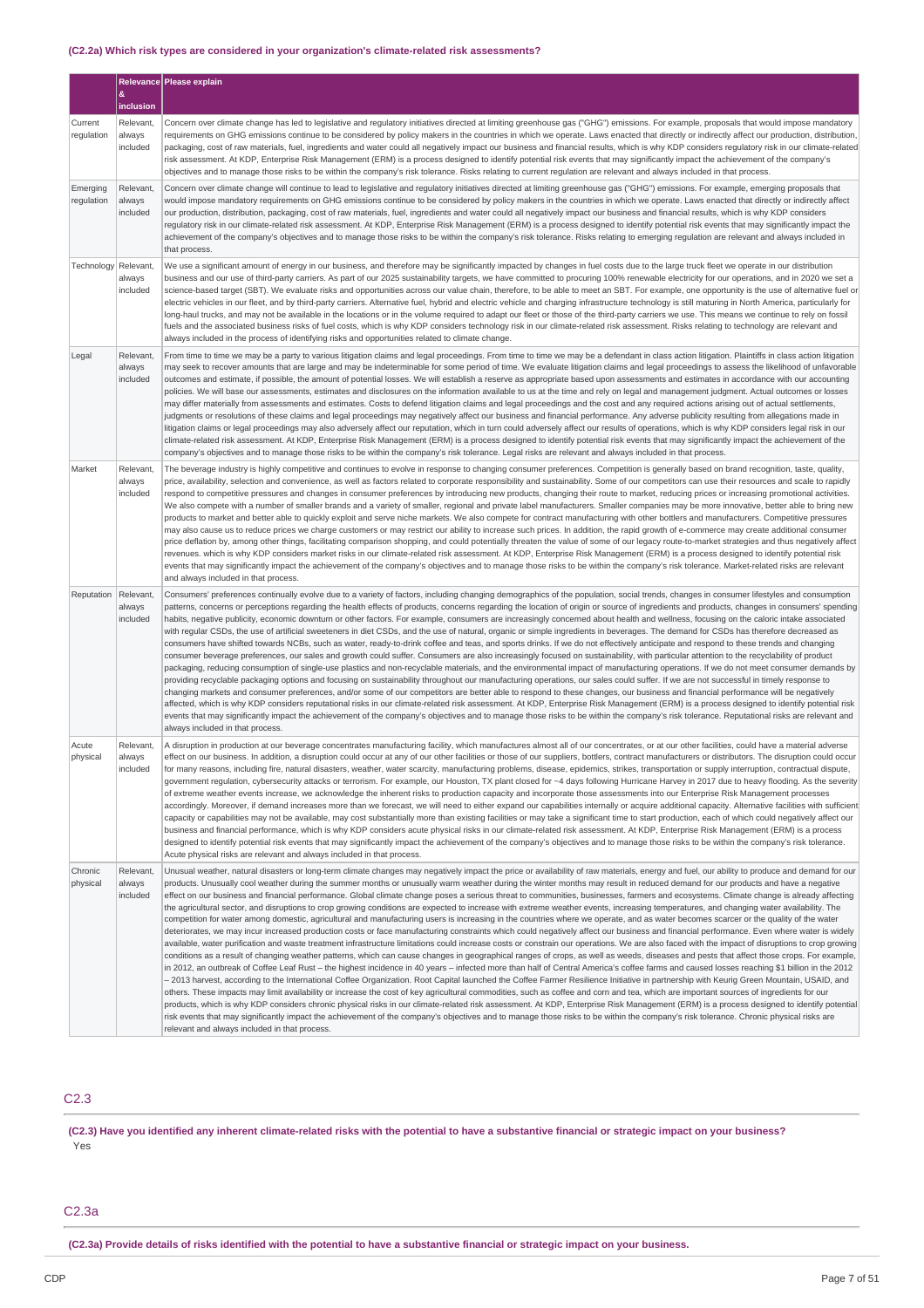#### **Where in the value chain does the risk driver occur?** Direct operations

## **Risk type & Primary climate-related risk driver**

Acute physical Increased severity and frequency of extreme weather events such as cyclones and floods

#### **Primary potential financial impact**

Decreased revenues due to reduced production capacity

## **Climate risk type mapped to traditional financial services industry risk classification**

<Not Applicable>

## **Company-specific description**

Severe weather including tornadoes, snowstorms, hurricanes and flooding could affect our operations and sales. According to the 2014 National Climate Assessment, "there has been a substantial increase in most measures of Atlantic hurricane activity since the early 1980s…including…intensity, frequency, and duration as well as the number of strongest (Category 4 and 5) storms. By late this century, models, on average, project an increase in the number of…Category 4 and 5…hurricanes. Models also project greater rainfall rates in hurricanes in a warmer climate, with increases of about 20% averaged near the center of hurricanes." A disruption to our operations could occur for many reasons, including but not limited to fire, natural disasters, weather including extreme precipitation, water scarcity, epidemics, transportation or supply interruption. These physical risks could negatively impact our direct operations, potentially decreasing production for a period of time. Severe weather could also result in increased demand as people stock up before a storm, and reduced demand due to grocery/retail closures following a storm. As the severity of extreme weather events increase, we acknowledge the inherent risks to production capacity and incorporate those assessments into our Enterprise Risk Management processes accordingly. While our inventory planning and geographically diverse production and distribution sites to ship from can provide a buffer against temporary plant shutdowns, sales are nevertheless affected when retail stores are forced to temporarily close. We undertake numerous actions before, during, and after storm events to minimize disruption to our customers.

**Time horizon** Short-term

**Likelihood**

More likely than not

**Magnitude of impact**  $\overline{L}$   $\Omega$ 

**Are you able to provide a potential financial impact figure?** Yes, an estimated range

**Potential financial impact figure (currency)** <Not Applicable>

**Potential financial impact figure – minimum (currency)** 90000

**Potential financial impact figure – maximum (currency)** 105000

#### **Explanation of financial impact figure**

To estimate potential financial impact, we assume a portion of sales are lost in a regional market in the Southeast in the week following a storm. We use syndicated IRI regional sales data for 1 week during hurricane season (June to November) in Miami and Houston adjusted for stockouts and estimated lost operating income, and including distribution from alternate sourcing locations. This impact could range from \$90,000 to \$105,000.

#### **Cost of response to risk**

 $\Omega$ 

## **Description of response and explanation of cost calculation**

Any disruption in production or inability of our manufacturing sites to produce adequate quantities to meet our needs, whether as a result of a natural disaster or other causes, could significantly impair our ability to meet demand for packaged beverage products. We have operations across the Southeastern U.S. which is a region often in the path of hurricanes. For example, our Houston, TX plant closed for ~4 days following Hurricane Harvey in 2017 due to heavy flooding. After Hurricane Harvey, many area sales outlets were closed for days. We have a business continuity plan that mitigates risk in case of a business disruption. The plan has a two-pronged approach that utilizes company manufacturing sites and supplier manufacturing sites to make products in the event of a business disruption. Intellectual property is protected in this process to avoid any risk to our brands. Cost data of this management method is proprietary. Precise cost data would be highly dependent on the exact scenario of weather impacts, the products and the routes to market affected. In the case of hurricanes when there is typically ample warning, we work in advance to adjust inventory, distribution, and product mix to limit the effects of any retail disruptions or closures. The low costs of management for this risk are associated with the full-time employees who manage inventory and distribution planning, as part of regular business, and therefore, even as severe weather events require response, the cost of management is not incremental to business as usual and we indicate the cost of response as \$0.

**Comment**

# **Identifier** Risk 2 **Where in the value chain does the risk driver occur?** Upstream

**Risk type & Primary climate-related risk driver**

Chronic physical Changes in precipitation patterns and extreme variability in weather patterns

## **Primary potential financial impact**

Increased direct costs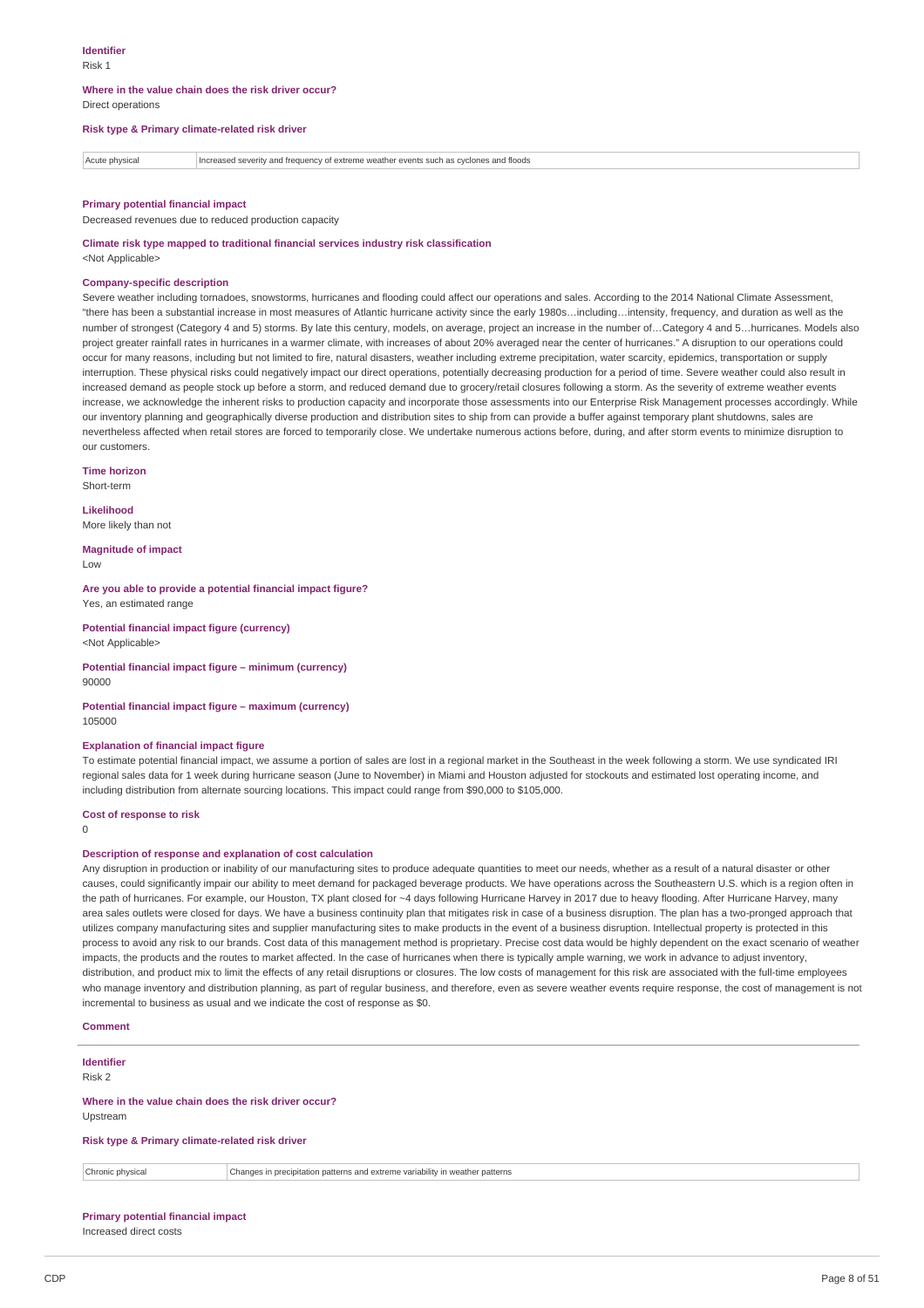**Climate risk type mapped to traditional financial services industry risk classification** <Not Applicable>

#### **Company-specific description**

The principal raw materials used in our business are packaging materials and agricultural commodities including green coffee, paper products, juices, teas, fruit, sweeteners, as well as water, and other ingredients. These ingredients and packaging costs can fluctuate substantially and comprise almost 60% of our cost of sales. According to the IPCC and the U.S. National Climate Assessment, climate change is already affecting the agricultural sector, and disruptions to crop growing conditions are expected to increase with extreme weather events, increasing temperatures, and changing water availability. This may cause changes in geographical ranges of crops, as well as weeds, diseases and pests that affect those crops. Agricultural commodity prices could increase as a result of these or other climate impacts. While changing prices or climate-related disruptions to supply for any of KDP's inputs could materially and adversely affect our business, we provide a green coffee example here. The rationale for this focus is that coffee is a significant agricultural raw material for our Coffee Systems segment (which contributed 38% of 2020 net sales and 51% of 2020 income from operations) and climate change is having obvious impacts on the success of coffee cultivation and thus on the livelihoods of coffee farmers. KDP recognizes the threat of climate change as a long term risk to its coffee supply chain and to the farming communities the company depends upon. Specifically, the risk comes from decreased or shifting agricultural productivity in coffee-growing regions as a result of increasing temperatures, changes in precipitation patterns, and extreme variability in weather patterns. Coffee crops are highly sensitive to changes in weather, which can decrease both quantity and quality of harvests. These changes could potentially pose a substantive risk in the form of increased prices and availability of the type, quality and quantity of coffee beans we require. As these climate-related changes constrain coffee, diseases could be harder to manage. For example, a 2012 outbreak of Coffee Leaf Rust infected more than half of Central America's coffee farms and caused losses reaching \$1 billion in the 2012 – 2013 harvest, according to the International Coffee Organization. Note, the risk presented here is of a long-term nature due to chronic changes in weather patterns, and does not reflect short-term inflation pressure or other agricultural commodity market dynamics.

**Time horizon**

Long-term

**Likelihood** More likely than not

# **Magnitude of impact**

Medium

#### **Are you able to provide a potential financial impact figure?** Yes, an estimated range

**Potential financial impact figure (currency)** <Not Applicable>

#### **Potential financial impact figure – minimum (currency)** 55000000

**Potential financial impact figure – maximum (currency)**

75000000

## **Explanation of financial impact figure**

This financial estimate assumes the risk of the change in agricultural commodity prices is entirely unhedged. KDP utilizes commodities derivative instruments and supplier pricing agreements to hedge the risk of movements in commodity prices for limited time periods and certain commodities. For the purpose of this response, we note that as of December 2019, the impact of a 10% change (increase or decrease) in agricultural commodities market prices is estimated to be approximately \$75M, again, assuming no hedging or other adjustments are implemented.

#### **Cost of response to risk**

418000

#### **Description of response and explanation of cost calculation**

To mitigate the risk of climate change and the implications on the cost of raw agricultural materials, KDP is expanding its responsible sourcing program and we anticipate that supporting additional climate-focused initiatives for other agricultural commodities will be appropriate. Our response here highlights a key coffee initiative. For coffee, we work with farmers and industry coalitions to ensure positive impact in our supply chain via: (1) Responsible Sourcing: At KDP, responsibly sourced means that we work with our supply chain to ensure that fundamental human rights and environmental protections are in place. To date we have achieved this by purchasing inputs certified or verified to a third-party sustainable sourcing program that aligns with our KDP Supplier Code of Conduct. In 2020, we achieved our goal to responsibly source 100% of the coffee we purchase. Through our accepted third-party partner programs we achieve traceability and a better understanding of our risks and opportunities in farming communities; (2) Supply Chain Investments: Investing in coffee communities and in coffee R&D helps us address larger challenges like climate change, farmer profitability, regenerative agriculture and inclusive growth. For example, among many organizations we support to drive climate resiliency in coffee and for coffee farmers, World Coffee Research (WCR) is an industry-backed R&D organization focused on growing, protecting and enhancing coffee as a global crop. Its goal is to build farmers' capabilities to adapt to climate change and adapt coffee plants to deal with increasing environmental stress. A core element of its research is identifying and/or creating coffee varieties that will be climate resilient and disease resistant, while maintaining high productivity and quality. During 2020, WCR continued its work evaluating new variety candidates, expanding access to healthy and genetically pure trees across Latin America, supporting 16 national-level programs to advance their operations, and testing variety performance through their global network of 262 on-farm research trials. Keurig Green Mountain was a founding member and now, as KDP, we are one of the organization's largest donors, having invested more than \$3.3 million since 2012. Thus, we have invested on average approximately \$418,000 a year in WCR (\$3.3M/8 yrs = ~\$418k/yr). KDP not only invests in WCR's work, but also contributes to its strategic direction by serving on the Board of Directors.

#### **Comment**

# **Identifier** Risk 3 **Where in the value chain does the risk driver occur?** Direct operations **Risk type & Primary climate-related risk driver** Current regulation Mandates on and regulation of existing products and services

# **Primary potential financial impact**

Increased indirect (operating) costs

**Climate risk type mapped to traditional financial services industry risk classification** <Not Applicable>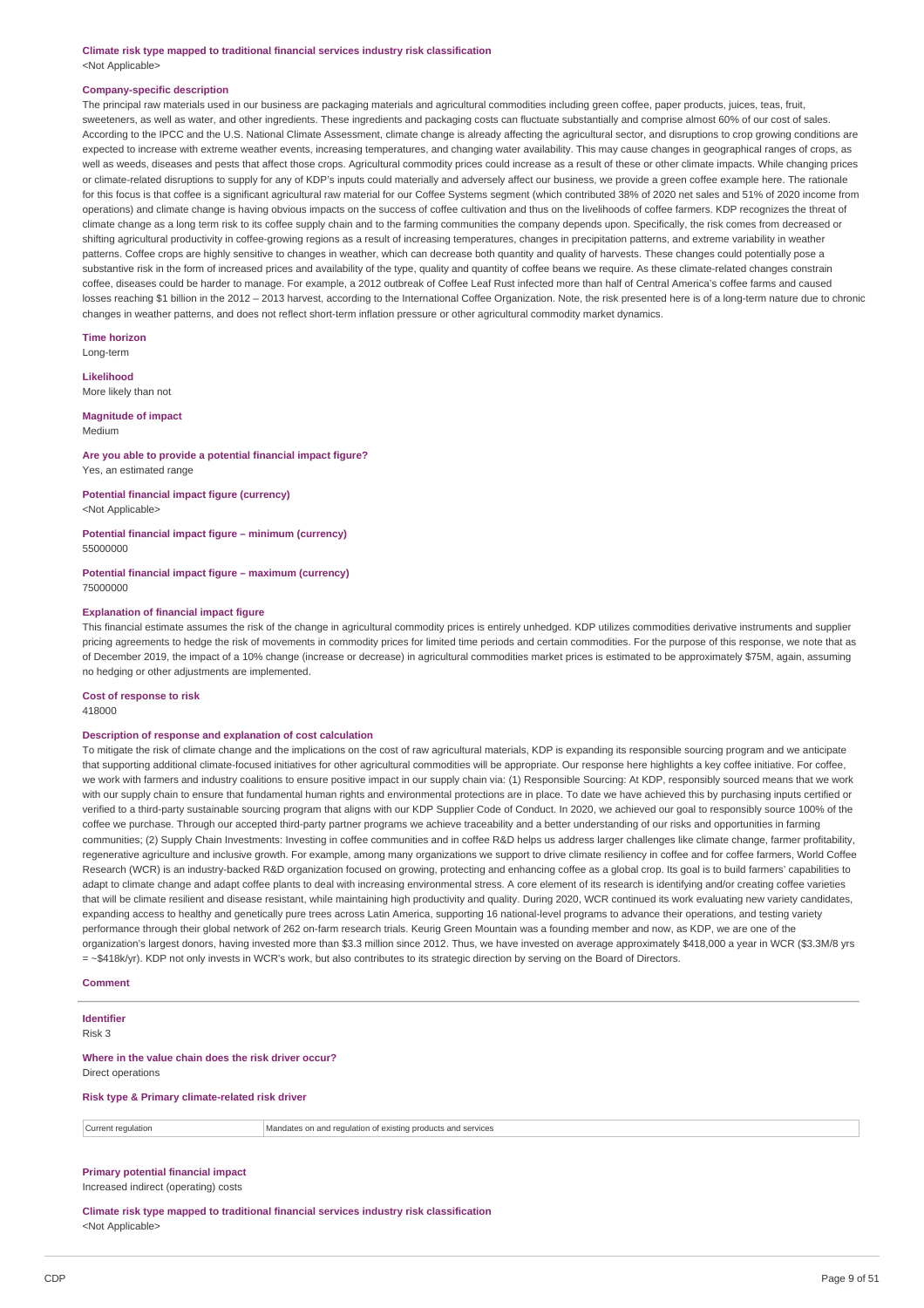#### **Company-specific description**

Emerging or recently passed legislation requiring post-consumer recycled (PCR) plastic content in packaging poses potential risks if we are unable to secure sufficient supply at required quality levels on a timeline to comply. To illustrate an example of the risk for PCR, we describe polyethylene terephthalate (PET) plastic usage and availability. In 2020, PET bottles made up 68% of our plastic packaging footprint. Studies have shown that bottles made with recycled PET plastic (rPET) have lower greenhouse gas (GHG) emissions than those made with virgin PET (for example, Benavides et. al. 2018 found 20% lower GHG for 35% rPET bottles). In an analysis of the U.S. markets for rPET, The Recycling Partnership (TRP) found that there is a significant gap between the available supply of rPET and the demand created by the goals that brands have set to use rPET. Specifically, using 2017 data, TRP notes a 1.6 billion pound shortfall of rPET bottle supply in the U.S. if all brands using PET in bottles, on average, target 25% recycled PET by 2025. We expect there to be competition for the available supply of food-contact suitable rPET as well as continued rPET demand for other applications such as textiles. The same risks could also affect others in our value chain such as suppliers and bottlers. These challenges introduce risk to our ability to deliver on our PCR goal and its associated carbon emissions reduction, and could impact our ability to comply with emerging regulation. For example, California's AB793 sets minimum PCR plastic content levels for plastic bottles, such as beverage containers. The policy imposes graduated fines for violations if companies do not meet the minimum PCR threshold set for a given year. Higher fines would be imposed on a company that uses 25% of the PCR required by the legislation than on a company that achieves 75% of the required usage.

#### **Time horizon** Medium-term

**Likelihood** Unlikely

**Magnitude of impact** Medium-low

**Are you able to provide a potential financial impact figure?** Yes, an estimated range

**Potential financial impact figure (currency)** <Not Applicable>

**Potential financial impact figure – minimum (currency)** 360000

**Potential financial impact figure – maximum (currency)** 1500000

## **Explanation of financial impact figure**

In the case of California's AB793, due to the various risks to rPET supply or other limitations, we estimate that for use of up to 75% of the PCR pounds mandated by the draft legislation, the financial impact would be between approximately \$360K and \$1.5M per year for compliance in the state of California. KDP PET and rPET volumes are public in CA.

**Cost of response to risk** 100000000

## **Description of response and explanation of cost calculation**

This figure represents the entire industry fund to which KDP and the other companies have contributed to improve plastic recycling in North America. It is not a KDP-only number. \$100M x 100% of this multi-partner industry fund = \$100M. Regardless of existing and pending legislation which we monitor, KDP is working to ensure all of our packaging is designed to be recyclable or compostable by 2025. This includes working to replace or re-design components of packaging that may prove detrimental to collection, sortation, or re-processing. Additionally, KDP is working with specific rPET manufacturers to secure supply of high quality rPET resin that will meet the needs for our bottles. KDP supports numerous initiatives that improve recycling, such as our recent work at the beverage industry level. In October 2019, KDP together with Coca-Cola and PepsiCo launched the Every Bottle Back initiative, a breakthrough effort to reduce the industry's use of new plastic by making significant investments to improve the collection of the industry's valuable plastic bottles so they can be made into new bottles. Critically, the initiative will improve the quality and availability of recycled plastic in key regions of the country by directing the equivalent of \$400 million to TRP and Closed Loop Partners through a new \$100 million industry fund that will be matched three-to-one by other grants and investors. The investments will be used to improve sorting, processing and collection of recyclables in areas with the biggest infrastructure gaps to help increase the amount of recycled plastic available to be remade into beverage bottles. It is estimated that EBB could lead to a 20% increase in the amount of PET recycling over the next ten years. The initiative has announced several community grants to improve PET recycling in key states.

**Comment**

# C2.4

(C2.4) Have you identified any climate-related opportunities with the potential to have a substantive financial or strategic impact on your business? Yes

# C<sub>2</sub> Aa

(C2.4a) Provide details of opportunities identified with the potential to have a substantive financial or strategic impact on your business.

**Identifier** Opp1

**Where in the value chain does the opportunity occur?** Direct operations

**Opportunity type** Resource efficiency

**Primary climate-related opportunity driver** Use of more efficient production and distribution processes

**Primary potential financial impact** Reduced indirect (operating) costs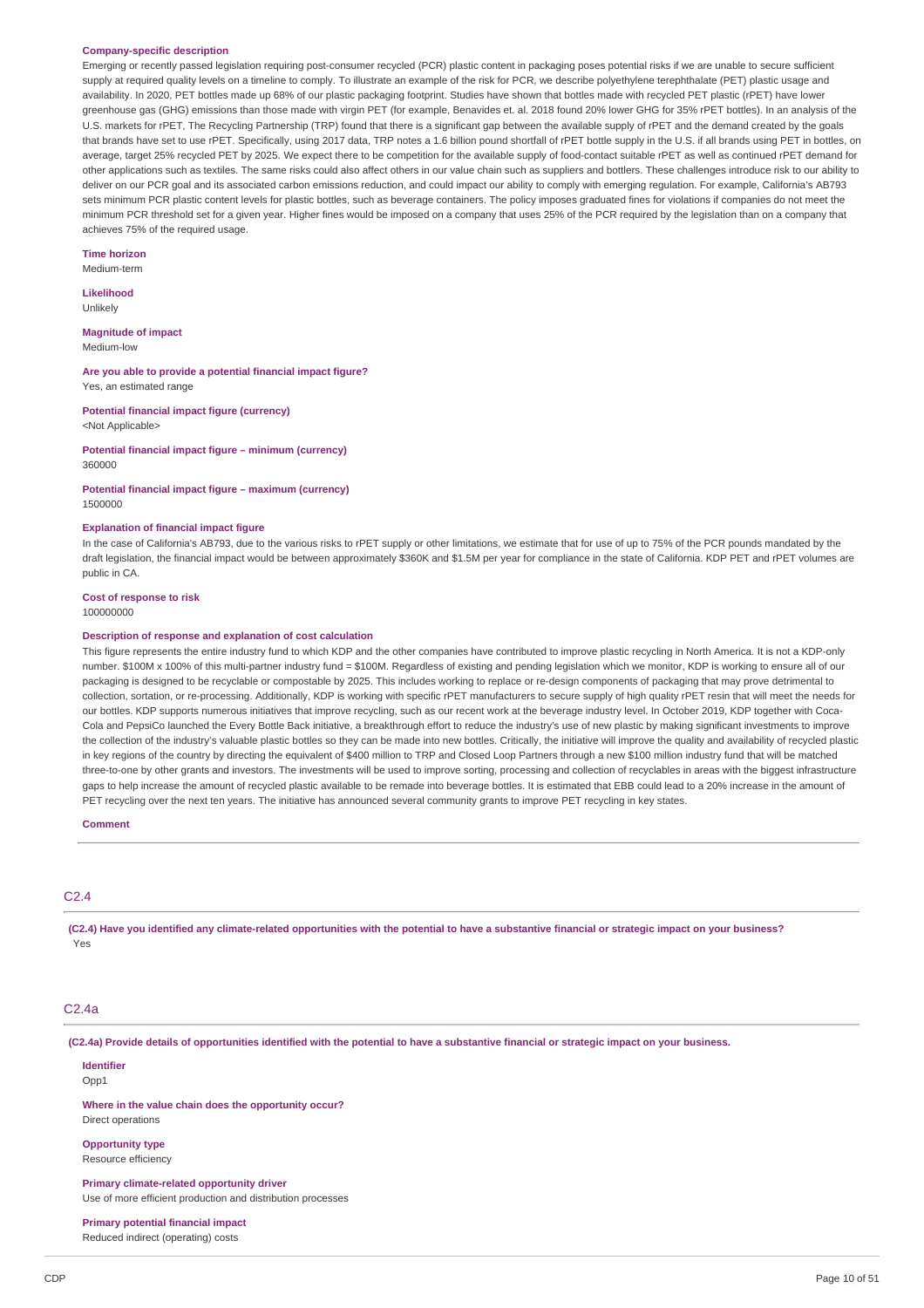#### **Company-specific description**

We are focused on reducing our energy use and greenhouse gas (GHG) emissions to lessen our environmental impact. In our manufacturing facilities, we pursue efficiency by implementing lighting upgrades, using low-energy idling mode on equipment, scheduling production efficiently, conducting leak audits and other techniques. KDP uses a significant amount of energy in our business operations. For example, in 2020 KDP consumed 1,813,000 MWH of various types of energy. KDP uses electricity and natural gas in order to convert raw materials such as coffee, tea, and apples into beverages. Increased resource efficiency could result in substantial cost savings through reduced operating costs.

**Time horizon**

Long-term

**Likelihood** Very likely

**Magnitude of impact** Medium

# **Are you able to provide a potential financial impact figure?** Yes, a single figure estimate

**Potential financial impact figure (currency)** 28000000

# **Potential financial impact figure – minimum (currency)**

<Not Applicable>

#### **Potential financial impact figure – maximum (currency)** <Not Applicable>

#### **Explanation of financial impact figure**

For our science-based target (SBT) analysis, we used a 10+ year time horizon to 2030 (a common practice for SBT development) to estimate energy efficiency opportunities. These are high-level estimates that will need to be further validated. We have extrapolated from our audits that continuing and expanding current energy efficiency programs could deliver net savings of approximately \$28M in costs for natural gas and electricity over a time horizon to 2030. The cumulative net savings total recognizes ongoing savings in future years through 2030 of prior year efficiency gains (not just one-year energy cost savings).

#### **Cost to realize opportunity**

1000000

#### **Strategy to realize opportunity and explanation of cost calculation**

As part of our analysis of opportunities to set and achieve an SBT (approved SBT published in 2020), we have identified energy efficiency at our manufacturing sites as an opportunity to reduce our Scope 1 and 2 emissions. We have conducted a set of internal energy audits of our facilities and have identified opportunities including LED lighting and potential for greater efficiency in our compressed air systems. Pursuing energy efficiency will be a key strategy for our implementation of our science based target. The carbon reduction estimates from these initiatives depends on the degree to which we then reduce electricity emissions through renewable energy and renewable energy certificate (REC) purchases. We estimate they would be in the range of 20,000 to 50,000 metric tons CO2e. The net savings for the opportunity are after estimated opex and capex spend of approximately \$12.5M (~\$1M/year).

#### **Comment**

#### **Identifier**

Opp2

### **Where in the value chain does the opportunity occur?**

Direct operations

**Opportunity type** Resource efficiency

**Primary climate-related opportunity driver** Use of recycling

#### **Primary potential financial impact**

Other, please specify (Investing in collection and recycling will support the circular economy and reduce risk of emerging regulation penalties)

# **Company-specific description**

KDP acknowledges that demonstrating continued improvement and building opportunities to reduce value chain emissions will enhance our reputation with stakeholders and potentially contribute business benefit. Circular solutions are at the heart of our sustainable packaging efforts and we continue to focus on three priority areas: design, increased recovery, and use of recycled materials. We believe that action in each of these areas contributes to a circular economy, has the potential to reduce emissions, and enables us to meet or exceed requirements outlined in existing and emerging draft regulators. Regulators, in the State of California, and the State of Washington, have passed minimum PCR content bills that require increasing amounts of PCR in packaging over the next 10 years. To the extent we are prepared with packaging that already contains PCR at the levels required, we have an opportunity to avoid potential fines. For example, California's AB793 would set minimum PCR plastic content levels for plastic bottles, such as beverage containers. The policy imposes graduated fines for violations if companies do not meet the minimum PCR threshold set for a given year. For example, higher fines would be imposed on a company that uses 25% of the PCR required by the legislation than on a company that achieves 75% of the required usage

**Time horizon**

Medium-term

**Likelihood** Likely

**Magnitude of impact** Medium-low

**Are you able to provide a potential financial impact figure?** Yes, an estimated range

**Potential financial impact figure (currency)** <Not Applicable>

**Potential financial impact figure – minimum (currency)**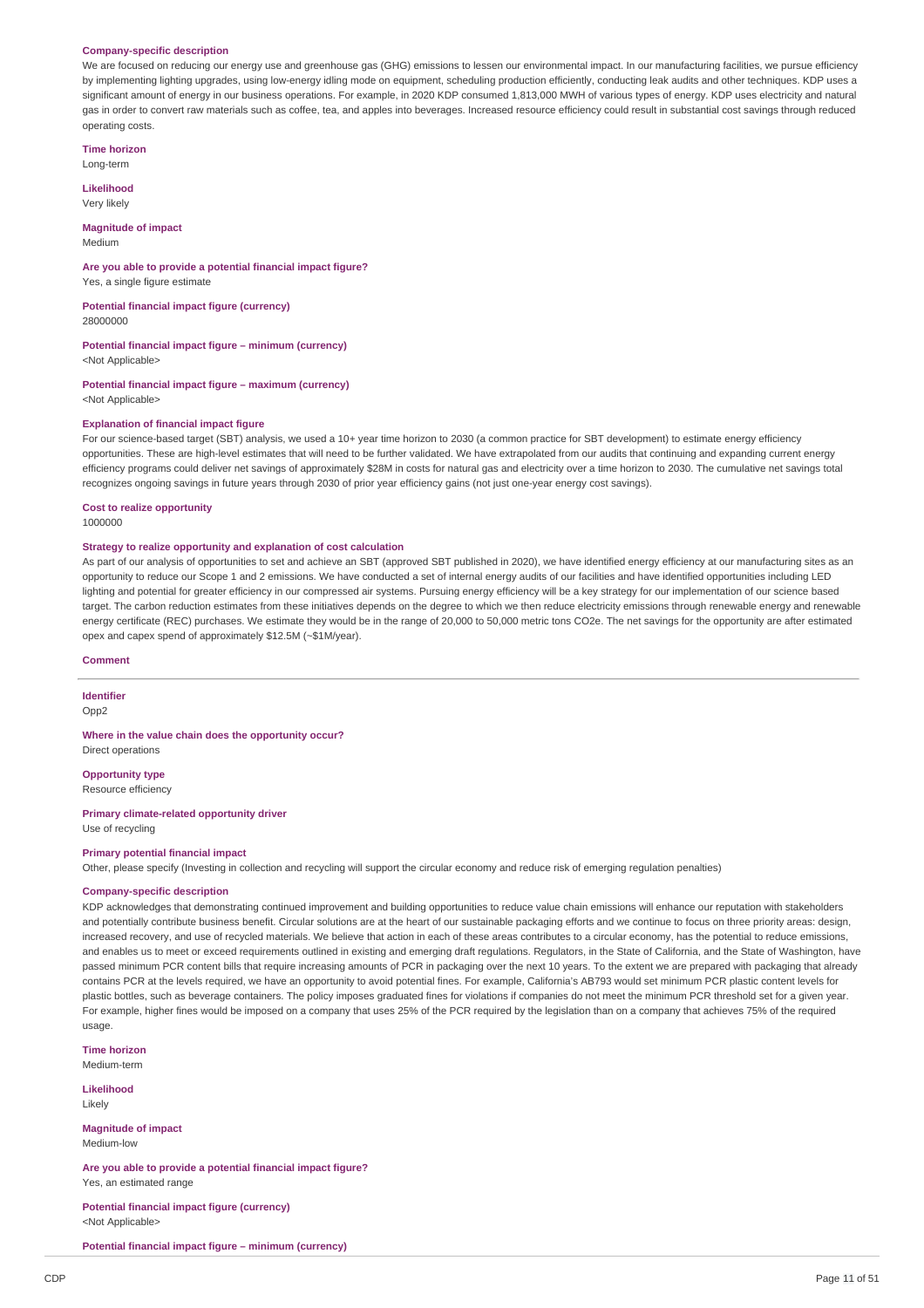#### 360000

#### **Potential financial impact figure – maximum (currency)** 1500000

# **Explanation of financial impact figure**

We expect that if we successfully incorporate PCR in advance of regulatory penalties being imposed, we could avoid non-compliance fees. In the case of California's legislation, we estimate that those fees could be between approximately \$360K and \$1.5M per year, if we did not meet the full regulatory requirements for PCR usage. Therefore, the financial benefit of avoiding these fines would be the same, between approximately \$360K and \$1.5M per year.

# **Cost to realize opportunity**

30000000

## **Strategy to realize opportunity and explanation of cost calculation**

Since 2014, we've committed over \$30 million to encourage the circular economy through collaborative projects and partnerships across North America. This commitment is calculated as the total of KDP's investments and contributions to initiatives and organizations: In addition to our founding investments in The Polypropylene Coalition and the EBB initiative, we continue to invest in The Recycling Partnership and the Closed Loop Infrastructure Fund to help modernize recycling infrastructure across the country. We are members of the World Wildlife Fund's ReSource: Plastic activation hub – the first-of-its-kind effort to quantify corporate impact and track company actions to reduce plastic waste. We also co-founded the Circular Plastics Taskforce (CPT) to improve plastics recycling in Canada. We take a portfolio approach to circular solutions and invest in both product innovation and infrastructure for material recovery. End-of-life product recovery and recycling is as important as innovative product design in supporting the circular economy. KDP has taken action by making investments with partners that focus on recovery and recycling. Using our strength in forming partnerships, we collaborate closely with a number of industry groups, NGOs, investment firms and communities. For example, KDP was an initial investor in the \$100 million Closed Loop Fund to enhance recycling infrastructure and sustainable manufacturing technologies, and this investment to date has supported keeping 2.3 million tons of waste in circulation to date and avoiding 5.3 million tons of greenhouse gas emissions.

#### **Comment**

**Identifier**

Opp3

#### **Where in the value chain does the opportunity occur?** Direct operations

**Opportunity type** Resource efficiency

**Primary climate-related opportunity driver** Use of more efficient modes of transport

**Primary potential financial impact**

Reduced indirect (operating) costs

#### **Company-specific description**

As part of the analysis supporting our science-based target (approved SBT published in 2020), we have modeled fleet efficiency as a long-term strategy to 2030. Emissions from our combined fleet were approximately 161K MTCO2e, which was about 42% of our scope 1 and 2 emissions in 2020. Converting to more fuel-efficient technologies may provide an opportunity to reduce emissions. We actively manage transportation of our products using our fleet of approximately >7,800 vehicles in the U.S. and Mexico, as well as third party logistics providers.

**Time horizon** Short-term

**Likelihood**

Very likely

**Magnitude of impact** Low

**Are you able to provide a potential financial impact figure?** Yes, a single figure estimate

**Potential financial impact figure (currency)** 1200000

**Potential financial impact figure – minimum (currency)** <Not Applicable>

# **Potential financial impact figure – maximum (currency)**

<Not Applicable>

# **Explanation of financial impact figure**

Modeling of this opportunity assumes that KDP pursues 12.5% total fuel efficiency within its cold truck fleet from 2020 through 2030, increasing evenly each year up to 12.5% total. The savings from fuel efficiency measures are calculated as an assumed fuel price per gallon saved, for a total of \$16M. The estimated cost of new efficiency technologies is \$4M for net savings of \$12M. \$12M divided by 10 years is \$1.2M per year.

# **Cost to realize opportunity**

400000

## **Strategy to realize opportunity and explanation of cost calculation**

We have modeled fleet efficiency as a long-term strategy to 2030. Investigating and implementing efficiency technologies and practices such as aerodynamic devices and idling reduction is underway at KDP and will continue to evolve along with advances in these technologies. This is high-level modeling from today's standpoint and various factors such as performance of specific technologies will affect the actual implementation of efficiency measures in the fleet, and could change the estimates in either direction. If all technologies under investigation are implemented and estimated costs hold, the cost estimate for technologies under investigation for the fleet is \$4M. \$4M divided by 10 years is \$400,000 per year.

#### **Comment**

Cost to realize opportunity is an annual figure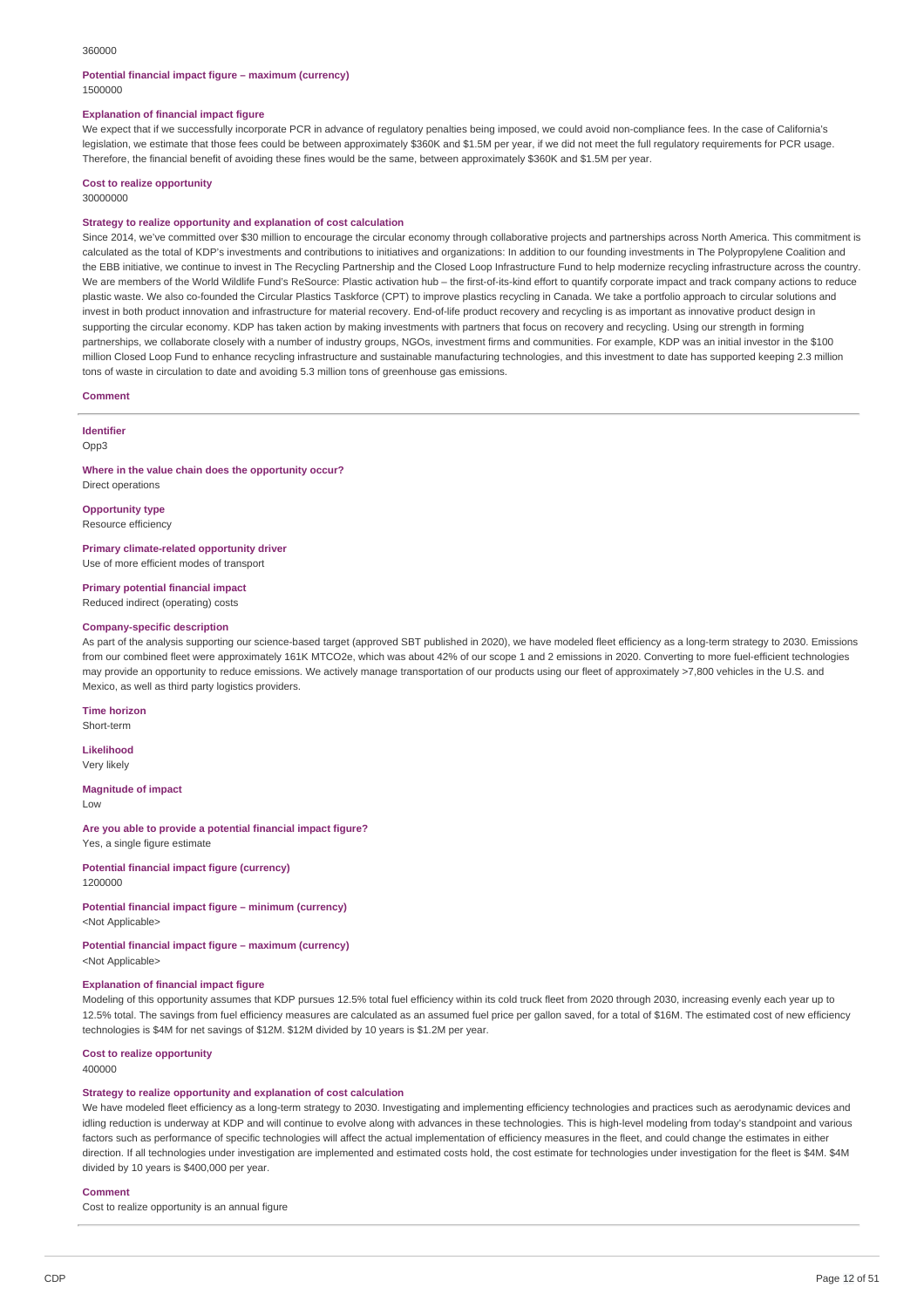# C3.1

**(C3.1) Have climate-related risks and opportunities influenced your organization's strategy and/or financial planning?** Yes

# C3.1b

**(C3.1b) Does your organization intend to publish a low-carbon transition plan in the next two years?**

| Intention to publish a low-carbon transition plan                                           | $\parallel$ Intention to include the transition plan as a scheduled resolution item at Annual General Meetings<br>(AGMs) | Comment |
|---------------------------------------------------------------------------------------------|--------------------------------------------------------------------------------------------------------------------------|---------|
| Row   No, we do not intend to publish a low-carbon transition plan in the next two<br>vears | <not applicable=""></not>                                                                                                |         |

# C3.2

**(C3.2) Does your organization use climate-related scenario analysis to inform its strategy?**

No, but we anticipate using qualitative and/or quantitative analysis in the next two years

# C3.2b

#### **(C3.2b) Why does your organization not use climate-related scenario analysis to inform its strategy?**

KDP has set an approved science-based target to reduce our emissions and has undertaken an assessment to understand the implications of doing so. As part of this process, we selected the Well-Below 2°C Scenario (WB2DS) given the scientific, political and societal alignment around the need to meet that target at the time of evaluation. We also assessed the 1.5°C scenario. By considering multiple scenarios for forecasted growth of our business and for "business as usual (BAU)" reductions (e.g., ongoing efficiency measures and grid carbon intensity reductions) and resulting further reduction needs to achieve the Well-Below 2°C and 1.5°C by 2030, we were able to identify specific risks and opportunities for us to address and pursue. KDP used climate-related scenario analysis to inform business strategy as it pertains to our science-based target.

# **Time horizons considered**: 2018 – 2030.

**Breadth of the analysis**: The SBT assessment applies to our organization as a whole, utilizing inputs from specific business owners throughout the organization to evaluate growth trajectories with regard to KDP's Scope 1, 2, and 3 footprint (including raw material inputs, suppliers, facilities, fleet, production, sales, customer use of our products, and end of life).

**Results**: Based on the SBT work that was done in 2017-2019, we found that even with a conservative growth projection and 100% RECs to offset Scope 2, there will be a significant gap to achieve the WB2DS by 2030. We have identified options for closing the gap, and estimated costs and savings associated with implementing these options. Results of the scenario analysis work provided insights on where our emissions are likely to grow and focus our efforts where they can have the biggest impact over the short, medium and long term while also providing financial and strategic business benefits. As we evaluate project portfolios, consider targets and set focus areas, the analysis is a fundamental building block in informing those decisions. For example, for Scope 3, we identified that the energy intensity of our brewer appliances is an important contribution to our footprint, which prompted us to investigate how to reduce the energy use of our brewers without compromising quality. Our brewer appliance development teams have learned about the benefit to our emissions profile of default auto-off settings, and in fiscal 2017 began implementing changes across new appliance introductions which were further implemented across the portfolio in 2018 and 2019. Additionally, we met our 2020 target of 100% of our KCup ® pods being recyclable, and changed the plastic material of the cup portion of the pod to be made from polypropylene vs. a multi-layered polystyrene material.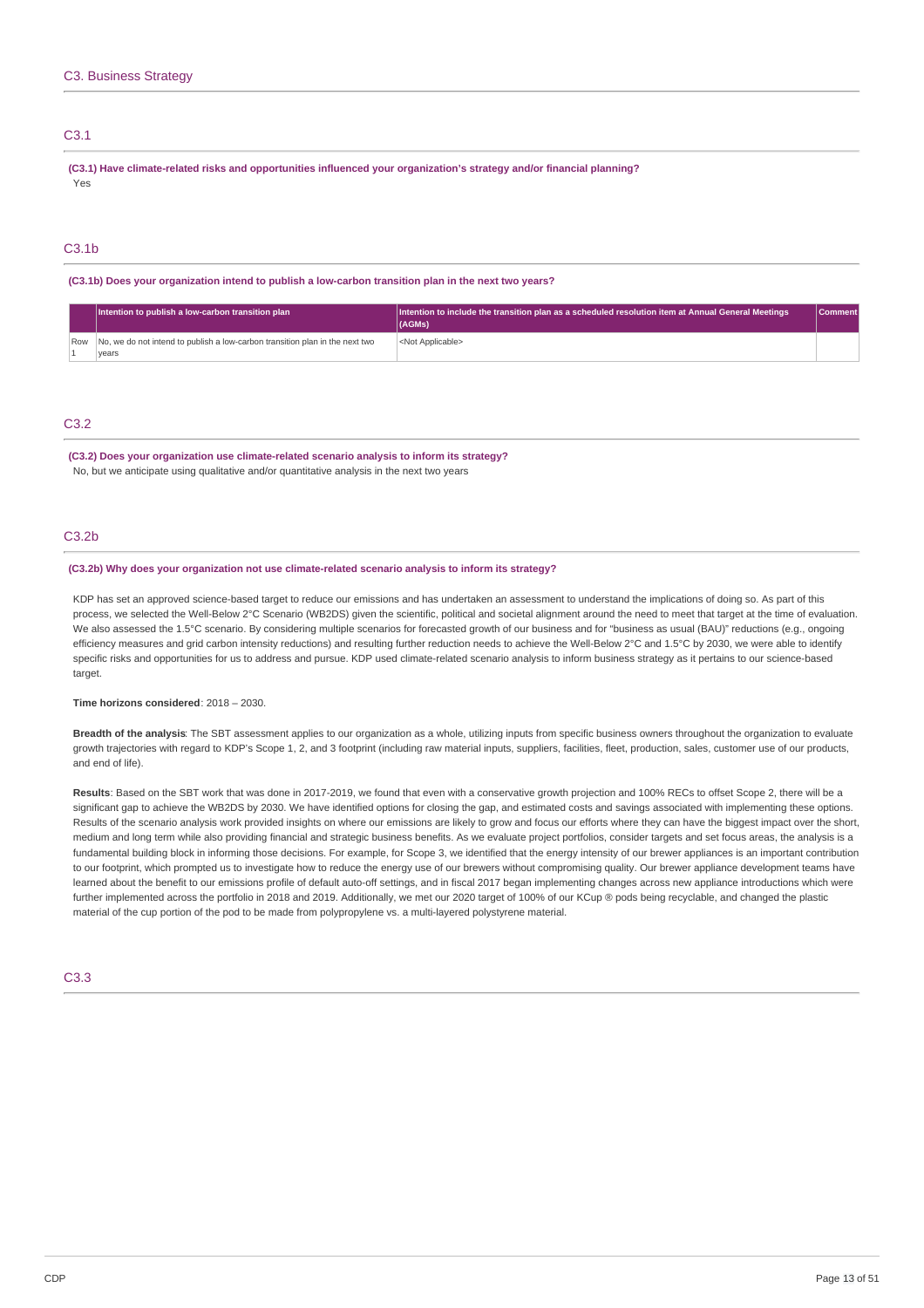# **(C3.3) Describe where and how climate-related risks and opportunities have influenced your strategy.**

|                                             | related risks<br>and<br>opportunities<br>influenced<br>your strategy<br>in this area? | Have climate- Description of influence                                                                                                                                                                                                                                                                                                                                                                                                                                                                                                                                                                                                                                                                                                                                                                                                                                                                                                                                                                                                                                                                                                                                                                                                                                                                                                                                                                                                                                                                                                                                                                                                                                                                               |
|---------------------------------------------|---------------------------------------------------------------------------------------|----------------------------------------------------------------------------------------------------------------------------------------------------------------------------------------------------------------------------------------------------------------------------------------------------------------------------------------------------------------------------------------------------------------------------------------------------------------------------------------------------------------------------------------------------------------------------------------------------------------------------------------------------------------------------------------------------------------------------------------------------------------------------------------------------------------------------------------------------------------------------------------------------------------------------------------------------------------------------------------------------------------------------------------------------------------------------------------------------------------------------------------------------------------------------------------------------------------------------------------------------------------------------------------------------------------------------------------------------------------------------------------------------------------------------------------------------------------------------------------------------------------------------------------------------------------------------------------------------------------------------------------------------------------------------------------------------------------------|
| Products<br>and<br>services                 | Yes                                                                                   | KDP acknowledges that demonstrating continued improvement and building opportunities to reduce emissions associated with our products and services will enhance our reputation with<br>our consumers. Climate-related risks and opportunities have influenced several key environmental sustainability goals set by the company over multi-year time horizons, including water<br>efficiency, as well as packaging material changes like our goal to convert 100% of packaging to be recyclable or compostable by 2025. These efficiency improvements help us meet our<br>energy/emissions reduction targets in the short-term. Some examples of strategic decisions KDP has made with regard to our products and services include: (1) reducing packaging<br>material impact by changing the material in our K-Cup ® pods from a multi-layer plastic to polypropylene which we accomplished over the time horizon 2014 to 2020 when 100% of our<br>pods were converted; (2) use of 100% recycled polyethylene terephthalate (rPET) plastic in our Core Hydration, 16oz. Snapple and 500 mL Aquafiel Natural bottles, a product transition<br>that was initiated in 2020 and completed by mid-year 2021 and is expected to eliminate approximately 47.5 million pounds of virgin plastic used by KDP annually, produce about 30%<br>less greenhouse gas (GHG) emissions compared to using virgin plastic; and (3) helping our customers to reduce their energy usage and greenhouse gas emissions through our coffee<br>brewer default settings that save energy.                                                                                                                                                    |
| Supply<br>chain<br>and/or<br>value<br>chain | Yes                                                                                   | Climate-related risks and opportunities have influenced KDP's business objectives and strategy as it relates to our supply chain in a number of ways. Coffee is a significant agricultural<br>raw material for our coffee systems business (which contributed 38% of 2020 net sales and 51% of 2020 income from operations for KDP) and climate change is having obvious impacts<br>on the success of coffee cultivation and thus on the livelihoods of coffee farmers. For example, KDP purchases supply chain risk data that includes climate impact and resilience data<br>for the countries of origin of our key raw materials. This data helps us to understand where we have supply chains that operate in high risk environments. For coffee, the data show that<br>the risk of quality and supply disruptions is high within most countries of origin over the next 20-50 years. An example of a substantial strategic decision in this area is our commitment to<br>100% responsibly sourced coffee, a goal we met over the time horizon of 2014 to 2020. To us, responsibly sourced coffee is coffee qrown and sold in adherence to a credible,<br>sustainable sourcing program that aligns with our KDP Supplier Code of Conduct. At the end of 2020, our accepted third-party partner programs were Fairtrade International, Fair Trade<br>USA, Rainforest Alliance and Utz. Each of these programs includes specific water- and climate-smart agricultural practices as part of achieving the certification. In order to sell coffee to<br>KDP (and other buyers seeking sustainably sourced coffee), suppliers must achieve and maintain the certification, including the criteria focused on climate. |
| Investment Yes<br>in R&D                    |                                                                                       | KDP acknowledges that demonstrating continued improvement and building opportunities to reduce value chain emissions will enhance our reputation with stakeholders and potentially<br>contribute business benefit. Therefore, circular solutions are at the heart of our sustainable packaging efforts, and we continue to focus on three priority areas: innovative design,<br>increased recovery and use of recycled materials. We know driving demand for recycled plastics by increasing our use of PCR content is critical to supporting the broader circular<br>economy, in addition to reducing our use of virgin plastic and our own carbon footprint. One example of a strategic decision KDP has made with regard to investment in R&D is that in<br>2019, we manufactured our first brewers with PCR plastic and are exploring ways to increase its use across our brewer portfolio. In 2020, 22% of our overall packaging was PCR, and<br>we are investing in initiatives to increase the quantity and quality of recycling as we march toward our goal to use 30% PCR content across our portfolio by 2025.                                                                                                                                                                                                                                                                                                                                                                                                                                                                                                                                                                                             |
| Operations Yes                              |                                                                                       | Climate-related risks and opportunities have influenced KDP's business objectives and strategy as it relates to our operations. As part of the analysis supporting our science-based<br>target, we have modeled fleet efficiency as a long-term strategy to 2030. Emissions from our combined fleet were about 42% of our scope 1 and 2 emissions in 2020. Converting to<br>more fuel-efficient technologies may provide an opportunity to reduce emissions. An example of a substantial strategic decision in this area is that we actively manage transportation of<br>our products using our fleet (owned and leased) of approximately 6,100 and 1,700 vehicles in the U.S. and Mexico, respectively, as well as third party logistics providers. Investigating<br>and implementing efficiency technologies and practices such as aerodynamic devices and idling reduction is underway at KDP and will continue to evolve along with advances in these<br>technologies.                                                                                                                                                                                                                                                                                                                                                                                                                                                                                                                                                                                                                                                                                                                                           |

# C3.4

# **(C3.4) Describe where and how climate-related risks and opportunities have influenced your financial planning.**

| <b>Financial</b>                                                                 | <b>Description of influence</b>                                                                                                                                                                                                                                                                                                                                                                                                                                                                                                                                                                                                                                                                                                                                                                                                                                                                                                                                                                                                                                                                                                                                                                                                                                                                                                                                                                                                                                                                                                                                                                                                                                                                                                                                                                                                                                                                                                                                                                                                                                                                                                                                                                                                                                                                                                                                                                                                                                                                                                                          |
|----------------------------------------------------------------------------------|----------------------------------------------------------------------------------------------------------------------------------------------------------------------------------------------------------------------------------------------------------------------------------------------------------------------------------------------------------------------------------------------------------------------------------------------------------------------------------------------------------------------------------------------------------------------------------------------------------------------------------------------------------------------------------------------------------------------------------------------------------------------------------------------------------------------------------------------------------------------------------------------------------------------------------------------------------------------------------------------------------------------------------------------------------------------------------------------------------------------------------------------------------------------------------------------------------------------------------------------------------------------------------------------------------------------------------------------------------------------------------------------------------------------------------------------------------------------------------------------------------------------------------------------------------------------------------------------------------------------------------------------------------------------------------------------------------------------------------------------------------------------------------------------------------------------------------------------------------------------------------------------------------------------------------------------------------------------------------------------------------------------------------------------------------------------------------------------------------------------------------------------------------------------------------------------------------------------------------------------------------------------------------------------------------------------------------------------------------------------------------------------------------------------------------------------------------------------------------------------------------------------------------------------------------|
| planning<br>lelements<br>that have<br> been<br><b>linfluenced</b>                |                                                                                                                                                                                                                                                                                                                                                                                                                                                                                                                                                                                                                                                                                                                                                                                                                                                                                                                                                                                                                                                                                                                                                                                                                                                                                                                                                                                                                                                                                                                                                                                                                                                                                                                                                                                                                                                                                                                                                                                                                                                                                                                                                                                                                                                                                                                                                                                                                                                                                                                                                          |
| Row Revenues<br>Direct costs<br>Capital<br>expenditures<br>Capital<br>allocation | Consumers are increasingly focused on sustainability, with particular attention to the recyclability of product packaging, reducing consumption of single-use plastics and non-recyclable<br>materials, and the environmental impact of manufacturing operations. If we do not meet consumer demands by providing recyclable packaging options and focusing on sustainability throughout<br>our manufacturing operations, our sales could suffer. If we are not successful in timely responding to changing markets and consumer preferences, and/or some of our competitors are better<br>able to respond to these changes, our business and financial performance will be negatively affected. As part of our packaging strategy, we have committed to using 30% post-consumer<br>recycled (PCR) material across all our packaging materials portfolio by 2025. Our procurement practices have been influenced. As we focus on the continuous improvement of our<br>manufacturing and distribution, new construction capital and equipment purchasing decisions are made with environmental efficiency in mind. For example, we have modeled fleet efficiency as<br>a long-term strategy to 2030. Converting to more fuel-efficient technologies may provide an opportunity to reduce emissions. At KDP's new Texas headquarters under construction in a growing<br>area just north of Dallas, our sustainability commitments will be brought to life for employees and visitors as we implement actions aimed at reducing the building's environmental impact. The<br>facility is targeting a high LEED certification (for Commercial Interiors), and will integrate recycled material, including recycled KDP packaging, into furniture and surfaces throughout the space.<br>Inspirational signage and branding in all areas of the new facility will inform and educate our teams and our quests about our sustainability journey and commitments. In addition, our new<br>Spartanburg manufacturing site has achieved LEED Certification making it the Largest Industrial Manufacturing Facility certified under LEEDv4 BD+C in North America (as of July 1, 2020). Our<br>facilities have been impacted. As we seek to continuously improve our understanding of our environmental performance and reduce our impacts, everything from lighting projects to employee<br>behavior change can impact operating costs. Our transition to recyclable K-Cup® pods requires changes to our existing production lines and some supply chain components. |

# C3.4a

(C3.4a) Provide any additional information on how climate-related risks and opportunities have influenced your strategy and financial planning (optional).

# C4. Targets and performance

# C4.1

**(C4.1) Did you have an emissions target that was active in the reporting year?** Absolute target

# C4.1a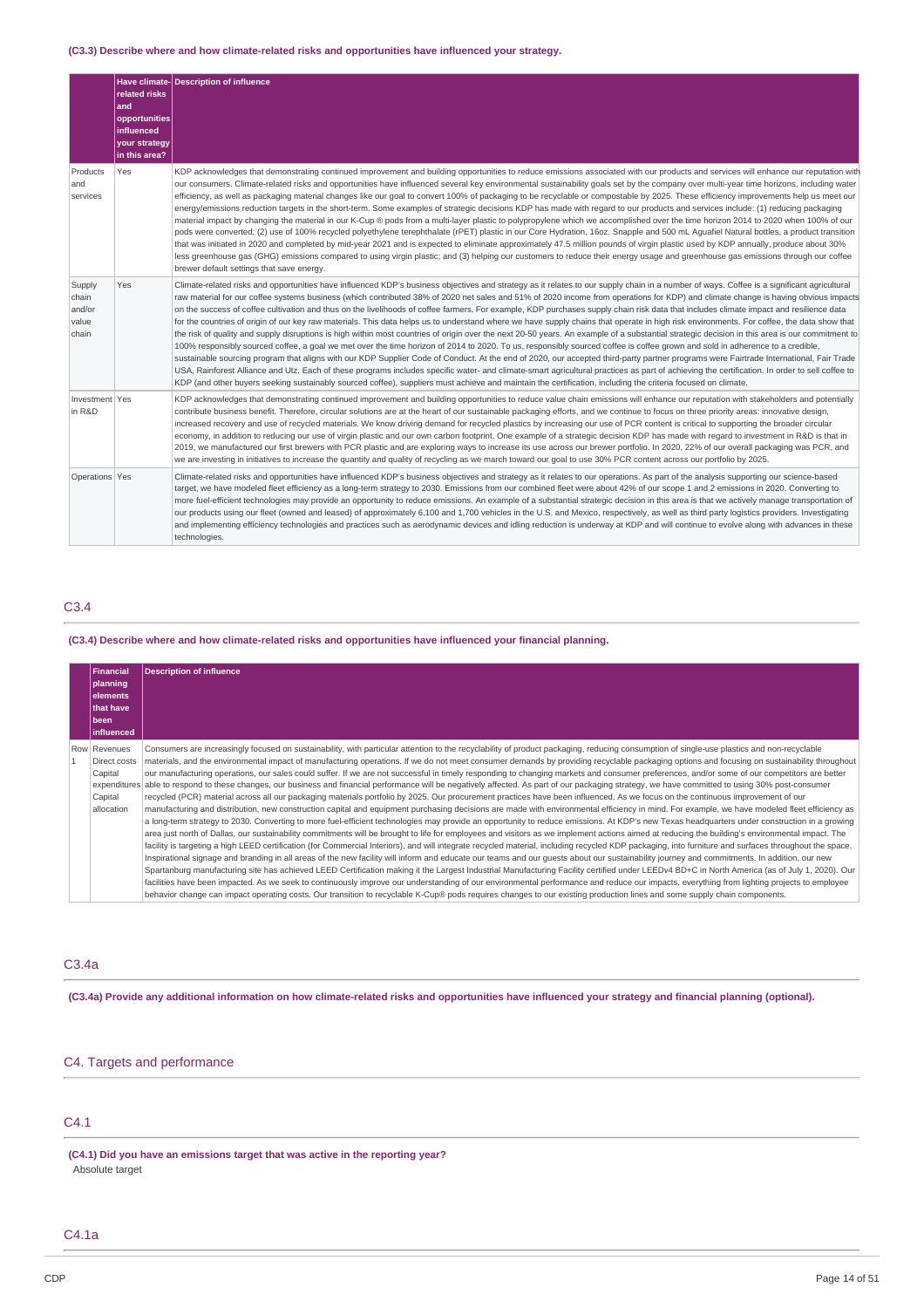**(C4.1a) Provide details of your absolute emissions target(s) and progress made against those targets.**

**Target reference number** Abs 1

**Year target was set** 2020

**Target coverage** Company-wide

**Scope(s) (or Scope 3 category)** Scope 1+2 (market-based)

**Base year**

2018

**Covered emissions in base year (metric tons CO2e)** 411136.2

Covered emissions in base year as % of total base year emissions in selected Scope(s) (or Scope 3 category)

**Target year** 2030

**Targeted reduction from base year (%)**

30

100

**Covered emissions in target year (metric tons CO2e) [auto-calculated]** 287795.34

**Covered emissions in reporting year (metric tons CO2e)** 383035.82

**% of target achieved [auto-calculated]** 22.7827015313498

**Target status in reporting year** New

**Is this a science-based target?** Yes, and this target has been approved by the Science-Based Targets initiative

**Target ambition** Well-below 2°C aligned

**Please explain (including target coverage)**

Our scope 1, 2 Science based target was approved by SBTi in the spring of 2020: KDP commits to reduce absolute scope 1 and 2 GHG emissions 30% by 2030 from a 2018 base year.

**Target reference number** Abs 2

**Year target was set** 2020

**Target coverage** Company-wide

**Scope(s) (or Scope 3 category)** Scope 3 (upstream & downstream)

**Base year** 2018

**Covered emissions in base year (metric tons CO2e)** 1654267

Covered emissions in base year as % of total base year emissions in selected Scope(s) (or Scope 3 category) 34

**Target year** 2030

**Targeted reduction from base year (%)**

15

**Covered emissions in target year (metric tons CO2e) [auto-calculated]** 1406126.95

**Covered emissions in reporting year (metric tons CO2e)** 2031423

**% of target achieved [auto-calculated]** -151.993199001935

**Target status in reporting year** New

**Is this a science-based target?**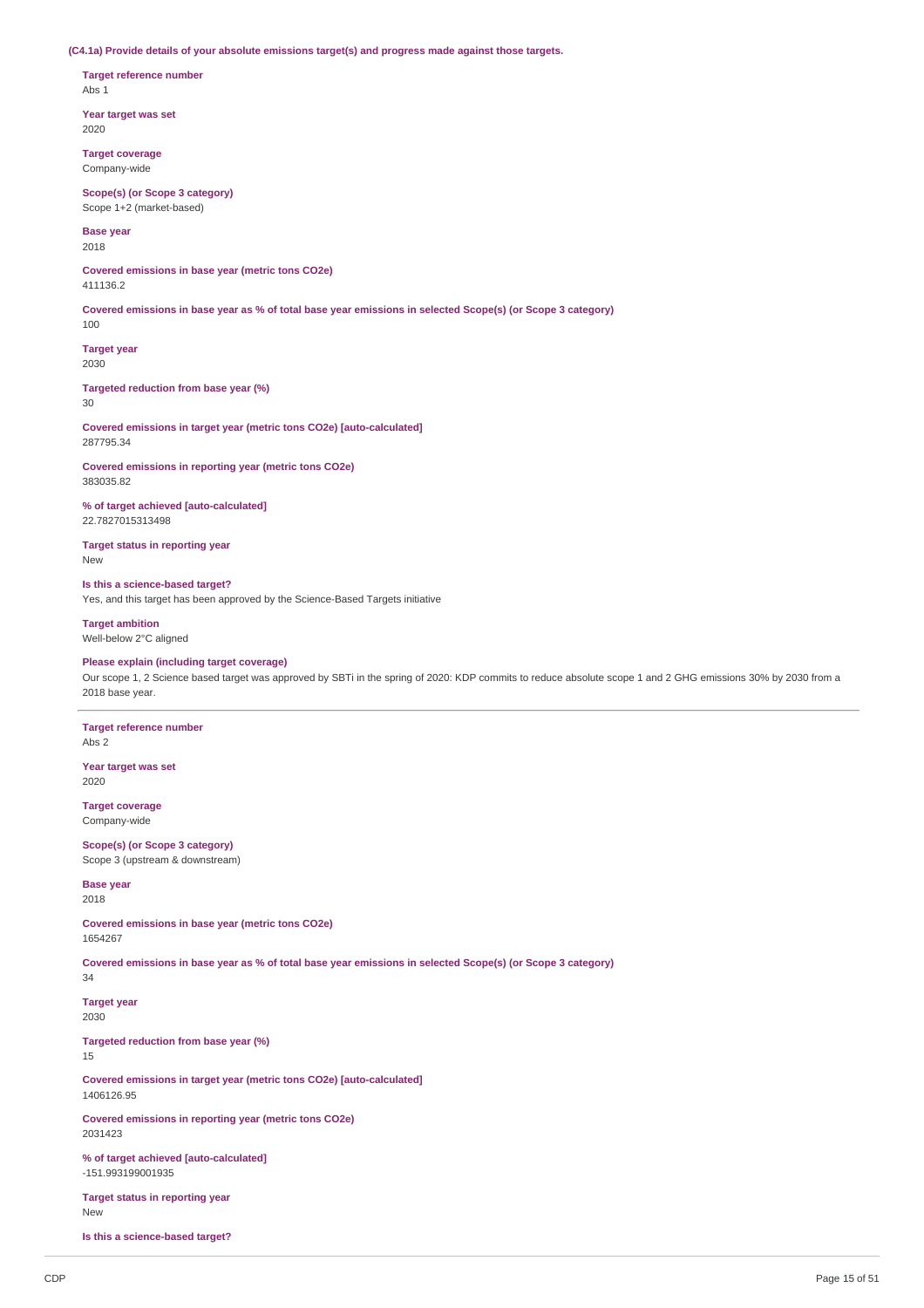Yes, and this target has been approved by the Science-Based Targets initiative

#### **Target ambition** 2°C aligned

# **Please explain (including target coverage)**

Our scope 3 Science based target was approved by SBTi in the spring of 2020: KDP commits to reduce absolute scope 3 GHG emissions 15% by 2030 from a 2018 base year, covering purchased goods and services, fuel and energy-related activities, upstream transportation and distribution and the use of sold products.

# C4.2

**(C4.2) Did you have any other climate-related targets that were active in the reporting year?** Target(s) to increase low-carbon energy consumption or production Other climate-related target(s)

#### C4.2a

**(C4.2a) Provide details of your target(s) to increase low-carbon energy consumption or production.**

**Target reference number** Low 1

**Year target was set** 2019

**Target coverage** Company-wide

**Target type: absolute or intensity** Absolute

**Target type: energy carrier Electricity** 

**Target type: activity** Consumption

**Target type: energy source** Renewable energy source(s) only

**Metric (target numerator if reporting an intensity target)** Percentage

**Target denominator (intensity targets only)** <Not Applicable>

**Base year** 2018

**Figure or percentage in base year** 28

**Target year** 2025

**Figure or percentage in target year** 100

**Figure or percentage in reporting year** 50

**% of target achieved [auto-calculated]** 30.5555555555556

**Target status in reporting year** Underway

**Is this target part of an emissions target?** Yes

**Is this target part of an overarching initiative?** RE100

**Please explain (including target coverage)**

# C4.2b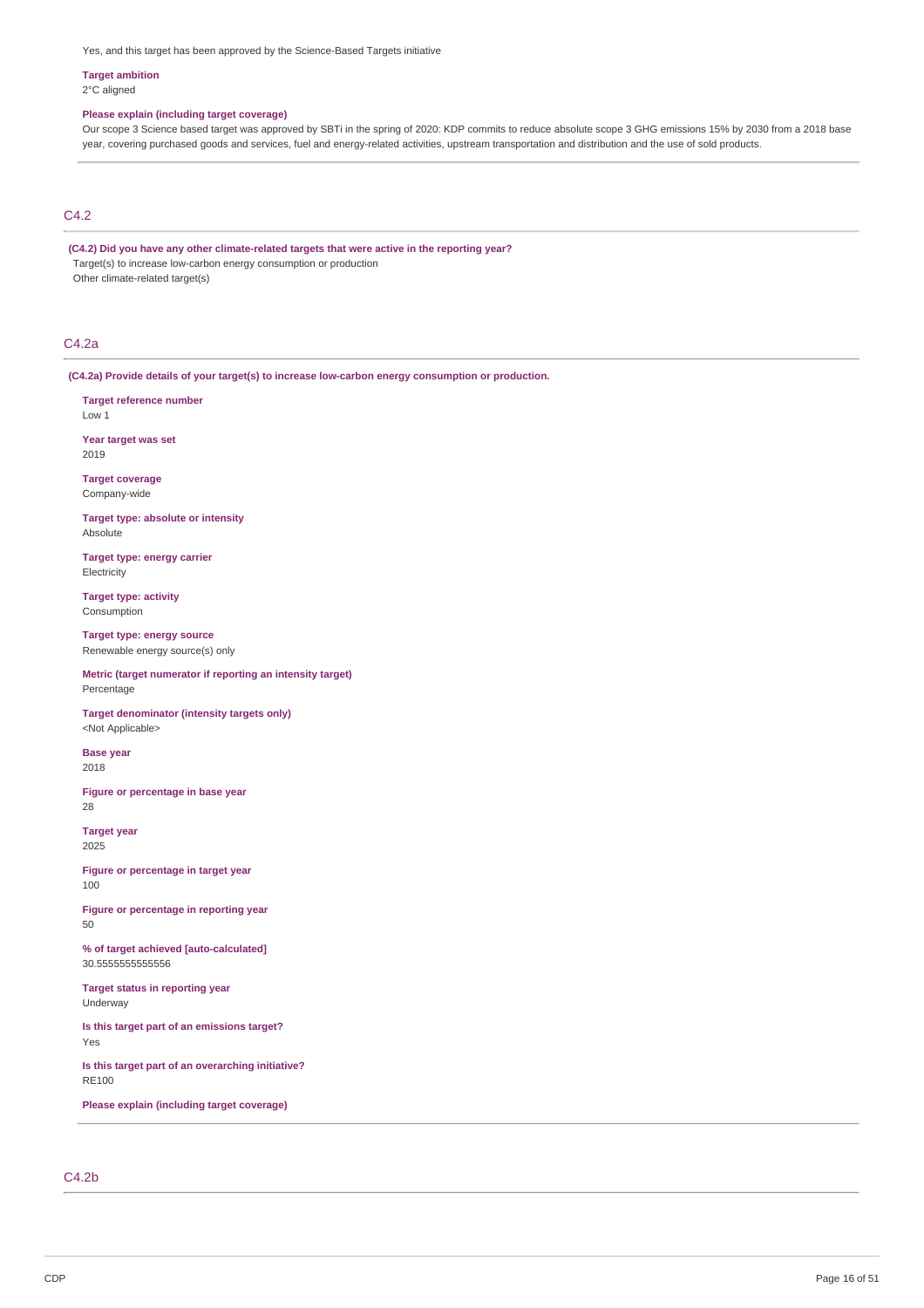#### **(C4.2b) Provide details of any other climate-related targets, including methane reduction targets.**

**Target reference number** Oth 1

**Year target was set** 2020

**Target coverage** Company-wide

# **Target type: absolute or intensity**

Absolute

**Target type: category & Metric (target numerator if reporting an intensity target)**

Engagement with suppliers **Percentage of suppliers with a science-based target** 

# **Target denominator (intensity targets only)**

<Not Applicable>

**Base year** 2018

**Figure or percentage in base year** 17.6

#### **Target year**

2024

**Figure or percentage in target year** 50

**Figure or percentage in reporting year** 38

**% of target achieved [auto-calculated]** 62.962962962963

**Target status in reporting year** New

#### **Is this target part of an emissions target?**

Yes. It is part of our approved Science Based Target: KDP also commits that 50% of its suppliers by emissions covering purchased goods and services, downstream transportation and distribution, processing of sold products and the end-of-life treatment of sold products will have science-based targets by 2024.

**Is this target part of an overarching initiative?**

Science Based Targets initiative

### **Please explain (including target coverage)**

As part of our science-based emissions reduction target approved by the Science Based Targets Initative, KDP has committed that 50% of its suppliers by emissions covering purchased goods and services, downstream transportation and distribution, processing of sold products and the end-of-life treatment of sold products will have science-based targets by 2024. We're partnering with World Wildlife Fund (WWF) and CDP to advance this supplier engagement approach. In collaboration with our procurement team, WWF and CDP will deliver training and resources to help our suppliers set science-based targets and navigate the transition to a low-carbon future. This magnifies the positive climate impact we are able to achieve throughout our value chain.

# C4.3

(C4.3) Did you have emissions reduction initiatives that were active within the reporting year? Note that this can include those in the planning and/or **implementation phases.**

Yes

# C4.3a

#### (C4.3a) Identify the total number of initiatives at each stage of development, and for those in the implementation stages, the estimated CO2e savings.

|                           | <b>Number of initiatives</b> | Total estimated annual CO2e savings in metric tonnes CO2e (only for rows marked *) |
|---------------------------|------------------------------|------------------------------------------------------------------------------------|
| Under investigation       |                              |                                                                                    |
| To be implemented*        |                              |                                                                                    |
| Implementation commenced* |                              | 35956                                                                              |
| Implemented*              |                              | 72332                                                                              |
| Not to be implemented     |                              |                                                                                    |

## $C4.3<sub>b</sub>$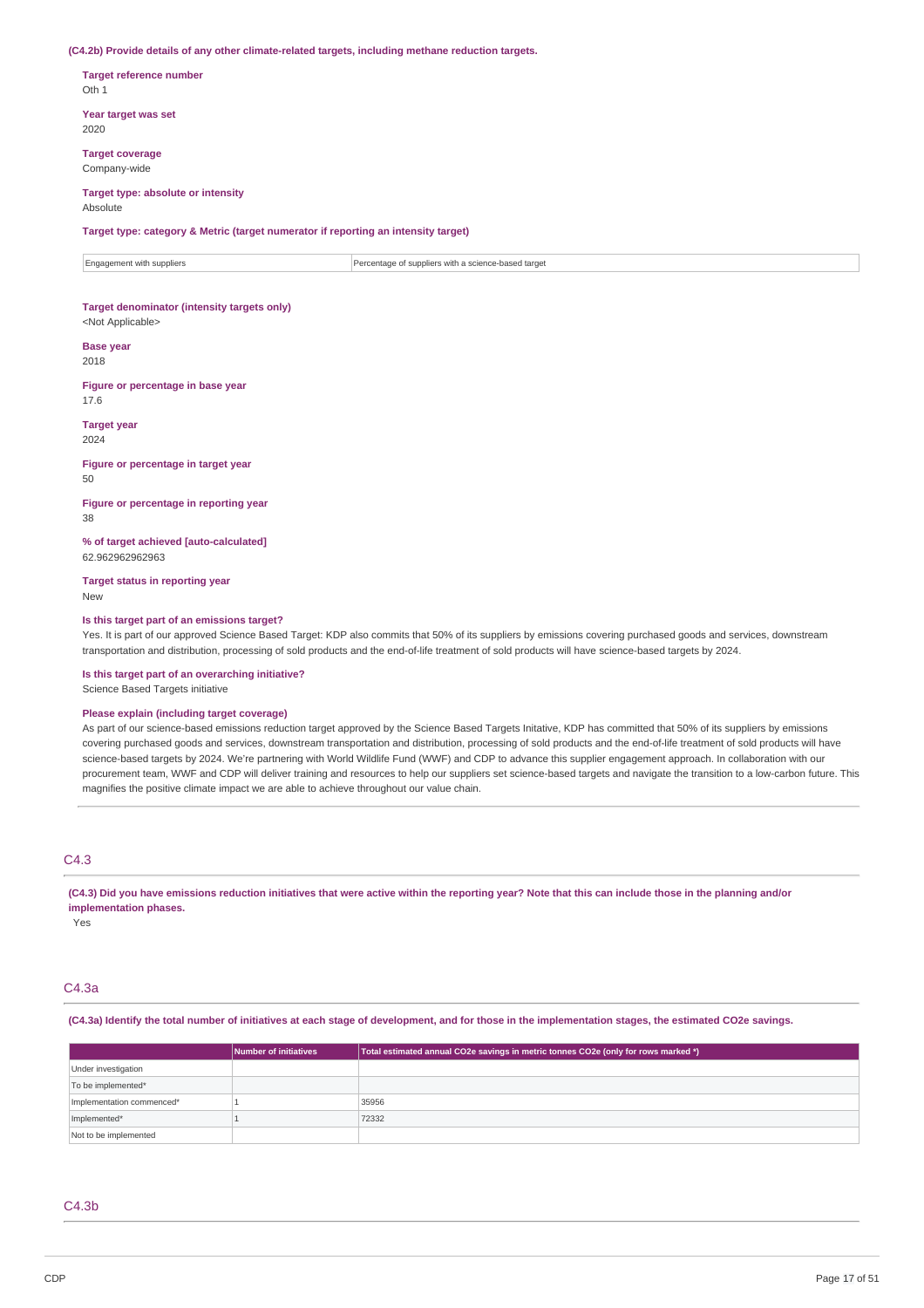#### **(C4.3b) Provide details on the initiatives implemented in the reporting year in the table below.**

#### **Initiative category & Initiative type**

 $\big|$  Low-carbon energy consumption  $\big|$  Other, please specify (Green-e solar, wind, and low-carbon energy mix RECs)

# **Estimated annual CO2e savings (metric tonnes CO2e)**

# 72332

**Scope(s)** Scope 2 (market-based)

## **Voluntary/Mandatory**

# Voluntary

**Annual monetary savings (unit currency – as specified in C0.4)**

0

#### **Investment required (unit currency – as specified in C0.4)** 577000

**Payback period**

No payback

# **Estimated lifetime of the initiative**

Ongoing

# **Comment**

This year's renewable energy certificate (REC) purchase included Green-e wind, solar, and low-carbon energy mix RECs.

# C4.3c

#### **(C4.3c) What methods do you use to drive investment in emissions reduction activities?**

| <b>Method</b>                                             | <b>Comment</b>                               |  |
|-----------------------------------------------------------|----------------------------------------------|--|
| Employee engagement                                       |                                              |  |
| Dedicated budget for other emissions reduction activities | We annually budget for the purchase of RECs. |  |

# C4.5

(C4.5) Do you classify any of your existing goods and/or services as low-carbon products or do they enable a third party to avoid GHG emissions? Yes

#### C4.5a

(C4.5a) Provide details of your products and/or services that you classify as low-carbon products or that enable a third party to avoid GHG emissions.

# **Level of aggregation**

Group of products

#### **Description of product/Group of products** Polypropylene recyclable K-Cup® pods

**Are these low-carbon product(s) or do they enable avoided emissions?** Low-carbon product

**Taxonomy, project or methodology used to classify product(s) as low-carbon or to calculate avoided emissions** Other, please specify (GaBi software used to inform and estimate)

**% revenue from low carbon product(s) in the reporting year**

29

#### **% of total portfolio value** <Not Applicable>

#### **Asset classes/ product types**

<Not Applicable>

#### **Comment**

To meet our 2020 target of 100% of our K-Cup® pods being recyclable, we changed the plastic material of the cup portion of the pod to be made from polypropylene vs. a multi-layered polystyrene material. We have used GaBi data to quantify the material emissions. As of December 2020, we achieved one of our longstanding sustainability commitments – all of the K-Cup® pods the Company produces are now recyclable. As stated in our 10K revenue recognition, K-Cup pod sales made up \$3,369M, or 29%, of the company's 2020 revenue.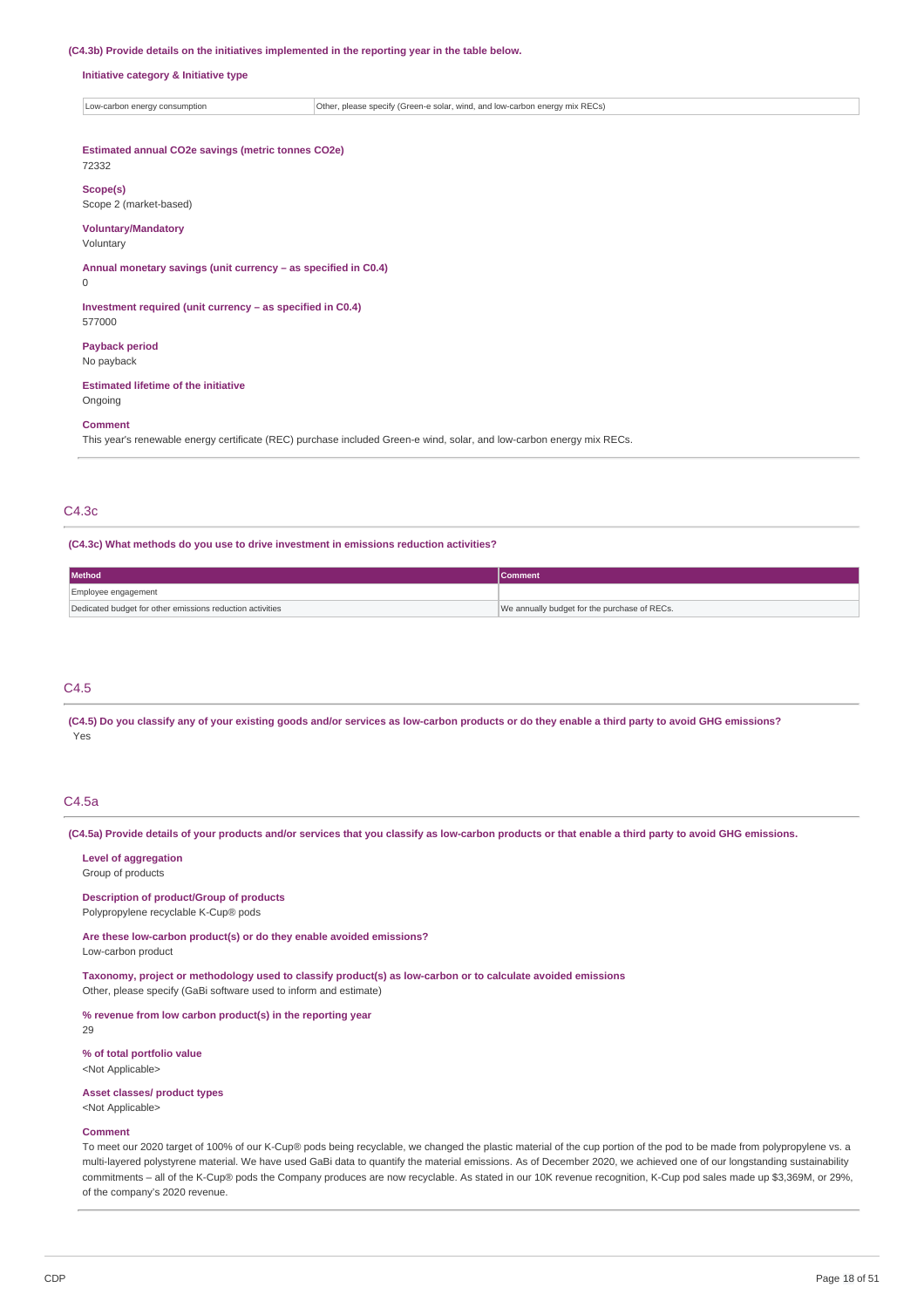# C5.1

# **(C5.1) Provide your base year and base year emissions (Scopes 1 and 2).**

**Scope 1**

**Base year start** January 1 2018

**Base year end** December 31 2018

**Base year emissions (metric tons CO2e)** 273576

**Comment**

**Scope 2 (location-based)**

**Base year start** January 1 2018

**Base year end** December 31 2018

**Base year emissions (metric tons CO2e)** 166484

**Comment**

**Scope 2 (market-based)**

**Base year start** January 1 2018

**Base year end** December 31 2018

**Base year emissions (metric tons CO2e)** 137560.36

**Comment**

# C5.2

(C5.2) Select the name of the standard, protocol, or methodology you have used to collect activity data and calculate emissions. The Greenhouse Gas Protocol: A Corporate Accounting and Reporting Standard (Revised Edition)

# C6. Emissions data

# C6.1

**(C6.1) What were your organization's gross global Scope 1 emissions in metric tons CO2e?**

**Reporting year**

**Gross global Scope 1 emissions (metric tons CO2e)** 289755 **Start date**

<Not Applicable>

**End date** <Not Applicable>

**Comment**

C6.2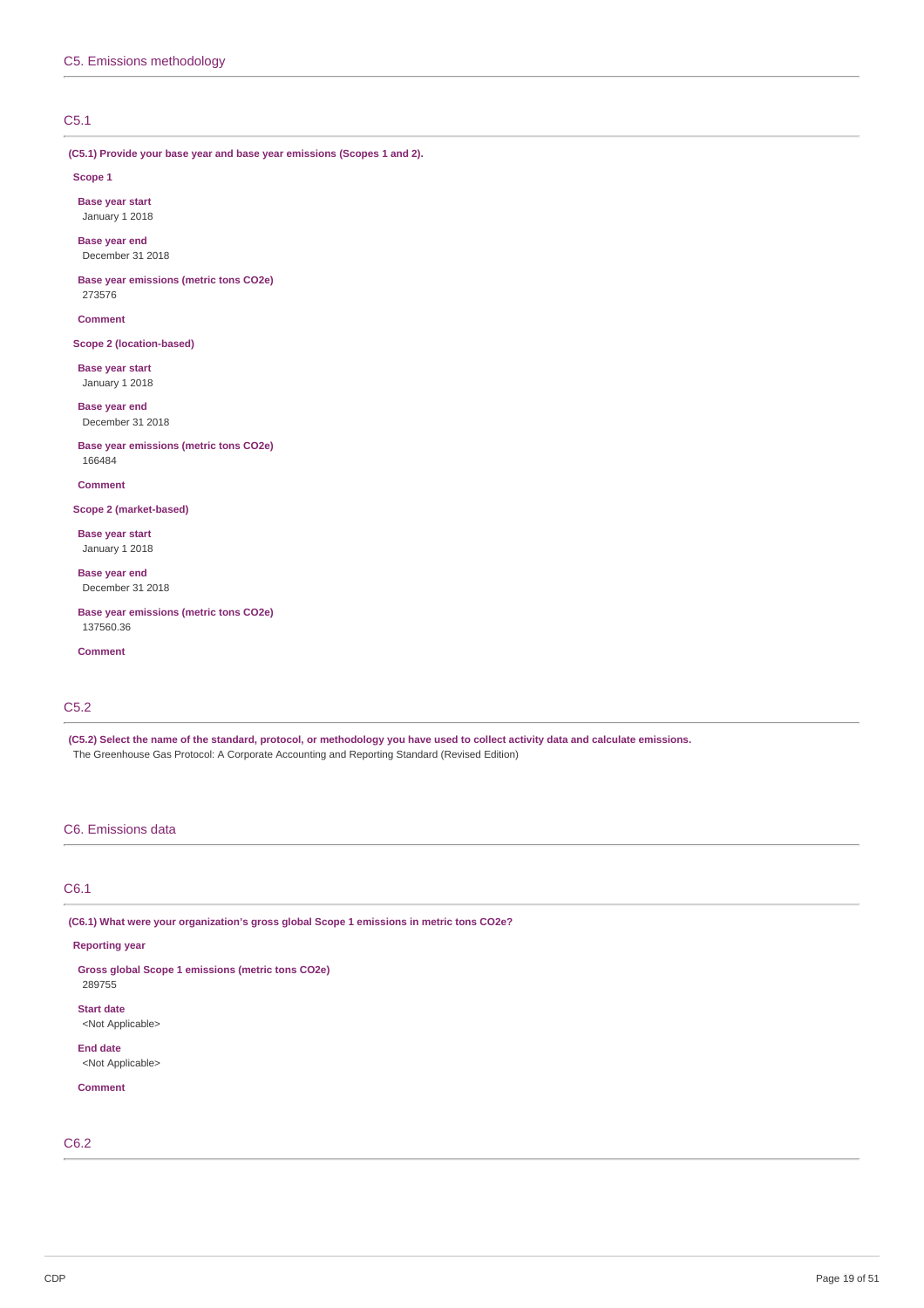#### **(C6.2) Describe your organization's approach to reporting Scope 2 emissions.**

#### **Row 1**

#### **Scope 2, location-based**

We are reporting a Scope 2, location-based figure

#### **Scope 2, market-based**

We are reporting a Scope 2, market-based figure

# **Comment**

C6.3

**(C6.3) What were your organization's gross global Scope 2 emissions in metric tons CO2e?**

#### **Reporting year**

**Scope 2, location-based** 165076

**Scope 2, market-based (if applicable)** 93280

**Start date**

<Not Annlicahle>

**End date** <Not Applicable>

**Comment**

# C6.4

(C6.4) Are there any sources (e.g. facilities, specific GHGs, activities, geographies, etc.) of Scope 1 and Scope 2 emissions that are within your selected reporting **boundary which are not included in your disclosure?** No

# C6.5

**(C6.5) Account for your organization's gross global Scope 3 emissions, disclosing and explaining any exclusions.**

**Purchased goods and services**

**Evaluation status**

Relevant, calculated

**Metric tonnes CO2e**

3245773

#### **Emissions calculation methodology**

Hot side: Coffee, packaging and brewer impact calculated from numbers purchased and LCA data for coffee production or for each type of packaging or brewer. Environmentally Extended Input-Output emission factors applied to expenditure on other Purchased Goods and Services. Cold side: Includes physical footprints of product ingredients and in-house packaging. Environmentally Extended Input-Output emission factors applied to expenditure on other Purchased Goods and Services. Combined: Environmentally Extended Input-Output emission factors applied to expenditure on other Purchased Goods and Services.

**Percentage of emissions calculated using data obtained from suppliers or value chain partners**

96

## **Please explain**

Hot side: Brewer materials/manufacturing estimated from LCA. Cold side: Ingredients, packaging, IO are primary data. Remainder of results have been estimated from studies of representative products.

## **Capital goods**

**Evaluation status** Relevant, calculated

#### **Metric tonnes CO2e**

45134

## **Emissions calculation methodology**

Hot side: Environmentally Extended Input-Output emission factors applied to expenditure on Capital Goods. Cold side: Environmentally Extended Input-Output emission factors applied to expenditure on Capital Goods. Combined: Environmentally Extended Input-Output emission factors applied to expenditure on Capital goods

**Percentage of emissions calculated using data obtained from suppliers or value chain partners**

100

**Please explain**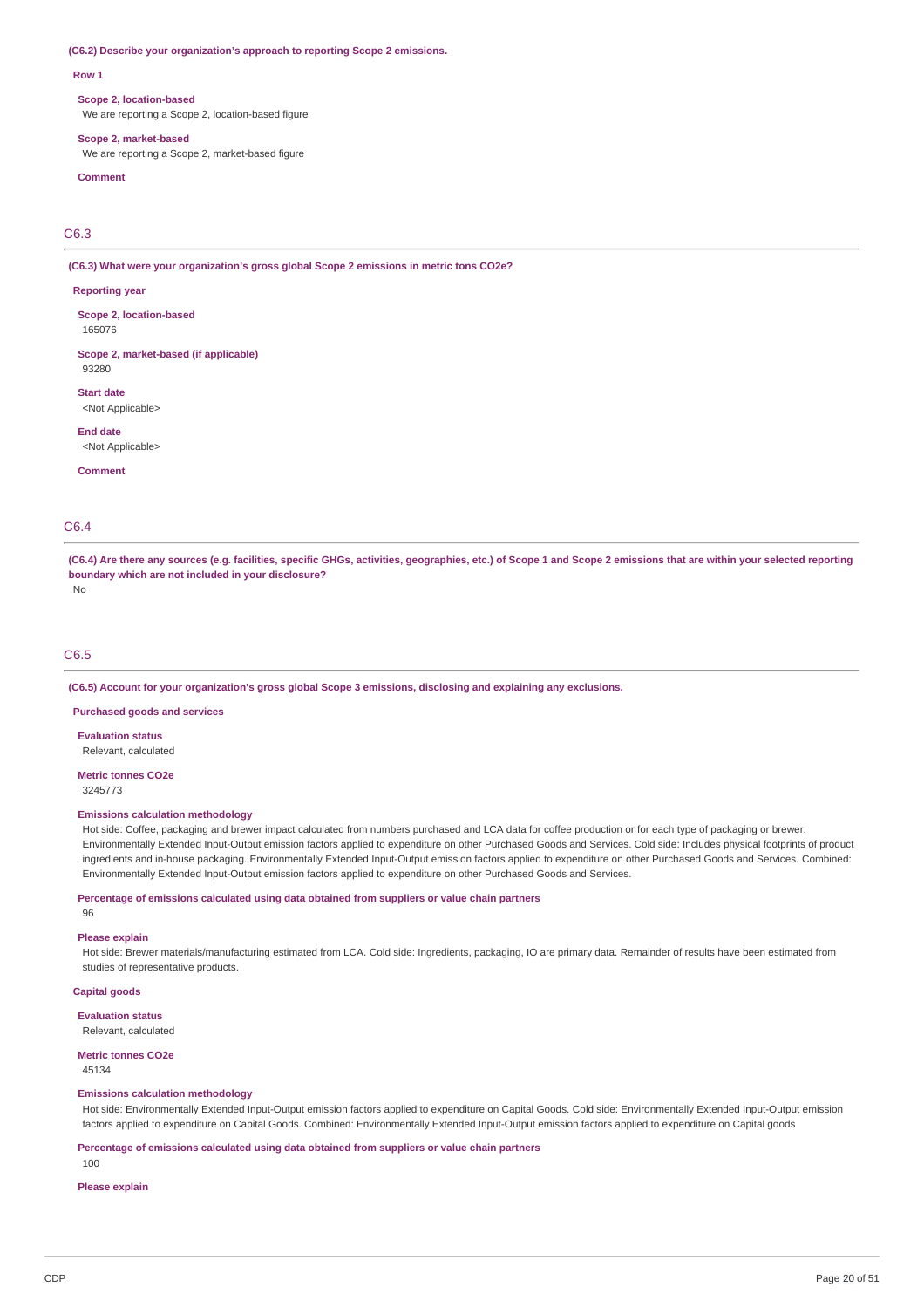#### **Fuel-and-energy-related activities (not included in Scope 1 or 2)**

**Evaluation status**

Relevant, calculated

**Metric tonnes CO2e** 97180

#### **Emissions calculation methodology**

Emission factors from DEFRA and IEA were applied to fuel consumption based on fuel type and to electricity consumed in 2020.

**Percentage of emissions calculated using data obtained from suppliers or value chain partners**

 $100$ 

# **Please explain**

**Upstream transportation and distribution**

**Evaluation status** Relevant, calculated

**Metric tonnes CO2e**

455091

## **Emissions calculation methodology**

Hot side: Calculated from reports of weights and distances moved by mode. Relevant emission factors applied to total tonne-km or vehicle-km as appropriate. Previous year's activity data applied as proxy. Cold side: Retailer chilling, distribution of all goods including 3rd party bottlers and Allied brands. Has been estimated from studies of representative products. Combined: Smartway report for KDP, CO2 uplifted for other gases and WTT

#### **Percentage of emissions calculated using data obtained from suppliers or value chain partners**

 $\Omega$ 

#### **Please explain**

#### **Waste generated in operations**

**Evaluation status** Relevant, calculated

**Metric tonnes CO2e** 7365

#### **Emissions calculation methodology**

Emissions based on reported operations waste total tonnages for various waste streams were multiplied by relevant emission factors per the GHG protocol.

**Percentage of emissions calculated using data obtained from suppliers or value chain partners**

100

## **Please explain**

## **Business travel**

**Evaluation status** Relevant, calculated

**Metric tonnes CO2e**

3203

## **Emissions calculation methodology**

Air travel: Emissions from air travel are calculated using data on distance travelled categorized into long, medium and short haul. Car rental and rail: Total distance travelled by mode of transport used to calculate business travel emissions. Emission factors used for air, ground and rail travel came from US EPA Emission factors (US EPA 2020, Emission factors for Greenhouse gas inventories, Version 26 March 2020). Hotel stay: 2020 travel data includes number of hotel room nights to which DEFRA emission factors were applied to calculate associated emissions.

**Percentage of emissions calculated using data obtained from suppliers or value chain partners**

**Please explain**

100

#### **Employee commuting**

**Evaluation status** Relevant, calculated

# **Metric tonnes CO2e**

50833

# **Emissions calculation methodology**

Employee Commute: Total number of employees working on-site in 2020 was multiplied by an average distance of 11.5 miles per one-way trip. It was assumed that 85% of the total trips made was by car (Source: 2018 National Household Travel Survey). Emission factors applied were adopted from US EPA 2020 (Emission factors for Greenhouse gas inventories, Version 26 March 2020). Remote/Work-from-home emissions: The number of remote workers in 2020 was multiplied by natural gas and electricity intensities to estimate energy consumption. Emission factors applied to natural gas were taken from US EPA 2020 (Emission factors for Greenhouse gas inventories, Version 26 March 2020) while emissions associated with electricity use were calculated using IEA 2020, Green-e 2020 and eGRID2019 factors.

**Percentage of emissions calculated using data obtained from suppliers or value chain partners**

 $\Omega$ 

# **Please explain**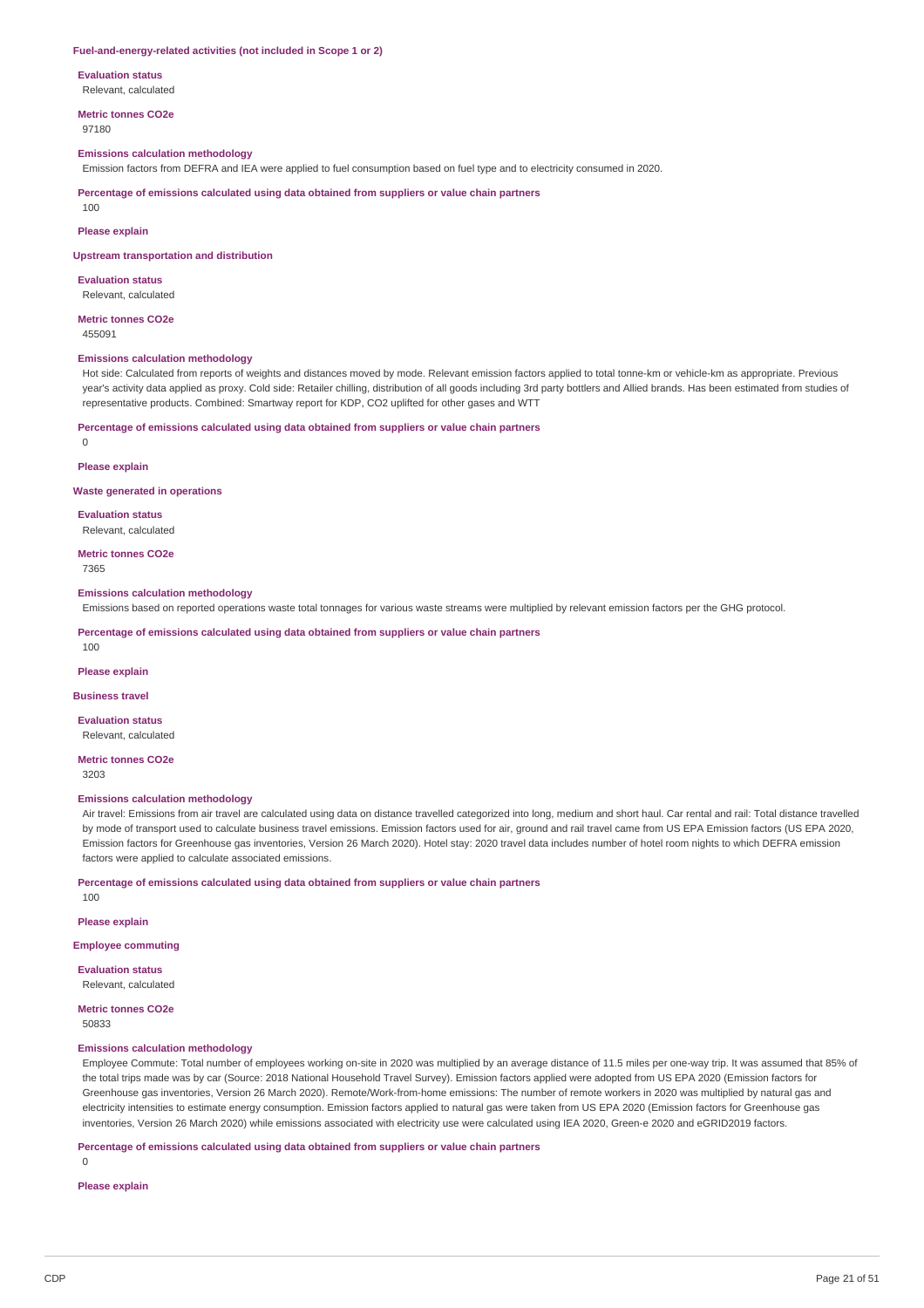#### **Upstream leased assets**

#### **Evaluation status**

Not relevant, explanation provided

**Metric tonnes CO2e** <Not Applicable>

**Emissions calculation methodology** <Not Applicable>

#### **Percentage of emissions calculated using data obtained from suppliers or value chain partners**

<Not Applicable>

## **Please explain**

KDP does not lease upstream assets.

## **Downstream transportation and distribution**

**Evaluation status** Relevant, calculated

#### **Metric tonnes CO2e** 1073631

# **Emissions calculation methodology**

Cold side: Retailer chilling, distribution of all goods including 3rd party bottlers and Allied brands. Estimated from studies of representative products based on actual sales data.

**Percentage of emissions calculated using data obtained from suppliers or value chain partners**

 $\Omega$ 

# **Please explain**

#### **Processing of sold products**

**Evaluation status** Relevant, calculated

**Metric tonnes CO2e** 2726216

#### **Emissions calculation methodology**

Cold side: Estimated from studies of representative products multiplied by sales figures. Includes third-party bottling. including packaging for 3rd party bottled products (plus manufacturing waste).

**Percentage of emissions calculated using data obtained from suppliers or value chain partners**

 $\Omega$ 

#### **Please explain**

We calculate emissions from this category for the cold side of the business only. Actual sales data informs estimates for emissions.

**Use of sold products**

#### **Evaluation status** Relevant, calculated

# **Metric tonnes CO2e**

664521

# **Emissions calculation methodology**

Hot side: Brewer use was estimated from technical data about power ratings and estimates of lifetime hours in use for each brewer type. Relevant country electricity emission factors were applied to the total kWh. Cold side: Estimated from studies of representative products multiplied by actual sales figures.

**Percentage of emissions calculated using data obtained from suppliers or value chain partners**

# 0

**Please explain**

For the hot side of the business, this includes some proxy data used for brewer type. For the cold side of the business, actual sales data informs estimates for emissions.

# **End of life treatment of sold products**

**Evaluation status**

# Relevant, calculated

# **Metric tonnes CO2e**

85058

# **Emissions calculation methodology**

Hot side: Assumed all brewers produced will be landfilled apart from those returned to the company, which are recycled. EOL impact derived from brewer LCA. Actual quantities of coffee, coffee packaging with assumed rates for EOL streams. Cold side: Has been estimated from studies of representative products multiplied by sales figures.

**Percentage of emissions calculated using data obtained from suppliers or value chain partners**

# 75

#### **Please explain**

For hot side of business, actual quantities of coffee and returned brewers and published EOL rates were used.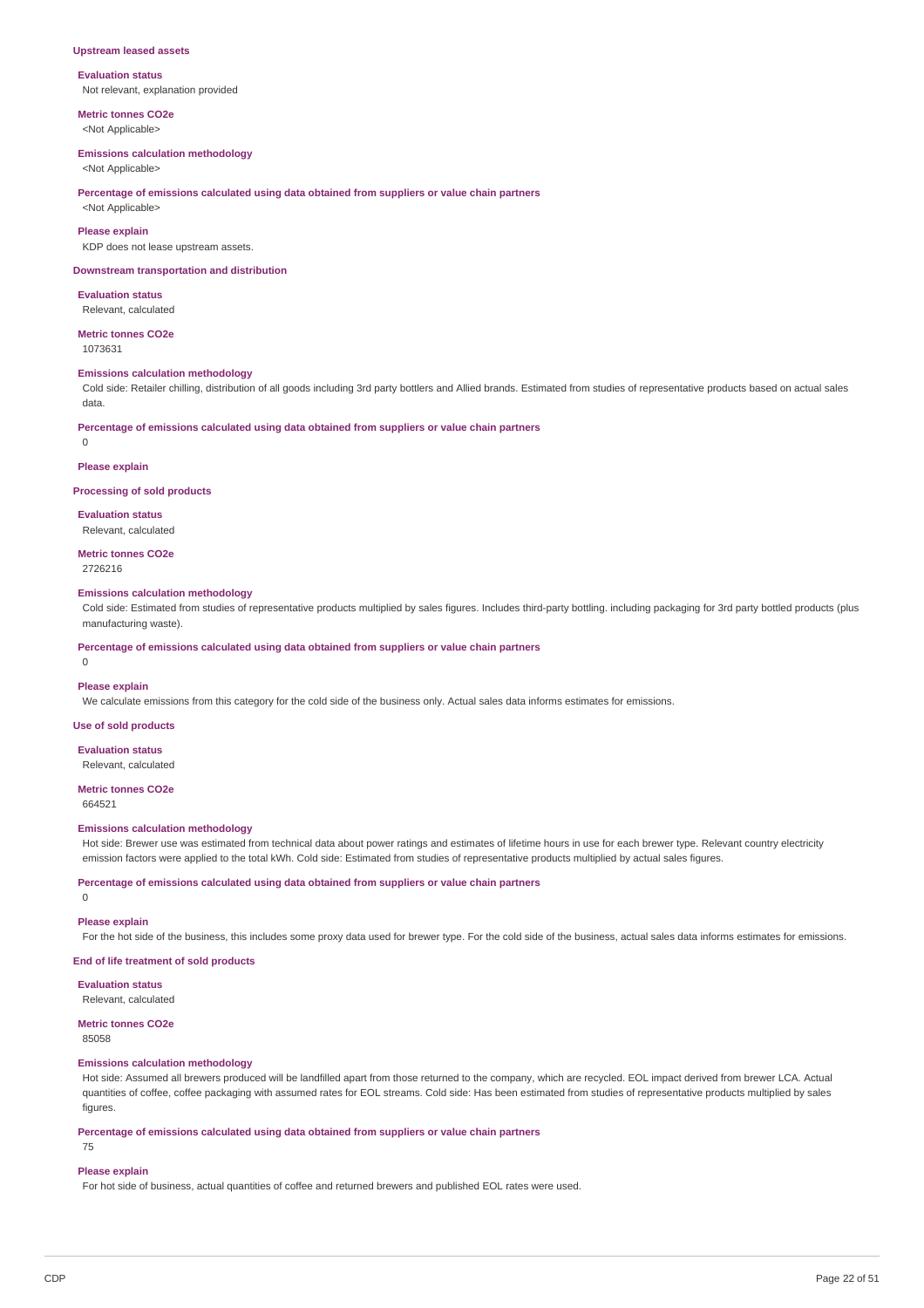#### **Downstream leased assets**

**Evaluation status** Not relevant, explanation provided

**Metric tonnes CO2e**

<Not Applicable>

# **Emissions calculation methodology**

<Not Applicable>

**Percentage of emissions calculated using data obtained from suppliers or value chain partners**

<Not Applicable>

**Please explain**

Cold side: impact of KDP-owned chillers is already included in the category 9 row: downstream transport and distribution (total retailer chilling) and therefore is not separated out here to avoid double counting

#### **Franchises**

**Evaluation status** Not relevant, explanation provided

**Metric tonnes CO2e**

<Not Applicable>

**Emissions calculation methodology** <Not Applicable>

**Percentage of emissions calculated using data obtained from suppliers or value chain partners** <Not Applicable>

**Please explain** KDP does not have franchises.

# **Investments**

**Evaluation status** Not relevant, explanation provided

**Metric tonnes CO2e** <Not Applicable>

**Emissions calculation methodology** <Not Applicable>

**Percentage of emissions calculated using data obtained from suppliers or value chain partners** <Not Applicable>

#### **Please explain**

Investments are not a material contribution to our total S3 emissions.

# **Other (upstream)**

**Evaluation status**

**Metric tonnes CO2e** <Not Applicable>

**Emissions calculation methodology**

<Not Applicable>

**Percentage of emissions calculated using data obtained from suppliers or value chain partners** <Not Applicable>

**Please explain**

#### **Other (downstream)**

**Evaluation status**

**Metric tonnes CO2e** <Not Applicable>

**Emissions calculation methodology** <Not Applicable>

**Percentage of emissions calculated using data obtained from suppliers or value chain partners** <Not Applicable>

**Please explain**

# C-AC6.6/C-FB6.6/C-PF6.6

**(C-AC6.6/C-FB6.6/C-PF6.6) Can you break down your Scope 3 emissions by relevant business activity area?** Yes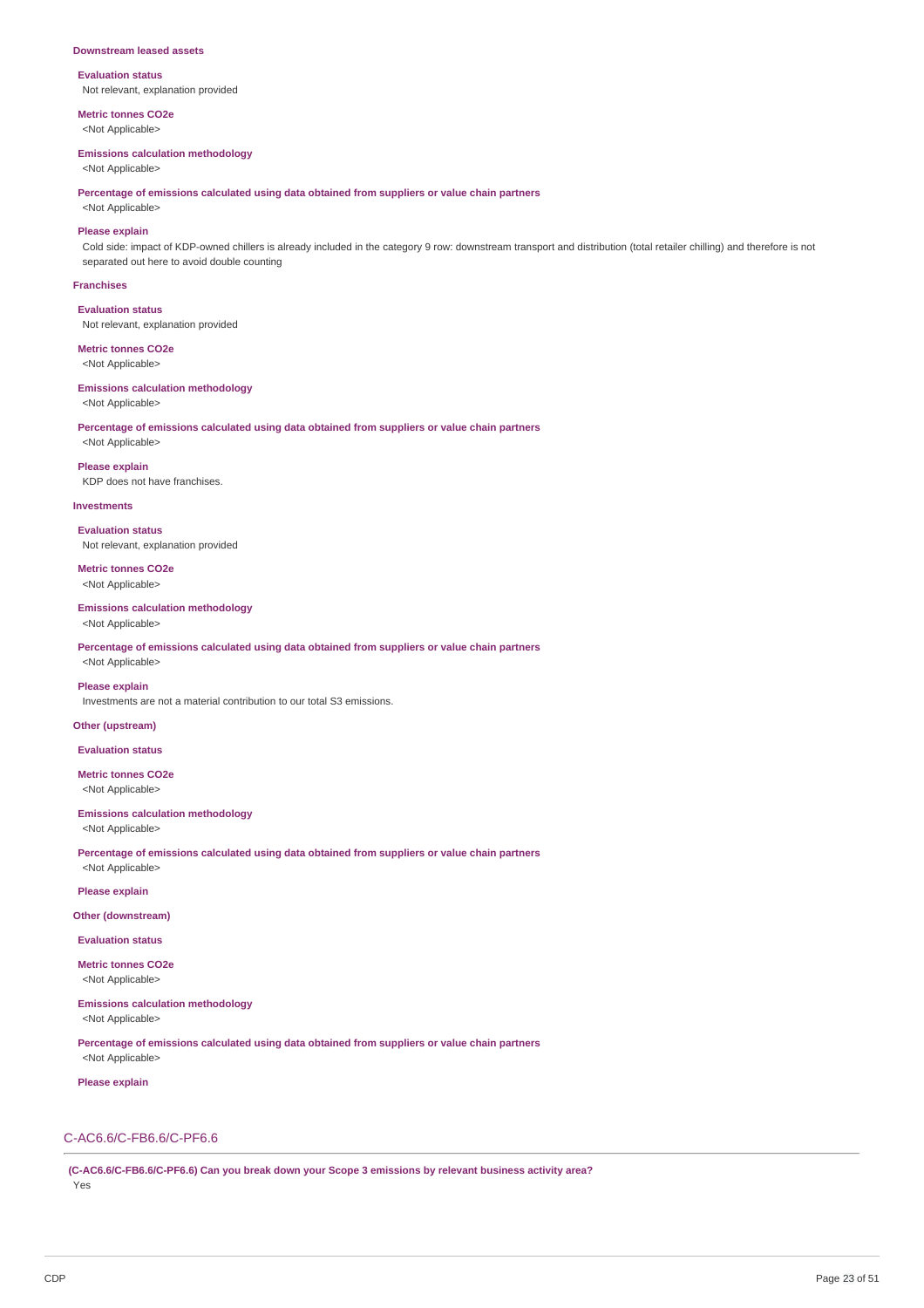# C-AC6.6a/C-FB6.6a/C-PF6.6a

**(C-AC6.6a/C-FB6.6a/C-PF6.6a) Disclose your Scope 3 emissions for each of your relevant business activity areas.**

#### **Activity**

Agriculture/Forestry

**Scope 3 category** Purchased goods and services

**Emissions (metric tons CO2e)** 924523

# **Please explain**

This number represents emissions from raw ingredients for the hot and cold sides of the business. Total weight of raw coffee purchased was multiplied by a Gabi emission factor for coffee growing to give total agriculture emissions for coffee used in the hot side. For the cold side, estimates of the impacts of key agricultural-based inputs were made based on LCAs of typical soft drink products multiplied by purchased quantities for relevant types of product.

**Activity**

Processing/Manufacturing

# **Scope 3 category**

Processing of sold products

**Emissions (metric tons CO2e)** 244847

### **Please explain**

This number represents energy impacts from outsourced manufacturing for the cold side of the business. The outsourced manufacturing impact was estimated based on LCAs of typical soft drink products multiplied by actual sales figures for different types of product.

# **Activity**

Distribution

# **Scope 3 category**

Downstream transportation and distribution

#### **Emissions (metric tons CO2e)** 1073631

# **Please explain**

We calculate emissions from this category for the cold side of the business only. The impact of downstream distribution was estimated based on LCAs of typical soft drink products multiplied by actual sales figures for different types of product.

## **Activity**

Consumption

# **Scope 3 category** Use of sold products

#### **Emissions (metric tons CO2e)** 664521

## **Please explain**

For the hot side of the business, brewer use was estimated from technical data about power ratings and estimates of lifetime hours in use for each brewer type. Relevant country electricity emission factors were applied to the total kWh. For the cold side of the business, this has been estimated based on LCAs of typical soft drink products multiplied by actual sales figures for different types of product.

### **Activity**

Consumption

**Scope 3 category** End of life treatment of sold products

#### **Emissions (metric tons CO2e)** 85058

#### **Please explain**

For the cold side of the business, this has been estimated from LCAs of typical soft drink products multiplied by actual sales figures for different types of product. For the hot side of the business, it is assumed all brewers produced will be landfilled apart from those returned to the company, which are recycled. EOL impact derived from brewer LCA and multiplied by actual sales figures. Conservatively, it is assumed that all pods and coffee will be landfilled except for those coffee pods that are sent to the take-back scheme (0.15%), which are recycled and the coffee content is composted. Quantities of coffee and pod material were multiplied by emission factors derived from WARM (EPA model) in line with GHG Protocol.

# C-AC6.8/C-FB6.8/C-PF6.8

(C-AC6.8/C-FB6.8/C-PF6.8) Is biogenic carbon pertaining to your direct operations relevant to your current CDP climate change disclosure? No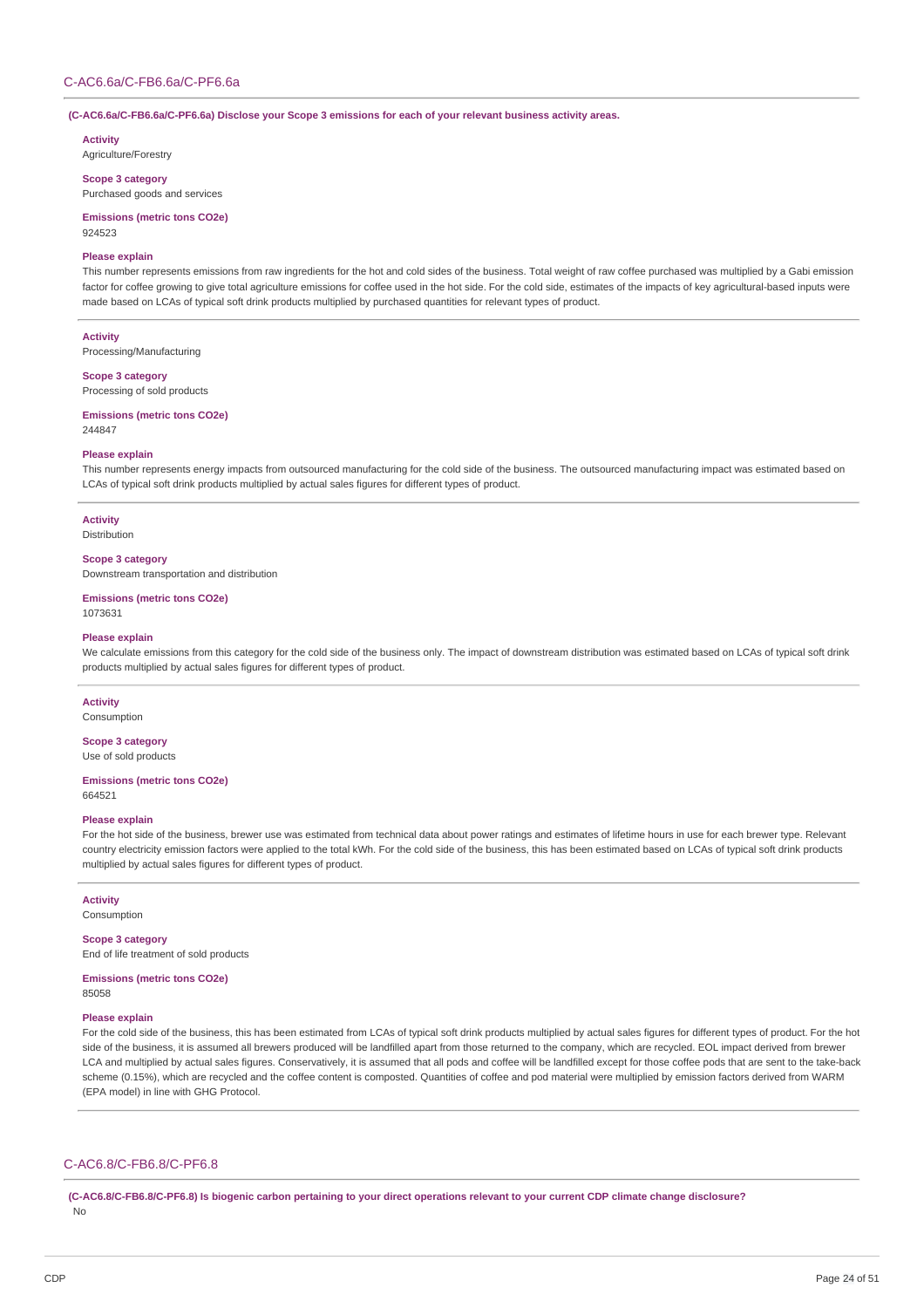# (C-AC6.9/C-FB6.9/C-PF6.9) Do you collect or calculate greenhouse gas emissions for each commodity reported as significant to your business in C-**AC0.7/FB0.7/PF0.7?**

# **Agricultural commodities**

Other (Coffee)

**Do you collect or calculate GHG emissions for this commodity?**

# Yes

# **Please explain**

Total weight of raw coffee purchased was multiplied by a Gabi emission factor for coffee growing to give total agriculture emissions for coffee used in the hot side.

# **Agricultural commodities**

Other (Apple)

**Do you collect or calculate GHG emissions for this commodity?**

## **Please explain**

For the cold side, we calculate emissions based on LCAs multiplied by purchased quantities for relevant types of product.

#### **Agricultural commodities**

Sugar

Yes

**Do you collect or calculate GHG emissions for this commodity?**

# Yes

# **Please explain**

For the cold side, estimates of the impacts of sugar and natural sweeteners were made based on LCAs of typical soft drink products multiplied by purchased quantities for relevant types of product.

## **Agricultural commodities**

#### Other (Corn)

**Do you collect or calculate GHG emissions for this commodity?**

Yes

#### **Please explain**

For the cold side, estimates of the impacts of sugar and natural sweeteners were made based on LCAs of typical soft drink products multiplied by purchased quantities for relevant types of product.

#### C-AC6.9a/C-FB6.9a/C-PF6.9a

(C-AC6.9a/C-FB6.9a/C-PF6.9a) Report your greenhouse gas emissions figure(s) for your disclosing commodity(ies), explain your methodology, and include any **exclusions.**

# **Sugar**

**Reporting emissions by**

Total

**Emissions (metric tons CO2e)** 18889

#### **Denominator: unit of production** <Not Applicable>

# **Change from last reporting year** About the same

### **Please explain**

For the cold side, estimates of the impacts of sugar and natural sweeteners were made by Ecoinvent emission factors multiplied by purchased quantities of the product. FAO data on production was used sometimes to convert from raw ingredients to purchased ingredients, eg juice concentrate.

#### **Other**

**Reporting emissions by**

Total

## **Emissions (metric tons CO2e)**

34130

**Denominator: unit of production** <Not Applicable>

## **Change from last reporting year** Higher

### **Please explain**

Total weight of raw coffee purchased was multiplied by a Gabi emission factor for coffee growing to give total agriculture emissions for coffee used in the hot side.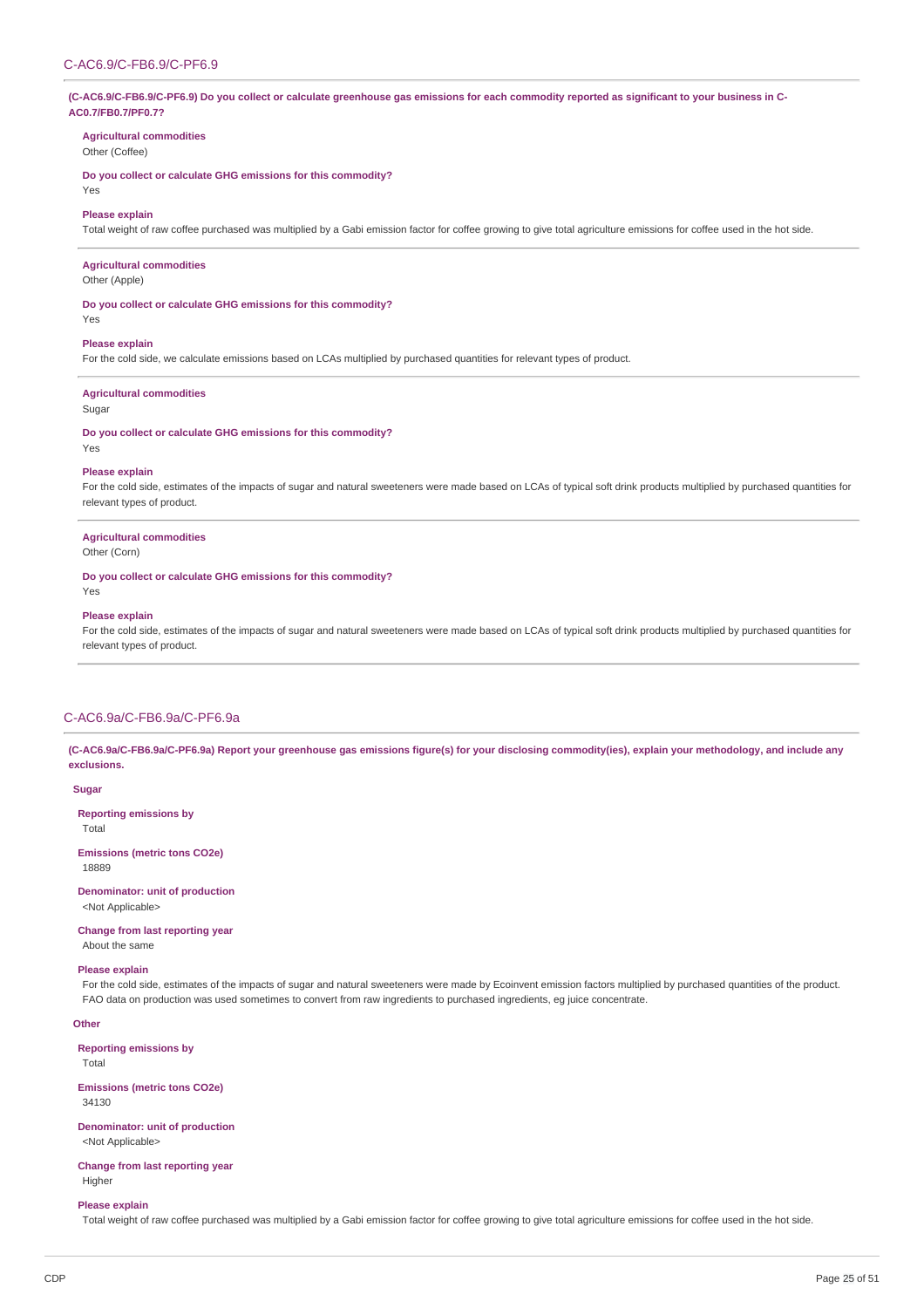## C6.10

(C6.10) Describe your gross global combined Scope 1 and 2 emissions for the reporting year in metric tons CO2e per unit currency total revenue and provide any **additional intensity metrics that are appropriate to your business operations.**

# **Intensity figure**

0.0000329691

**Metric numerator (Gross global combined Scope 1 and 2 emissions, metric tons CO2e)** 383035

**Metric denominator** unit total revenue

**Metric denominator: Unit total** 11618000000

**Scope 2 figure used** Market-based

**% change from previous year** 0.2

**Direction of change** Increased

# **Reason for change**

4.6% increase in combined Scope 1 and 2 emissions and an increase in revenue

# C7. Emissions breakdowns

# C7.1

**(C7.1) Does your organization break down its Scope 1 emissions by greenhouse gas type?** Yes

# C7.1a

(C7.1a) Break down your total gross global Scope 1 emissions by greenhouse gas type and provide the source of each used greenhouse warming potential **(GWP).**

| Greenhouse gas  | Scope 1 emissions (metric tons of CO2e) | <b>GWP Reference</b>                          |
|-----------------|-----------------------------------------|-----------------------------------------------|
| CO <sub>2</sub> | 287333.98                               | IPCC Fifth Assessment Report (AR5 - 100 year) |
| CH4             | 189.97                                  | IPCC Fifth Assessment Report (AR5 - 100 year) |
| N2O             | 1407.81                                 | IPCC Fifth Assessment Report (AR5 - 100 year) |
| <b>HFCs</b>     | 823.68                                  | IPCC Fifth Assessment Report (AR5 - 100 year) |

# C7.2

**(C7.2) Break down your total gross global Scope 1 emissions by country/region.**

| <b>Country/Region</b>    | Scope 1 emissions (metric tons CO2e) |  |
|--------------------------|--------------------------------------|--|
| United States of America | 270921.56                            |  |
| Canada                   | 10307.81                             |  |
| Mexico                   | 8517.72                              |  |
| Ireland                  | 8.36                                 |  |

# C7.3

**(C7.3) Indicate which gross global Scope 1 emissions breakdowns you are able to provide.**

# By business division

By activity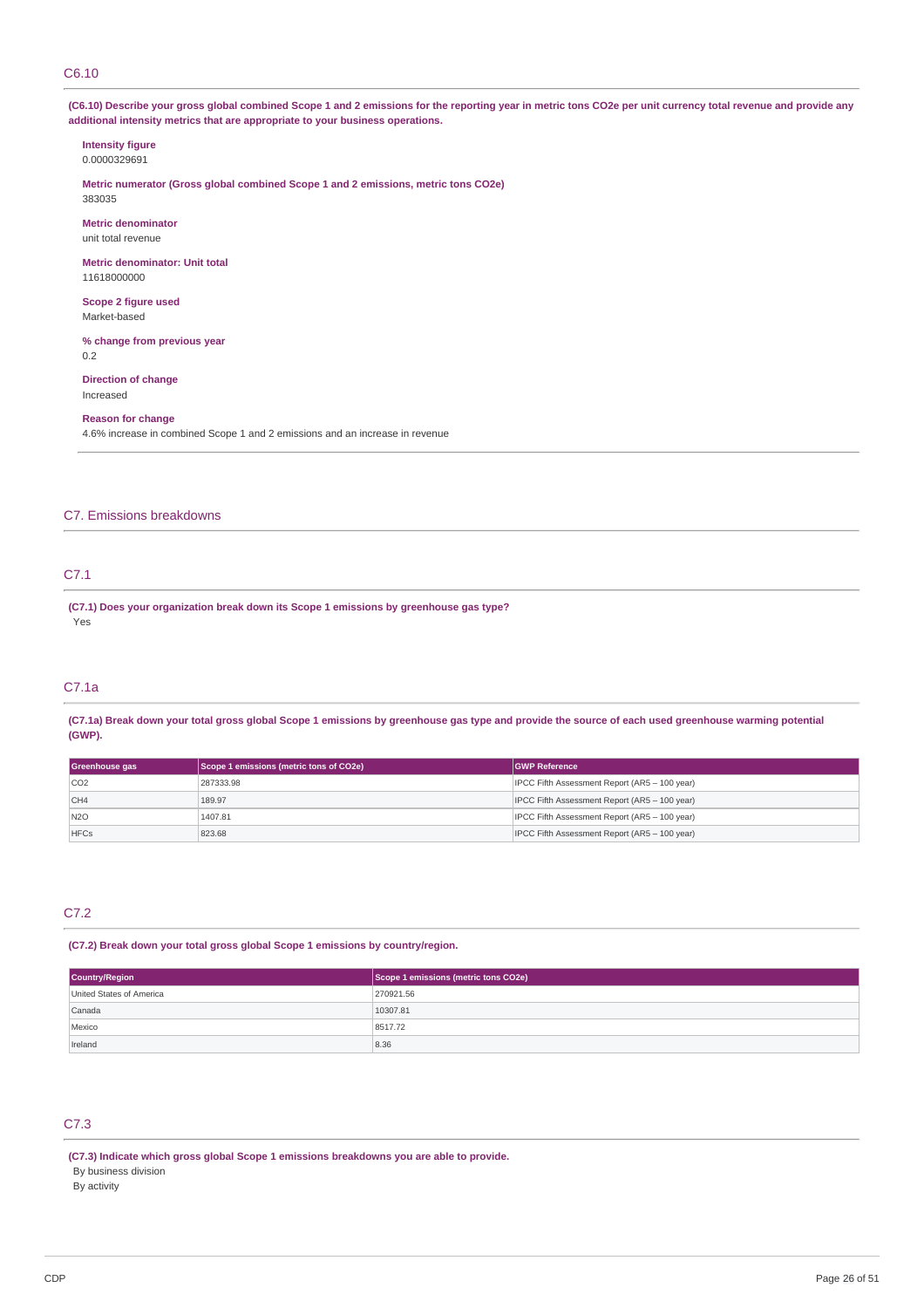# C7.3a

# **(C7.3a) Break down your total gross global Scope 1 emissions by business division.**

| <b>Business division</b>                 | Scope 1 emissions (metric ton CO2e) |
|------------------------------------------|-------------------------------------|
| United States of America - hot business  | 22636.47                            |
| United States of America - cold business | 248313.43                           |
| Canada - hot business                    | 10287.82                            |
| Mexico - beverages                       | 8517.72                             |

# C7.3c

#### **(C7.3c) Break down your total gross global Scope 1 emissions by business activity.**

| <b>Activity</b> | Scope 1 emissions (metric tons CO2e) |
|-----------------|--------------------------------------|
| Hot side        | 32924.3                              |
| Cold side       | 256831.15                            |

# C-AC7.4/C-FB7.4/C-PF7.4

(C-AC7.4/C-FB7.4/C-PF7.4) Do you include emissions pertaining to your business activity(ies) in your direct operations as part of your global gross Scope 1 **figure?**

Yes

# C-AC7.4b/C-FB7.4b/C-PF7.4b

(C-AC7.4b/C-FB7.4b/C-PF7.4b) Report the Scope 1 emissions pertaining to your business activity(ies) and explain any exclusions. If applicable, disaggregate your **agricultural/forestry by GHG emissions category.**

**Activity** Processing/Manufacturing

**Emissions category** <Not Applicable>

**Emissions (metric tons CO2e)** 128134.38

**Methodology** Default emissions factor

**Please explain** This number represents all stationary emissions

**Activity** Distribution

**Emissions category** <Not Applicable>

**Emissions (metric tons CO2e)** 160797.39

**Methodology** Default emissions factor

**Please explain** This number represents emissions from diesel trucks

C7.5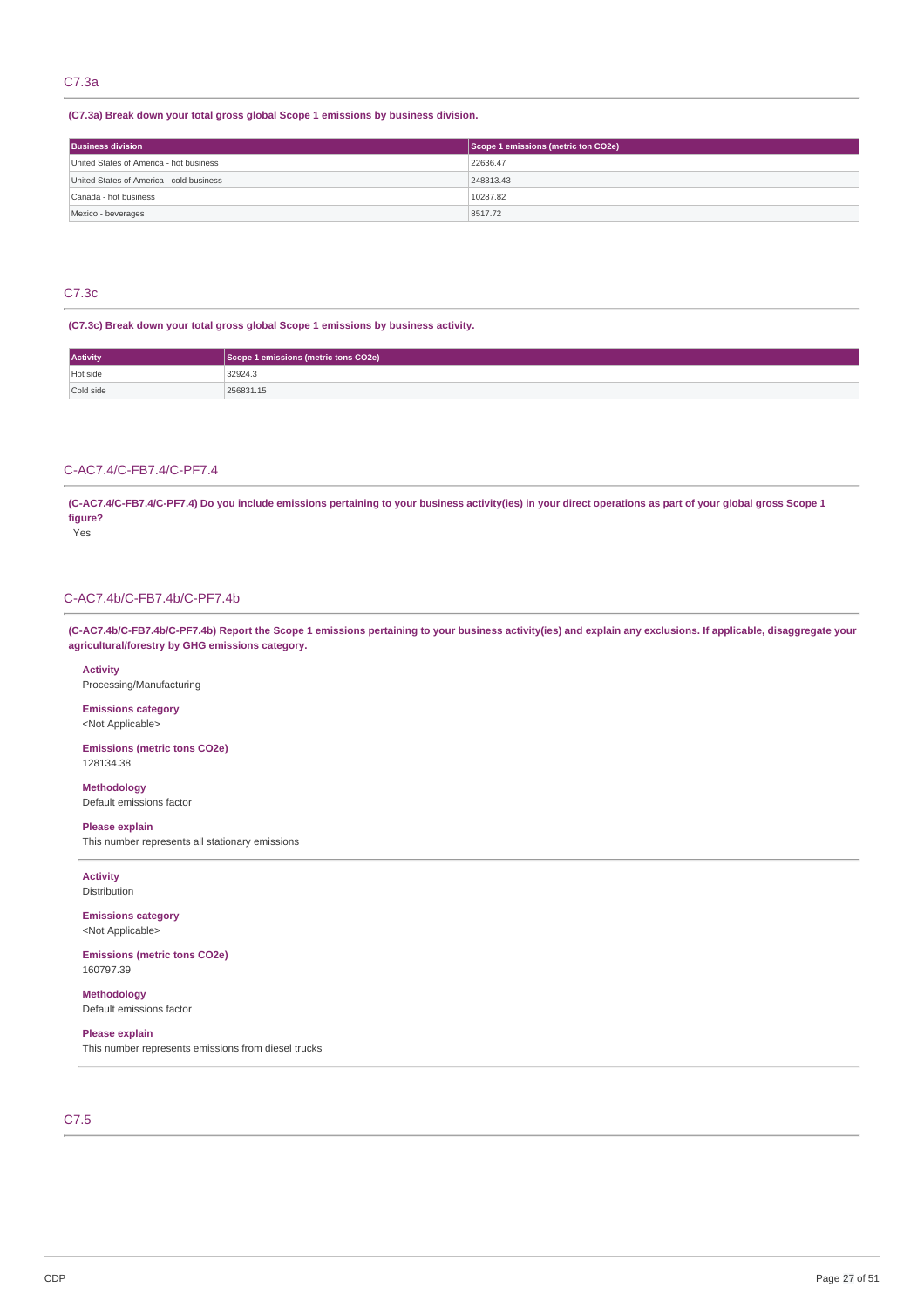# **(C7.5) Break down your total gross global Scope 2 emissions by country/region.**

| <b>Country/Region</b>                             | Scope 2, market-based<br>Scope 2, location-based<br>(metric tons CO2e) |          | Purchased and consumed electricity,<br>heat, steam or cooling (MWh) | Purchased and consumed low-carbon electricity, heat, steam or cooling<br>accounted for in Scope 2 market-based approach (MWh) |  |
|---------------------------------------------------|------------------------------------------------------------------------|----------|---------------------------------------------------------------------|-------------------------------------------------------------------------------------------------------------------------------|--|
| United States of America                          | 133352.39                                                              | 62185.56 | 370410.47                                                           | 209125.15                                                                                                                     |  |
| Canada                                            | 486.34                                                                 | 0.84     | 21260.62                                                            | 21232.3                                                                                                                       |  |
| Ireland                                           | 139.13                                                                 |          | 426.49                                                              | 426.49                                                                                                                        |  |
| China, Hong Kong Special<br>Administrative Region | 2.05                                                                   | 2.05     | 2.78                                                                |                                                                                                                               |  |
| China                                             | 122.38                                                                 | 122.38   | 198.76                                                              |                                                                                                                               |  |
| Switzerland                                       | 4.53                                                                   | 0.82     | 44.22                                                               |                                                                                                                               |  |
| Singapore                                         | 2.6                                                                    | 2.6      | 6.69                                                                |                                                                                                                               |  |
| Mexico                                            | 30966.12                                                               | 30966.12 | 67949.11                                                            |                                                                                                                               |  |

# C7.6

- **(C7.6) Indicate which gross global Scope 2 emissions breakdowns you are able to provide.**
- By business division

By activity

# C7.6a

# **(C7.6a) Break down your total gross global Scope 2 emissions by business division.**

| <b>Business division</b> | Scope 2, location-based (metric tons CO2e) | Scope 2, market-based (metric tons CO2e) |  |
|--------------------------|--------------------------------------------|------------------------------------------|--|
| $US - Hot business$      | 30728.2                                    | 127.86                                   |  |
| US - Cold business       | 102896.27                                  | 62186.39                                 |  |
| Canada - Hot business    | 484.94                                     |                                          |  |
| Mexico - beverages       | 30966.12                                   | 30966.12                                 |  |

# C7.6c

# **(C7.6c) Break down your total gross global Scope 2 emissions by business activity.**

| <b>Activity</b> | Scope 2, location-based (metric tons CO2e) | Scope 2, market-based (metric tons CO2e) |
|-----------------|--------------------------------------------|------------------------------------------|
| Hot business    | 31213.15                                   | 127.86                                   |
| Cold business   | 133862.4                                   | 93152.52                                 |

# C7.9

(C7.9) How do your gross global emissions (Scope 1 and 2 combined) for the reporting year compare to those of the previous reporting year? Increased

# C7.9a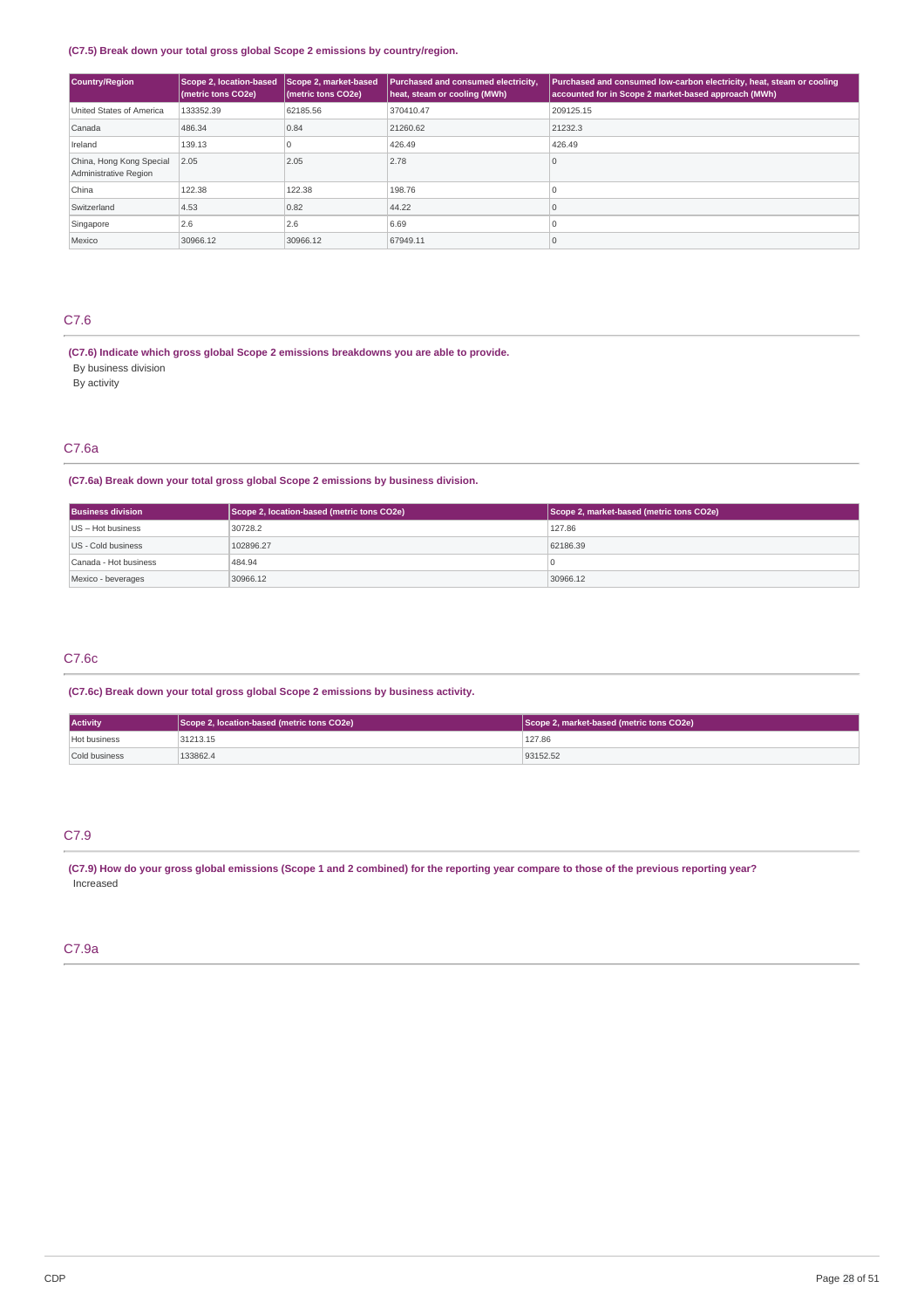## (C7.9a) Identify the reasons for any change in your gross global emissions (Scope 1 and 2 combined), and for each of them specify how your emissions compare **to the previous year.**

|                                                  | Change in<br>emissions<br>(metric tons<br>CO <sub>2e</sub> ) | <b>Direction</b><br>of change         | <b>Emissions</b><br><i>v</i> alue<br>(percentage) | Please explain calculation                                                                                                                                                                                                                                                                                                                                                                                                                                         |
|--------------------------------------------------|--------------------------------------------------------------|---------------------------------------|---------------------------------------------------|--------------------------------------------------------------------------------------------------------------------------------------------------------------------------------------------------------------------------------------------------------------------------------------------------------------------------------------------------------------------------------------------------------------------------------------------------------------------|
| Change in<br>renewable<br>energy<br>consumption  | 2778                                                         | Decreased 0.76                        |                                                   | RECs were purchased to cover 100% electricity emissions from Hot side US and Canada sites, our Plano corporate office, our Williamson manufacturing<br>plant, and 33% of electricity emissions from all other Cold side facilities. The change in emissions of additional RECs between the current reporting year<br>and 2019 was calculated as (-2,778 tCO2e /366,057 tCO2e) * 100 = -0.76%.                                                                      |
| Other<br>emissions<br>reduction<br>activities    |                                                              | $<$ Not<br>Applicable<br>$\vert$      |                                                   |                                                                                                                                                                                                                                                                                                                                                                                                                                                                    |
| <b>Divestment</b>                                |                                                              | $<$ Not<br>Applicable<br>$\geq$       |                                                   |                                                                                                                                                                                                                                                                                                                                                                                                                                                                    |
| Acquisitions                                     |                                                              | $<$ Not<br>Applicable<br>$\vert$      |                                                   |                                                                                                                                                                                                                                                                                                                                                                                                                                                                    |
| Mergers                                          |                                                              | $<$ Not<br>Applicable<br>$\mathsf{L}$ |                                                   |                                                                                                                                                                                                                                                                                                                                                                                                                                                                    |
| Change in<br>output                              | 21044                                                        | Increased                             | 5.75                                              | During 2020, Scope 1 emissions increased by 5.75% due to increased demand for our at-home product during the pandemic. The increase was calculated<br>as (289,755 tCO2e - 268,712 tCO2e / 366,057 tCO2e = 5.75%).                                                                                                                                                                                                                                                  |
| Change in<br>methodology                         |                                                              | $<$ Not<br>Applicable<br>$\mathsf{L}$ |                                                   |                                                                                                                                                                                                                                                                                                                                                                                                                                                                    |
| Change in<br>boundary                            |                                                              | $<$ Not<br>Applicable<br>$\mathsf{L}$ |                                                   |                                                                                                                                                                                                                                                                                                                                                                                                                                                                    |
| Change in<br>physical<br>operating<br>conditions |                                                              | $<$ Not<br>Applicable<br>$\geq$       |                                                   |                                                                                                                                                                                                                                                                                                                                                                                                                                                                    |
| Unidentified                                     |                                                              | $<$ Not<br>Applicable<br>$\vert$      |                                                   |                                                                                                                                                                                                                                                                                                                                                                                                                                                                    |
| Other                                            | 1286.72                                                      | Decreased 0.35                        |                                                   | After considering the decrease in emissions from renewable energy purchases and the increase in Scope 1 emissions, there was an additional decrease of<br>1,287 tCO2e in Scope 2 emissions due to the combination of consumption change and a change in emission factors. This represents a 0.35% decrease in<br>Scope 2 emissions from the prior year. The percent decrease was calculated as (-1,287 tCO2e [remaining scope 2 decrease] /366,057 tCO2e = -0.35%) |

# C7.9b

(C7.9b) Are your emissions performance calculations in C7.9 and C7.9a based on a location-based Scope 2 emissions figure or a market-based Scope 2 **emissions figure?**

Market-based

# C8. Energy

# C8.1

**(C8.1) What percentage of your total operational spend in the reporting year was on energy?** More than 5% but less than or equal to 10%

# C8.2

**(C8.2) Select which energy-related activities your organization has undertaken.**

|                                                    | Indicate whether your organization undertook this energy-related activity in the reporting year |
|----------------------------------------------------|-------------------------------------------------------------------------------------------------|
| Consumption of fuel (excluding feedstocks)         | Yes                                                                                             |
| Consumption of purchased or acquired electricity   | Yes                                                                                             |
| Consumption of purchased or acquired heat          | l No                                                                                            |
| Consumption of purchased or acquired steam         | N <sub>0</sub>                                                                                  |
| Consumption of purchased or acquired cooling       | l No                                                                                            |
| Generation of electricity, heat, steam, or cooling | Yes                                                                                             |

# C8.2a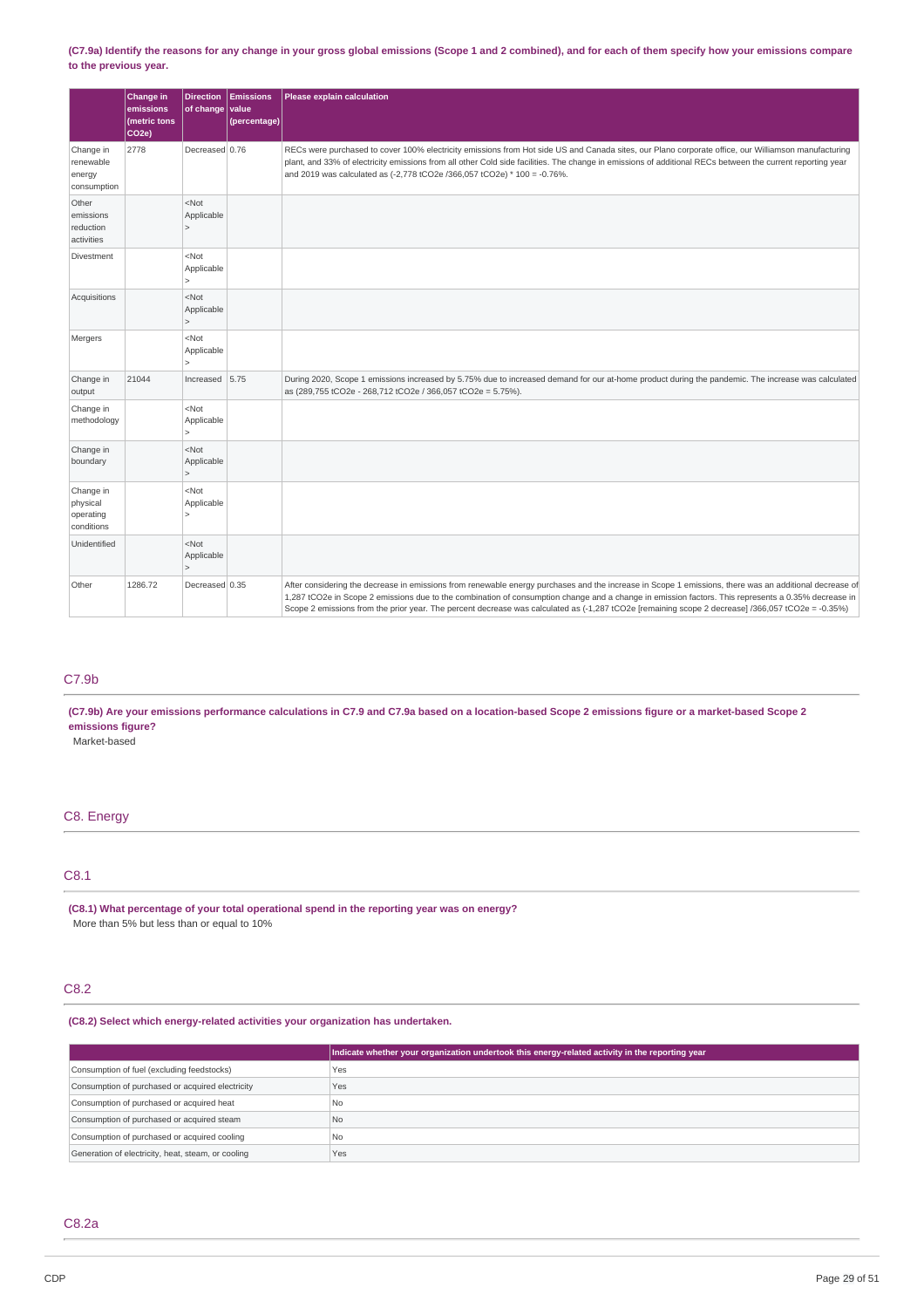# **(C8.2a) Report your organization's energy consumption totals (excluding feedstocks) in MWh.**

|                                                         | <b>Heating value</b>           |                           | MWh from renewable sources MWh from non-renewable sources | Total (renewable and non-renewable) MWh |
|---------------------------------------------------------|--------------------------------|---------------------------|-----------------------------------------------------------|-----------------------------------------|
| Consumption of fuel (excluding feedstock)               | HHV (higher heating value) 196 |                           | 1352104                                                   | 1352299                                 |
| Consumption of purchased or acquired electricity        | <not applicable=""></not>      | 230784                    | 229515                                                    | 460299                                  |
| Consumption of purchased or acquired heat               | <not applicable=""></not>      | <not applicable=""></not> | <not applicable=""></not>                                 | <not applicable=""></not>               |
| Consumption of purchased or acquired steam              | <not applicable=""></not>      | <not applicable=""></not> | <not applicable=""></not>                                 | <not applicable=""></not>               |
| Consumption of purchased or acquired cooling            | <not applicable=""></not>      | <not applicable=""></not> | <not applicable=""></not>                                 | <not applicable=""></not>               |
| Consumption of self-generated non-fuel renewable energy | <not applicable=""></not>      |                           | <not applicable=""></not>                                 |                                         |
| Total energy consumption                                | <not applicable=""></not>      | 230980                    | 1581619                                                   | 1812599                                 |

# C8.2b

# **(C8.2b) Select the applications of your organization's consumption of fuel.**

|                                                         | Indicate whether your organization undertakes this fuel application |
|---------------------------------------------------------|---------------------------------------------------------------------|
| Consumption of fuel for the generation of electricity   | l No                                                                |
| Consumption of fuel for the generation of heat          | Yes                                                                 |
| Consumption of fuel for the generation of steam         | l No                                                                |
| Consumption of fuel for the generation of cooling       | No                                                                  |
| Consumption of fuel for co-generation or tri-generation | ' No                                                                |

# C8.2c

**(C8.2c) State how much fuel in MWh your organization has consumed (excluding feedstocks) by fuel type.**

#### **Fuels (excluding feedstocks)** Fuel Oil Number 2

**Heating value**

# HHV (higher heating value)

**Total fuel MWh consumed by the organization** 1459.52

**MWh fuel consumed for self-generation of electricity** <Not Applicable>

**MWh fuel consumed for self-generation of heat** <Not Applicable>

#### **MWh fuel consumed for self-generation of steam** <Not Applicable>

**MWh fuel consumed for self-generation of cooling** <Not Applicable>

**MWh fuel consumed for self-cogeneration or self-trigeneration** <Not Applicable>

**Emission factor** 10.24268

**Unit** kg CO2e per gallon

#### **Emissions factor source**

EPA, "Emission Factors for Greenhouse Gas Inventories," Table 1 Stationary Combustion Emission Factors, March 26, 2020

# **Comment**

**Fuels (excluding feedstocks)** Diesel

**Heating value** HHV (higher heating value)

**Total fuel MWh consumed by the organization** 529764.34

**MWh fuel consumed for self-generation of electricity** <Not Applicable>

**MWh fuel consumed for self-generation of heat** <Not Applicable>

**MWh fuel consumed for self-generation of steam** <Not Applicable>

**MWh fuel consumed for self-generation of cooling**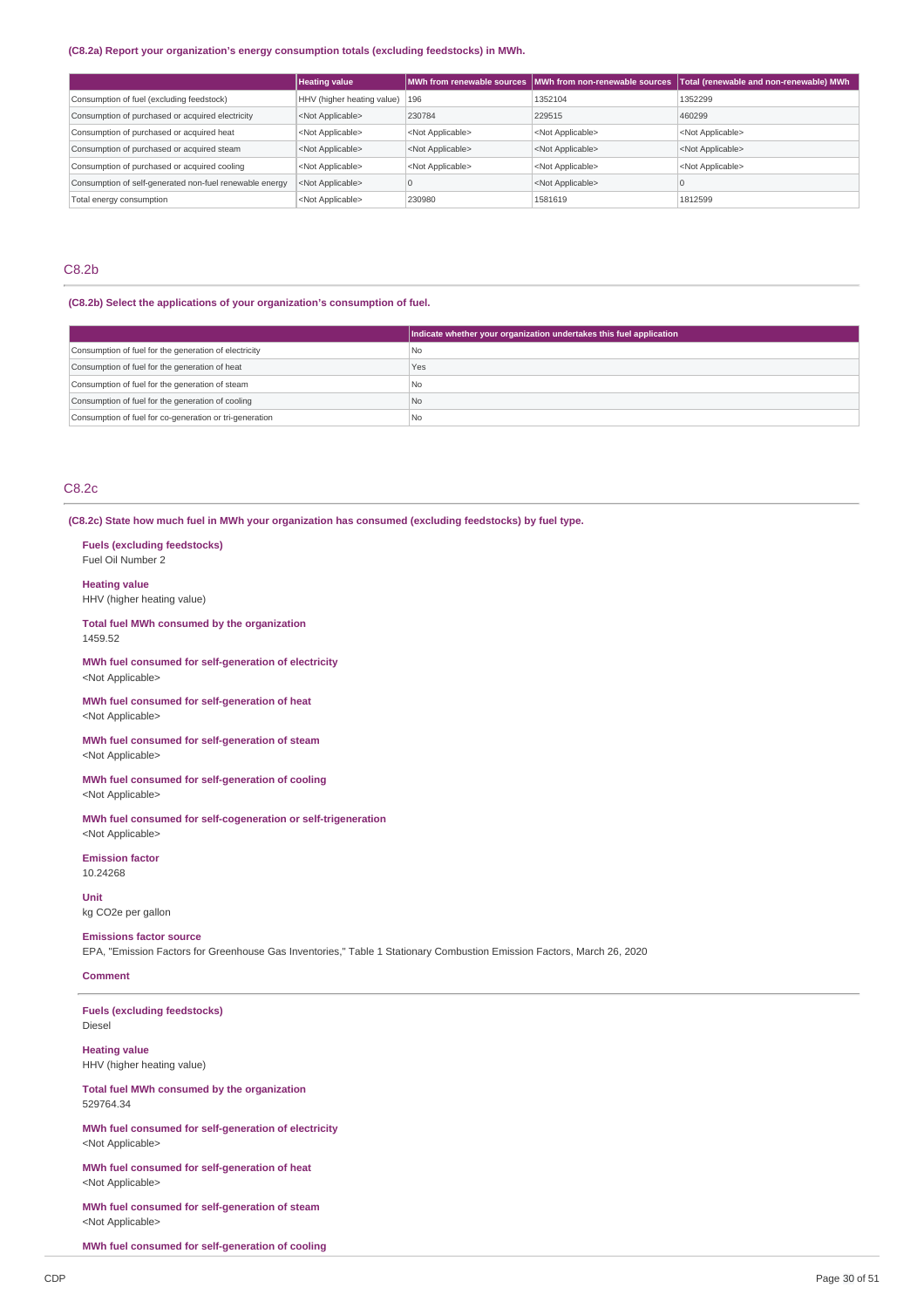<Not Applicable>

# **MWh fuel consumed for self-cogeneration or self-trigeneration**

<Not Applicable>

**Emission factor** 10.21

**Unit** kg CO2e per gallon

# **Emissions factor source**

EPA, "Emission Factors for Greenhouse Gas Inventories," Table 2 Mobile Combustion CO2 Emission Factors, March 26, 2020

# **Comment**

**Fuels (excluding feedstocks)** Natural Gas

**Heating value** HHV (higher heating value)

## **Total fuel MWh consumed by the organization** 703131.9

**MWh fuel consumed for self-generation of electricity** <Not Applicable>

**MWh fuel consumed for self-generation of heat** <Not Applicable>

**MWh fuel consumed for self-generation of steam** <Not Applicable>

**MWh fuel consumed for self-generation of cooling** <Not Applicable>

**MWh fuel consumed for self-cogeneration or self-trigeneration** <Not Applicable>

**Emission factor** 0.18107

**Unit** metric tons CO2e per MWh

# **Emissions factor source**

EPA, "Emission Factors for Greenhouse Gas Inventories," Table 1 Stationary Combustion Emission Factors, March 26, 2020

# **Comment**

**Fuels (excluding feedstocks)** Motor Gasoline

**Heating value** HHV (higher heating value)

**Total fuel MWh consumed by the organization** 36825.81

**MWh fuel consumed for self-generation of electricity** <Not Applicable>

**MWh fuel consumed for self-generation of heat** <Not Applicable>

**MWh fuel consumed for self-generation of steam** <Not Applicable>

**MWh fuel consumed for self-generation of cooling** <Not Applicable>

**MWh fuel consumed for self-cogeneration or self-trigeneration** <Not Applicable>

**Emission factor** 8.78

**Unit**

kg CO2 per gallon

# **Emissions factor source**

EPA, "Emission Factors for Greenhouse Gas Inventories," Table 2 Mobile Combustion CO2 Emission Factors, March 26, 2020

# **Comment**

**Fuels (excluding feedstocks)** Propane Gas

**Heating value**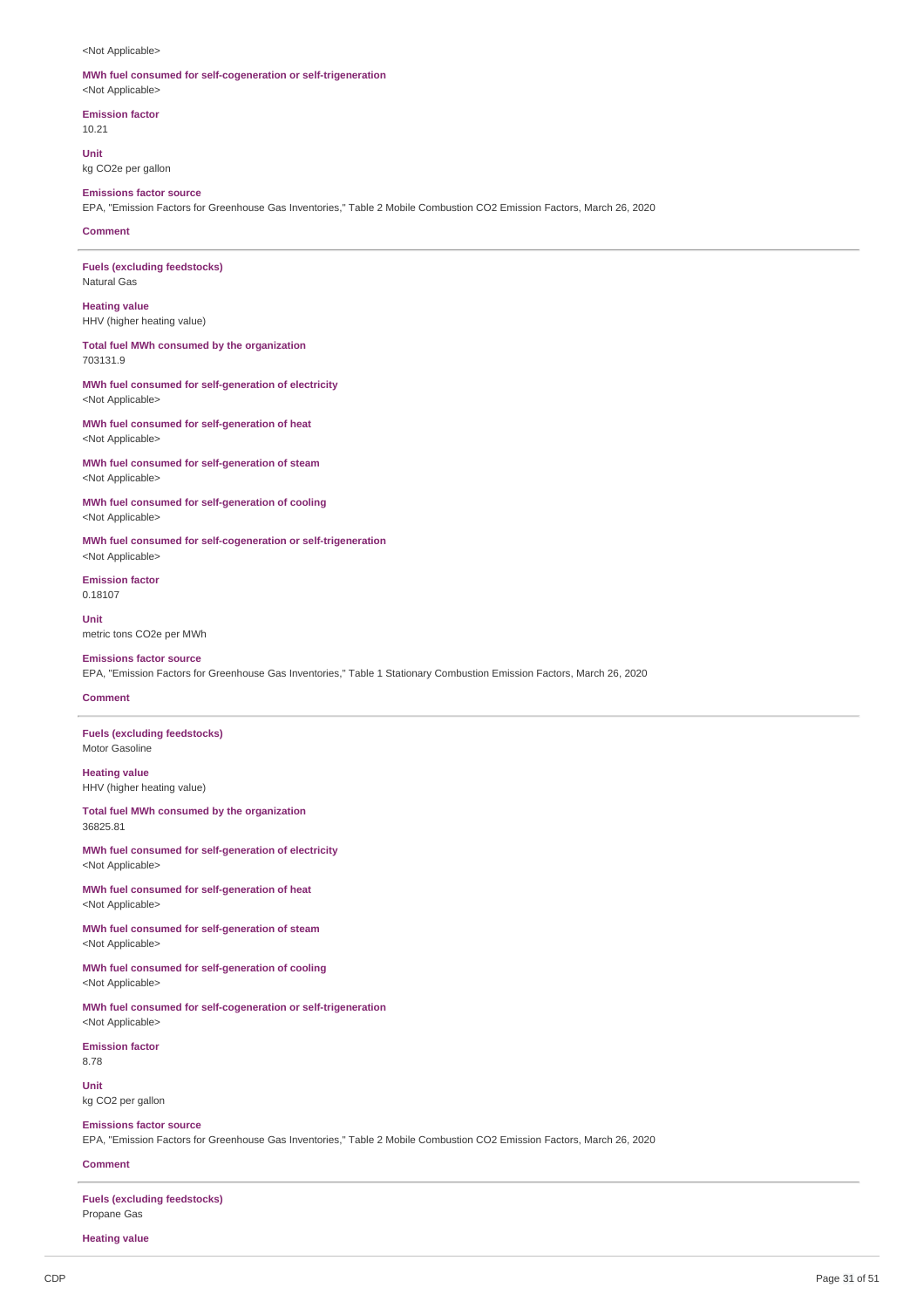#### HHV (higher heating value)

#### **Total fuel MWh consumed by the organization** 1547.86

## **MWh fuel consumed for self-generation of electricity** <Not Applicable>

**MWh fuel consumed for self-generation of heat** <Not Applicable>

**MWh fuel consumed for self-generation of steam** <Not Applicable>

**MWh fuel consumed for self-generation of cooling** <Not Applicable>

**MWh fuel consumed for self-cogeneration or self-trigeneration** <Not Applicable>

**Emission factor** 5.74081

**Unit** kg CO2e per gallon

# **Emissions factor source** EPA, "Emission Factors for Greenhouse Gas Inventories," Table 1 Stationary Combustion Emission Factors, March 26, 2020

#### **Comment**

# **Fuels (excluding feedstocks)**

Liquefied Petroleum Gas (LPG)

# **Heating value** HHV (higher heating value)

**Total fuel MWh consumed by the organization**

73952.21

#### **MWh fuel consumed for self-generation of electricity** <Not Applicable>

#### **MWh fuel consumed for self-generation of heat** <Not Applicable>

**MWh fuel consumed for self-generation of steam** <Not Applicable>

#### **MWh fuel consumed for self-generation of cooling** <Not Applicable>

# **MWh fuel consumed for self-cogeneration or self-trigeneration**

<Not Applicable> **Emission factor**

5.68 **Unit**

kg CO2 per gallon

### **Emissions factor source**

EPA, "Emission Factors for Greenhouse Gas Inventories," Table 2 Mobile Combustion CO2 Emission Factors, March 26, 2020

# **Comment**

**Fuels (excluding feedstocks)** Jet Kerosene

**Heating value** HHV (higher heating value)

#### **Total fuel MWh consumed by the organization** 3001.68

**MWh fuel consumed for self-generation of electricity** <Not Applicable>

**MWh fuel consumed for self-generation of heat** <Not Applicable>

**MWh fuel consumed for self-generation of steam** <Not Applicable>

**MWh fuel consumed for self-generation of cooling** <Not Applicable>

**MWh fuel consumed for self-cogeneration or self-trigeneration** <Not Applicable>

**Emission factor**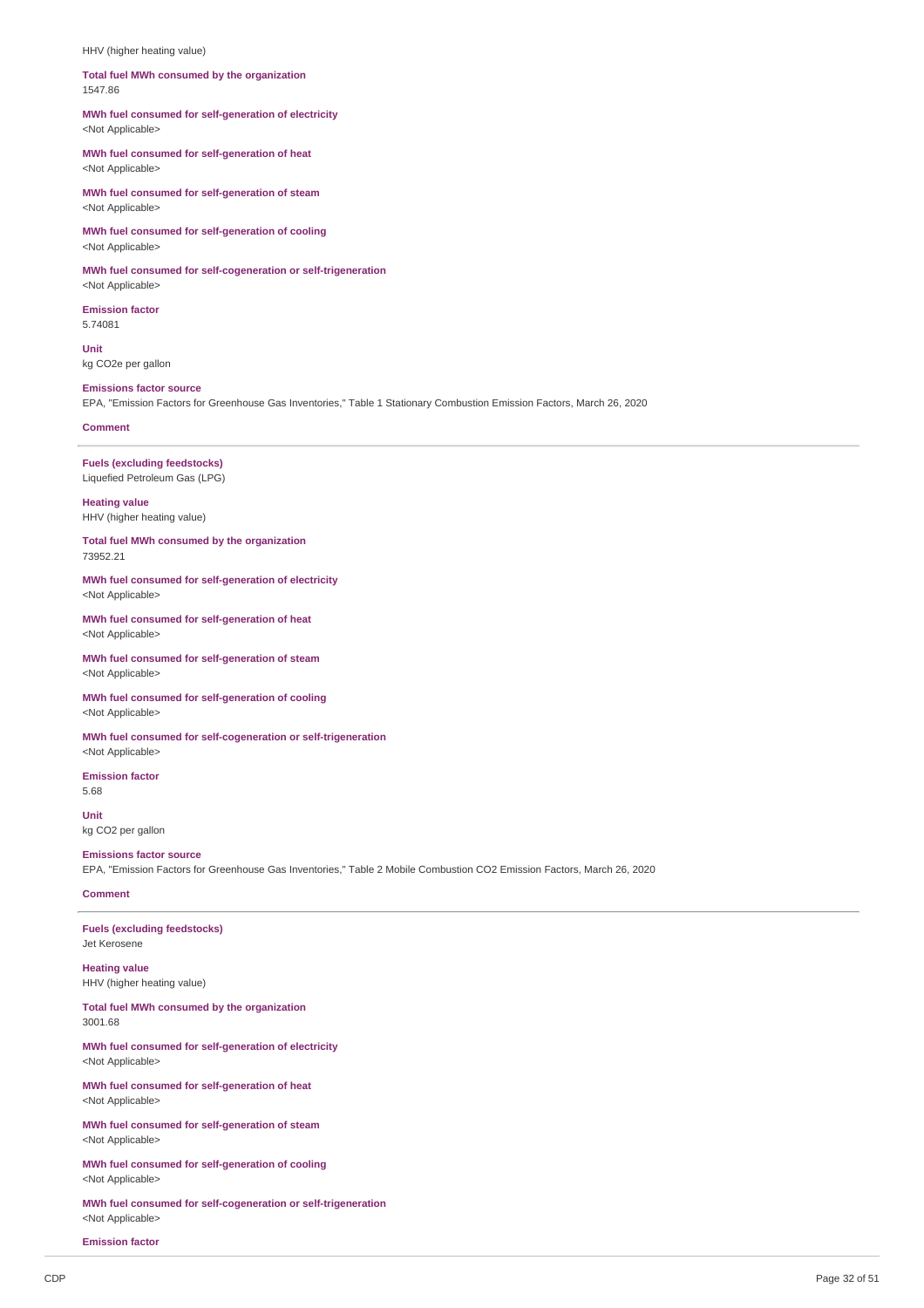#### 9.75

**Unit** kg CO2 per gallon

# **Emissions factor source**

EPA, "Emission Factors for Greenhouse Gas Inventories," Table 2 Mobile Combustion CO2 Emission Factors, March 26, 2020

# **Comment**

**Fuels (excluding feedstocks)** Compressed Natural Gas (CNG)

# **Heating value**

HHV (higher heating value)

#### **Total fuel MWh consumed by the organization** 2420.29

**MWh fuel consumed for self-generation of electricity** <Not Applicable>

## **MWh fuel consumed for self-generation of heat** <Not Applicable>

**MWh fuel consumed for self-generation of steam** <Not Applicable>

**MWh fuel consumed for self-generation of cooling** <Not Applicable>

#### **MWh fuel consumed for self-cogeneration or self-trigeneration** <Not Applicable>

**Emission factor** 0.18576

## **Unit** metric tons CO2 per MWh

## **Emissions factor source**

EPA, "Emission Factors for Greenhouse Gas Inventories," Table 2 Mobile Combustion CO2 Emission Factors, March 26, 2020

# **Comment**

# **Fuels (excluding feedstocks)** Other, please specify (Ethanol)

**Heating value** HHV (higher heating value)

#### **Total fuel MWh consumed by the organization** 109.32

**MWh fuel consumed for self-generation of electricity** <Not Applicable>

**MWh fuel consumed for self-generation of heat** <Not Applicable>

**MWh fuel consumed for self-generation of steam** <Not Applicable>

**MWh fuel consumed for self-generation of cooling** <Not Applicable>

**MWh fuel consumed for self-cogeneration or self-trigeneration** <Not Applicable>

# **Emission factor**

5.75

**Unit** kg CO2 per gallon

## **Emissions factor source**

EPA, "Emission Factors for Greenhouse Gas Inventories," Table 2 Mobile Combustion CO2 Emission Factors, March 26, 2020

# **Comment**

# **Fuels (excluding feedstocks)**

Biodiesel

# **Heating value**

HHV (higher heating value)

**Total fuel MWh consumed by the organization** 86.42

**MWh fuel consumed for self-generation of electricity**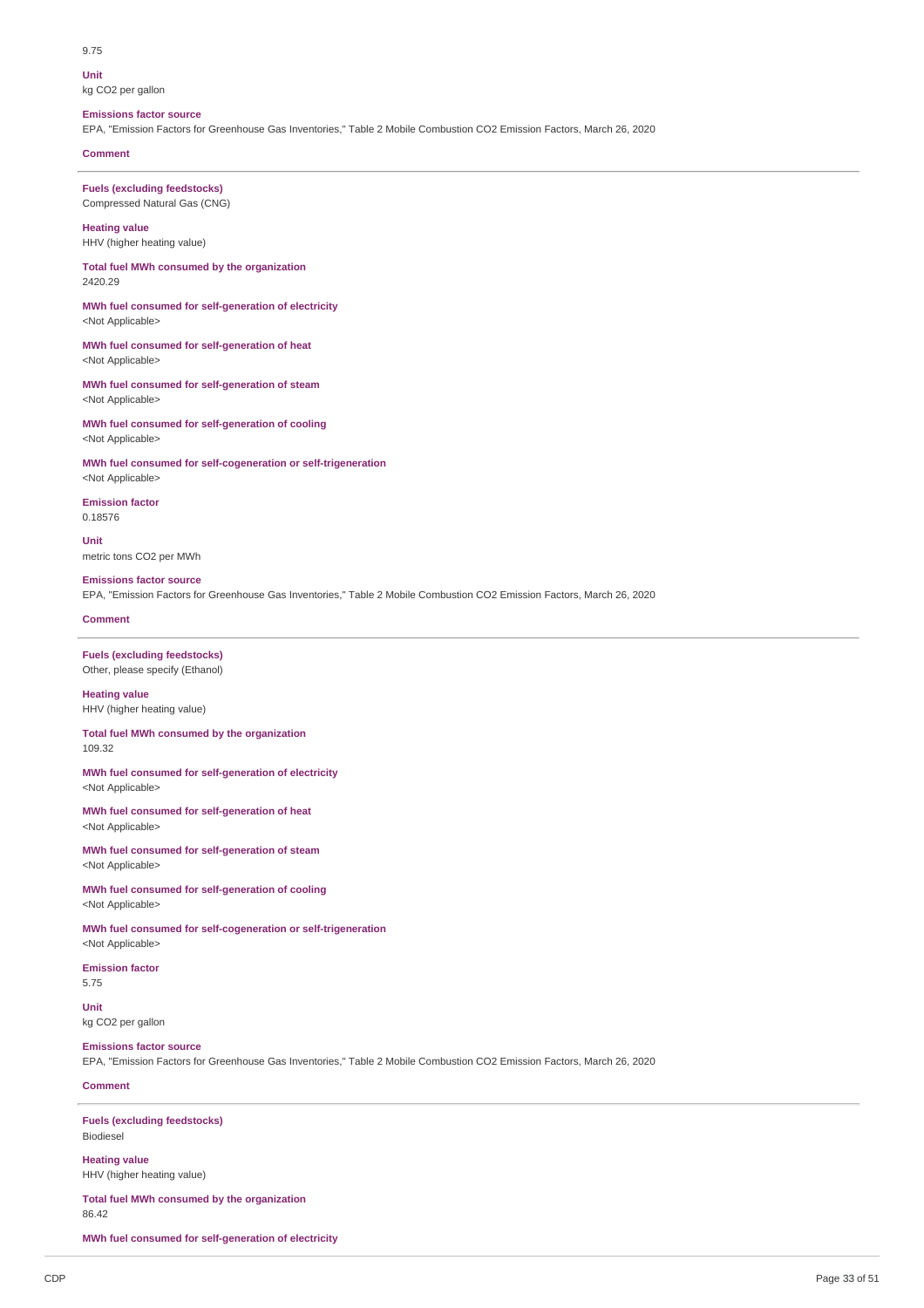# <Not Applicable>

# **MWh fuel consumed for self-generation of heat** <Not Applicable>

# **MWh fuel consumed for self-generation of steam**

<Not Applicable>

# **MWh fuel consumed for self-generation of cooling**

<Not Applicable>

# **MWh fuel consumed for self-cogeneration or self-trigeneration** <Not Applicable>

**Emission factor**

# 0.00657

**Unit**

kg CO2e per gallon

#### **Emissions factor source**

EPA, "Emission Factors for Greenhouse Gas Inventories," Table 2 Mobile Combustion CO2 Emission Factors, March 26, 2020

# **Comment**

# C8.2d

# (C8.2d) Provide details on the electricity, heat, steam, and cooling your organization has generated and consumed in the reporting year.

|             | (MWh)     | Total Gross generation   Generation that is consumed by the<br>organization (MWh) | (MWh) | Gross generation from renewable sources Generation from renewable sources that is consumed by the<br>organization (MWh) |
|-------------|-----------|-----------------------------------------------------------------------------------|-------|-------------------------------------------------------------------------------------------------------------------------|
| Electricity |           |                                                                                   |       |                                                                                                                         |
| Heat        | 706225.69 | 706225.69                                                                         |       |                                                                                                                         |
| Steam       |           |                                                                                   |       |                                                                                                                         |
| Cooling     |           |                                                                                   |       |                                                                                                                         |

# C8.2e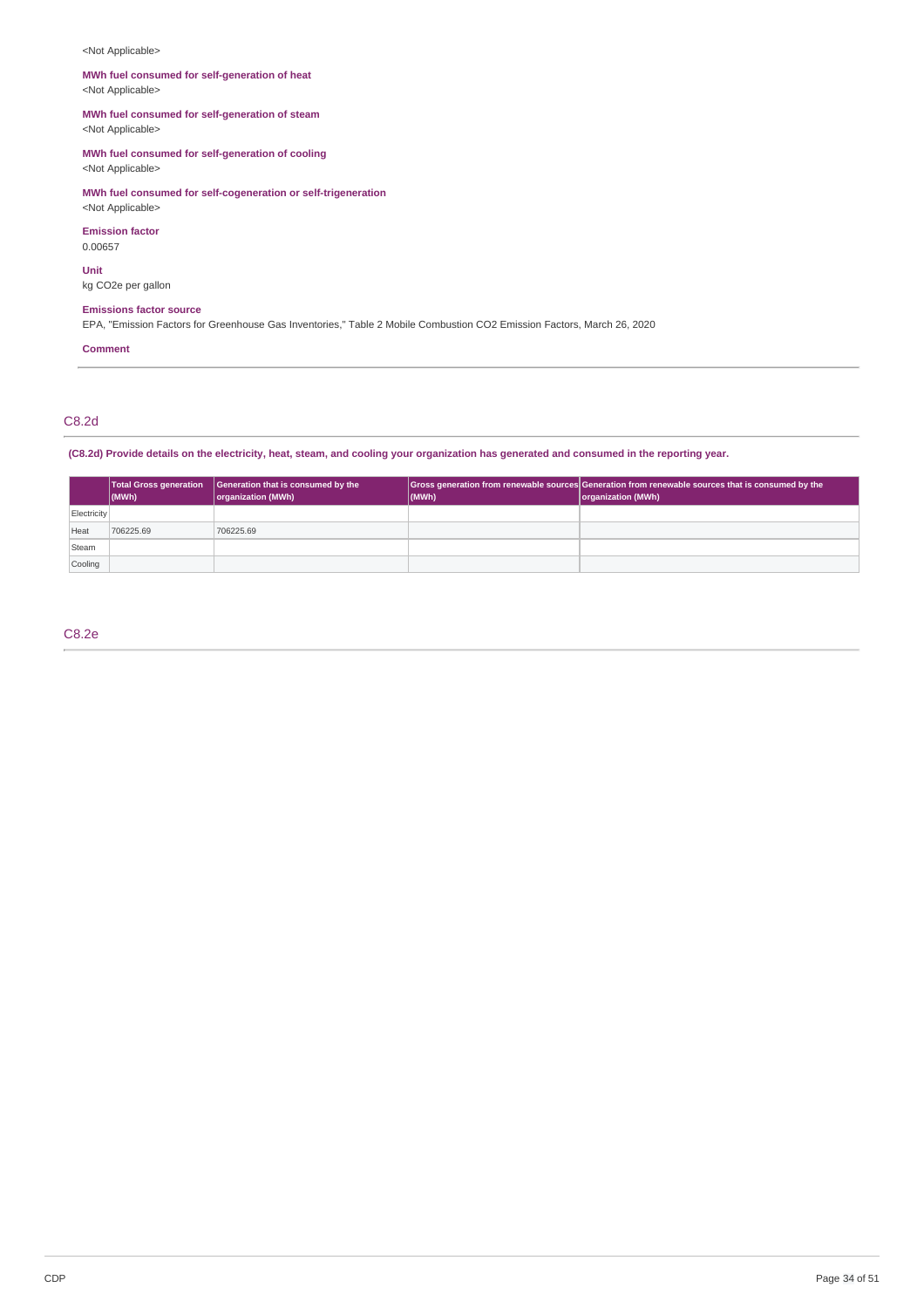(C8.2e) Provide details on the electricity, heat, steam, and/or cooling amounts that were accounted for at a zero emission factor in the market-based Scope 2 **figure reported in C6.3.**

# **Sourcing method**

Unbundled energy attribute certificates, Renewable Energy Certificates (RECs)

**Low-carbon technology type** Wind

**Country/area of consumption of low-carbon electricity, heat, steam or cooling** United States of America

**MWh consumed accounted for at a zero emission factor** 72637

### **Comment**

**Sourcing method** Unbundled energy attribute certificates, Renewable Energy Certificates (RECs)

**Low-carbon technology type** Solar

**Country/area of consumption of low-carbon electricity, heat, steam or cooling** United States of America

**MWh consumed accounted for at a zero emission factor** 149651

## **Comment**

**Sourcing method**

Unbundled energy attribute certificates, Renewable Energy Certificates (RECs)

**Low-carbon technology type** Low-carbon energy mix

**Country/area of consumption of low-carbon electricity, heat, steam or cooling** United States of America

**MWh consumed accounted for at a zero emission factor** 2685

### **Comment**

#### **Sourcing method**

Unbundled energy attribute certificates, Renewable Energy Certificates (RECs)

#### **Low-carbon technology type** Low-carbon energy mix

**Country/area of consumption of low-carbon electricity, heat, steam or cooling** United States of America

**MWh consumed accounted for at a zero emission factor** 5385

## **Comment**

# **Sourcing method**

Unbundled energy attribute certificates, Renewable Energy Certificates (RECs)

**Low-carbon technology type** Wind

**Country/area of consumption of low-carbon electricity, heat, steam or cooling** Ireland

**MWh consumed accounted for at a zero emission factor**

426

**Comment**

# C9. Additional metrics

# C9.1

**(C9.1) Provide any additional climate-related metrics relevant to your business.**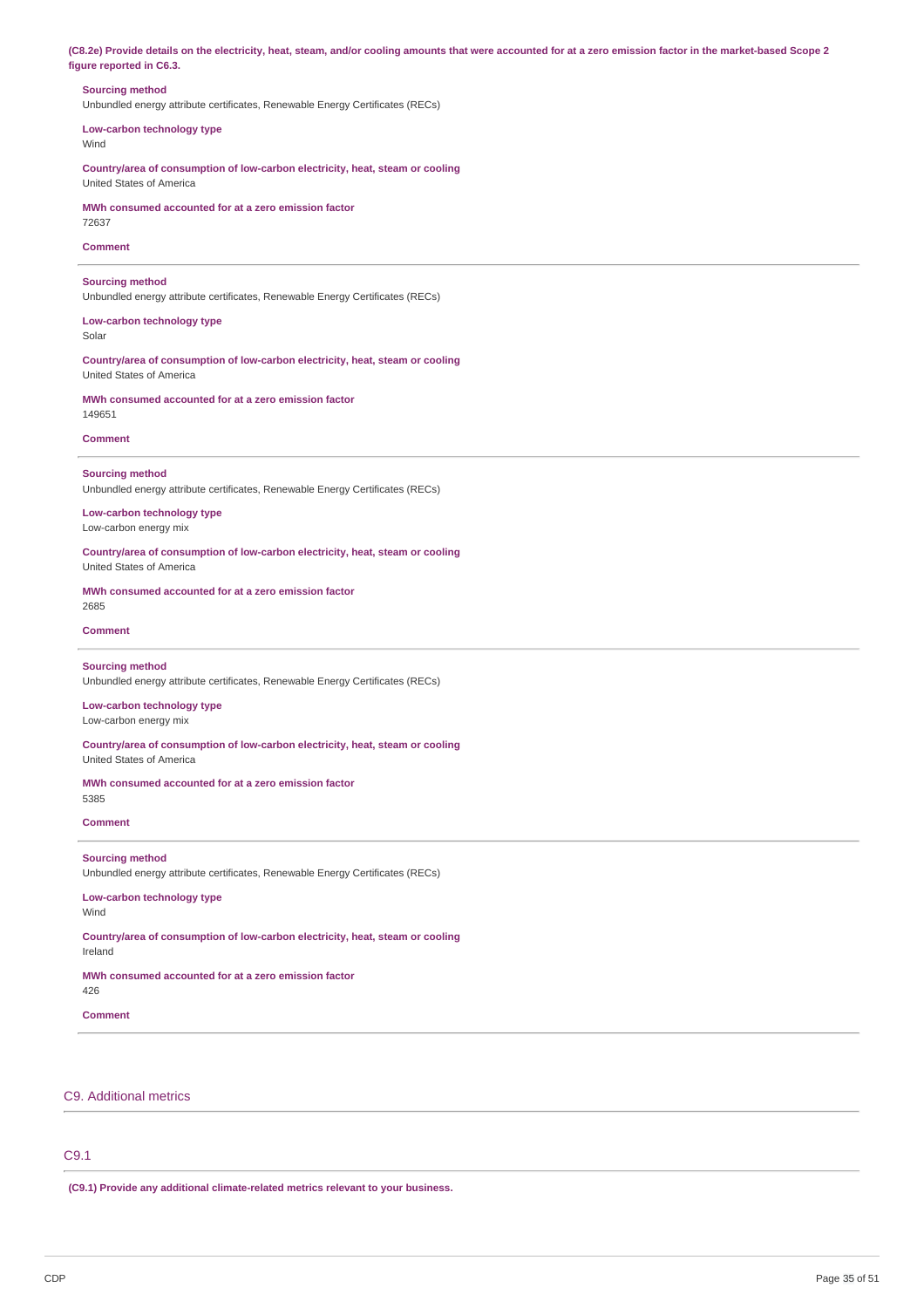# C10.1

**(C10.1) Indicate the verification/assurance status that applies to your reported emissions.**

|                                          | Verification/assurance status                          |
|------------------------------------------|--------------------------------------------------------|
| Scope 1                                  | Third-party verification or assurance process in place |
| Scope 2 (location-based or market-based) | Third-party verification or assurance process in place |
| Scope 3                                  | Third-party verification or assurance process in place |

# C10.1a

(C10.1a) Provide further details of the verification/assurance undertaken for your Scope 1 emissions, and attach the relevant statements.

**Verification or assurance cycle in place** Annual process

**Status in the current reporting year** Complete

**Type of verification or assurance** Limited assurance

# **Attach the statement**

ERM CVS - 2021 CDP Assurance Statement KDP\_FINAL\_ 23-JUL-2021.pdf

# **Page/ section reference**

Page 1 in attached statement. ERM CVS' assurance methodology is based on the International Standard on Assurance Engagements ISAE 3000 (Revised)

**Relevant standard** ISAE3000

**Proportion of reported emissions verified (%)** 100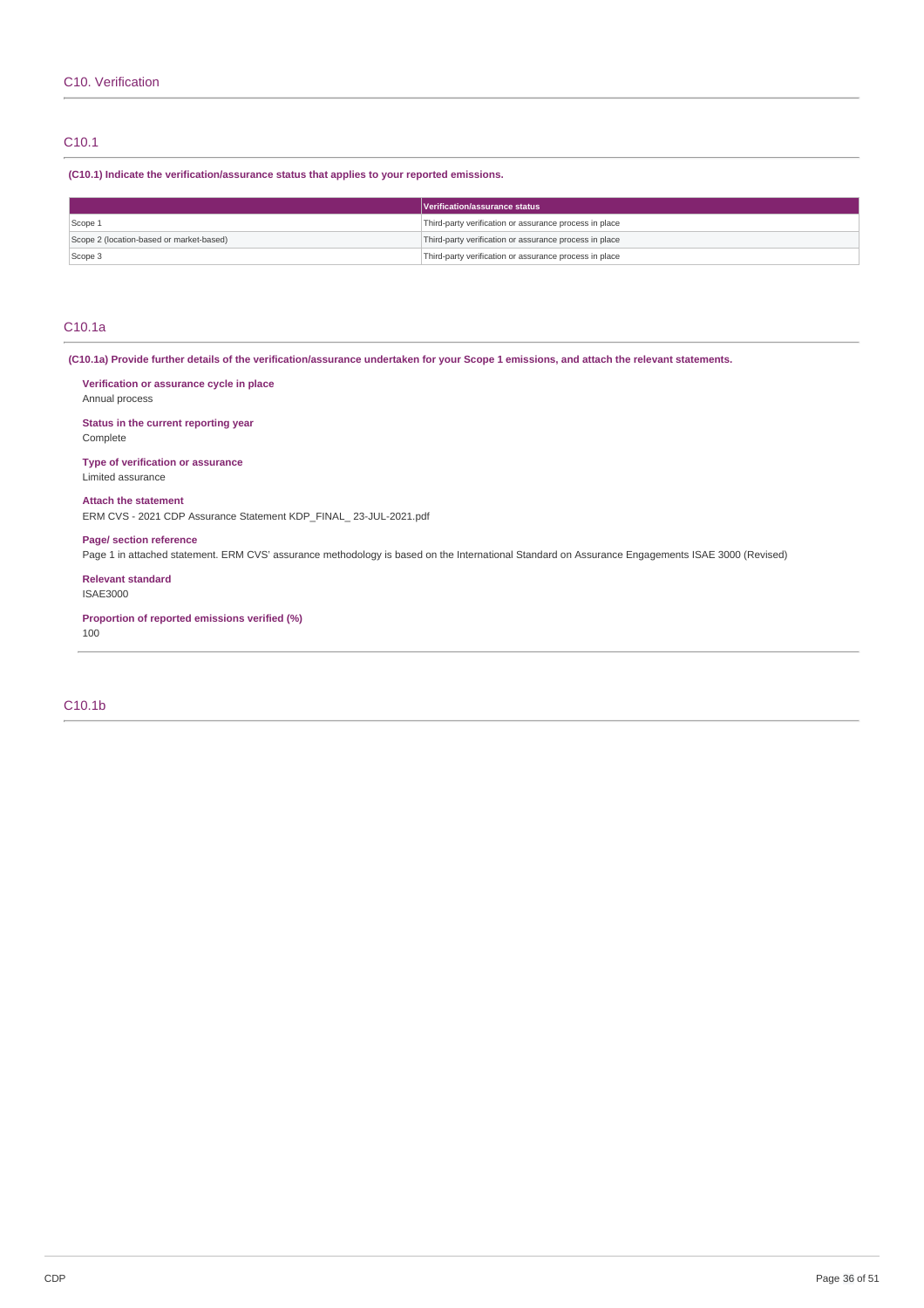#### (C10.1b) Provide further details of the verification/assurance undertaken for your Scope 2 emissions and attach the relevant statements.

**Scope 2 approach** Scope 2 location-based

**Verification or assurance cycle in place** Annual process

**Status in the current reporting year** Complete

**Type of verification or assurance** Limited assurance

#### **Attach the statement**

ERM CVS - 2021 CDP Assurance Statement KDP\_FINAL\_ 23-JUL-2021.pdf

#### **Page/ section reference**

Page 1 ERM CVS' assurance methodology is based on the International Standard on Assurance Engagements ISAE 3000 (Revised)

**Relevant standard** ISAE3000

**Proportion of reported emissions verified (%)**

100

**Scope 2 approach** Scope 2 market-based

**Verification or assurance cycle in place** Annual process

**Status in the current reporting year** Complete

**Type of verification or assurance** Limited assurance

**Attach the statement** ERM CVS - 2021 CDP Assurance Statement KDP\_FINAL\_ 23-JUL-2021.pdf

**Page/ section reference** Page 1 ERM CVS' assurance methodology is based on the International Standard on Assurance Engagements ISAE 3000 (Revised)

**Relevant standard** ISAE3000

**Proportion of reported emissions verified (%)** 100

# C10.1c

(C10.1c) Provide further details of the verification/assurance undertaken for your Scope 3 emissions and attach the relevant statements.

**Scope 3 category**

Scope 3: Employee commuting

**Verification or assurance cycle in place** Annual process

**Status in the current reporting year** Complete

**Type of verification or assurance** Limited assurance

**Attach the statement** ERM CVS - 2021 CDP Assurance Statement KDP\_FINAL\_ 23-JUL-2021.pdf

Page 1 ERM CVS' assurance methodology, based on the International Standard on Assurance Engagements ISAE 3000 (Revised)

**Relevant standard** ISAE3000

**Page/section reference**

**Proportion of reported emissions verified (%)**

100

# C10.2

(C10.2) Do you verify any climate-related information reported in your CDP disclosure other than the emissions figures reported in C6.1, C6.3, and C6.5? Yes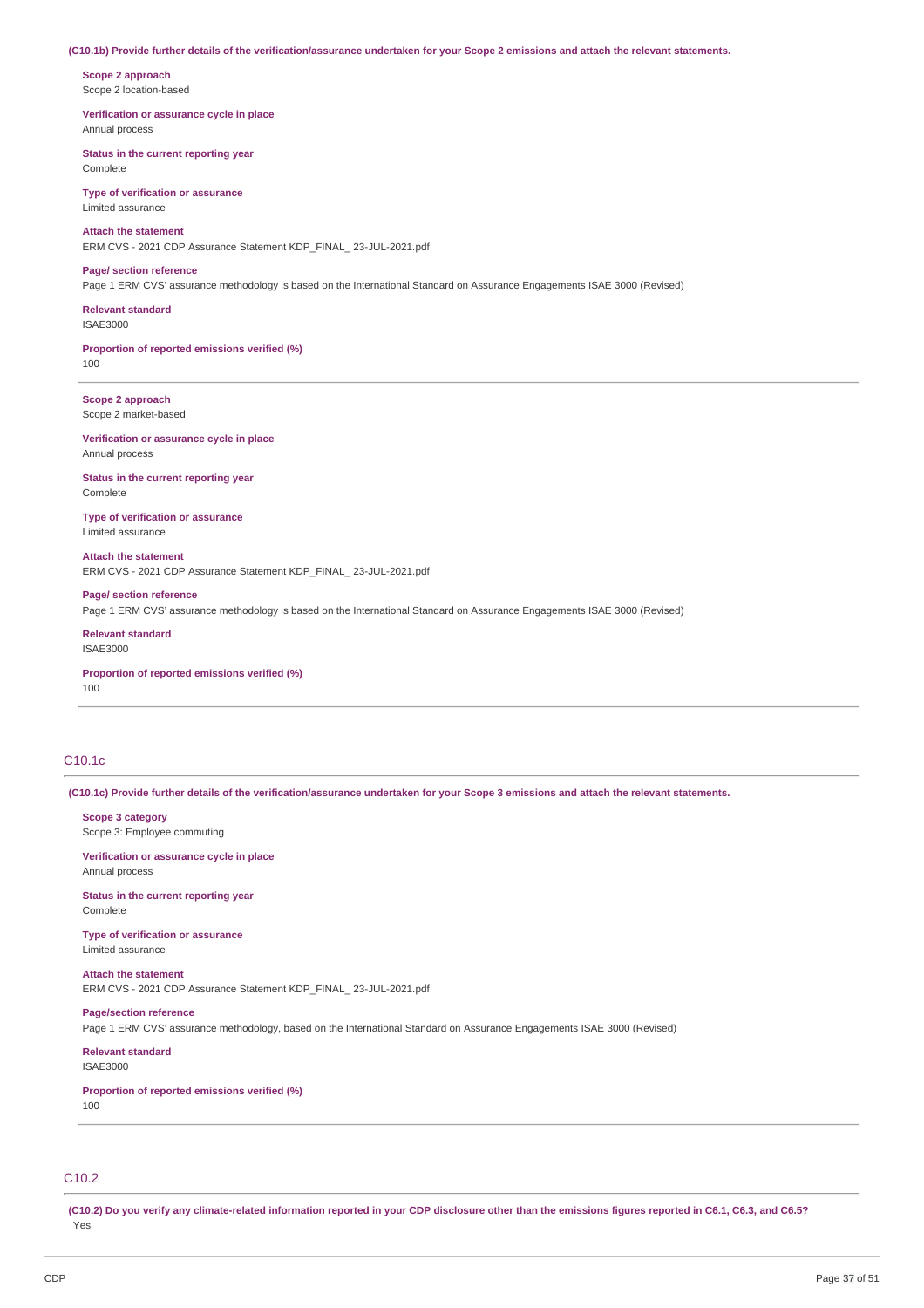# C10.2a

# (C10.2a) Which data points within your CDP disclosure have been verified, and which verification standards were used?

| Disclosure module verification<br>relates to | <b>Data</b><br><i>verified</i>  | <b>standard</b>  | Verification Please explain                                                                                                                                                                                                                                                                                                                                                                                                                                                   |
|----------------------------------------------|---------------------------------|------------------|-------------------------------------------------------------------------------------------------------------------------------------------------------------------------------------------------------------------------------------------------------------------------------------------------------------------------------------------------------------------------------------------------------------------------------------------------------------------------------|
| C8. Energy                                   | Energy<br>consumption           | <b>ISAE 3000</b> | Total direct energy usage (MWh) and total indirect energy usage (MWh) have been verified. To validate our external reporting, we obtained third-<br>party assurance from ERM CVS at limited assurance level. ERM CVS' assurance methodology is based on the International Standard on<br>Assurance Engagements ISAE 3000 (Revised). The assurance statement is attached to this filing and this question.<br>ERM CVS - 2021 CDP Assurance Statement KDP FINAL 23-JUL-2021.pdf |
| C4. Targets and performance                  | Renewable<br>energy<br>products | <b>ISAE 3000</b> | Renewable energy consumed [% of total energy] has been verified. To validate our external reporting, we obtained third-party assurance from ERM<br>CVS at limited assurance level. ERM CVS' assurance methodology is based on the International Standard on Assurance Engagements ISAE 3000<br>(Revised). The assurance statement is attached to this filing and this question.<br>ERM CVS - 2021 CDP Assurance Statement KDP FINAL 23-JUL-2021.pdf                           |

ERM CVS - 2021 CDP Assurance Statement KDP\_FINAL\_ 23-JUL-

2021.pdf

# C11. Carbon pricing

# C11.1

(C11.1) Are any of your operations or activities regulated by a carbon pricing system (i.e. ETS, Cap & Trade or Carbon Tax)? No, and we do not anticipate being regulated in the next three years

# C11.2

**(C11.2) Has your organization originated or purchased any project-based carbon credits within the reporting period?** No

# C11.3

**(C11.3) Does your organization use an internal price on carbon?** No, and we do not currently anticipate doing so in the next two years

# C12. Engagement

# C12.1

**(C12.1) Do you engage with your value chain on climate-related issues?**

Yes, our suppliers

Yes, our customers

Yes, other partners in the value chain

# C12.1a

## **(C12.1a) Provide details of your climate-related supplier engagement strategy.**

#### **Type of engagement**

Innovation & collaboration (changing markets)

## **Details of engagement**

Run a campaign to encourage innovation to reduce climate impacts on products and services Other, please specify (Development)

# **% of suppliers by number**

100

**% total procurement spend (direct and indirect)** 100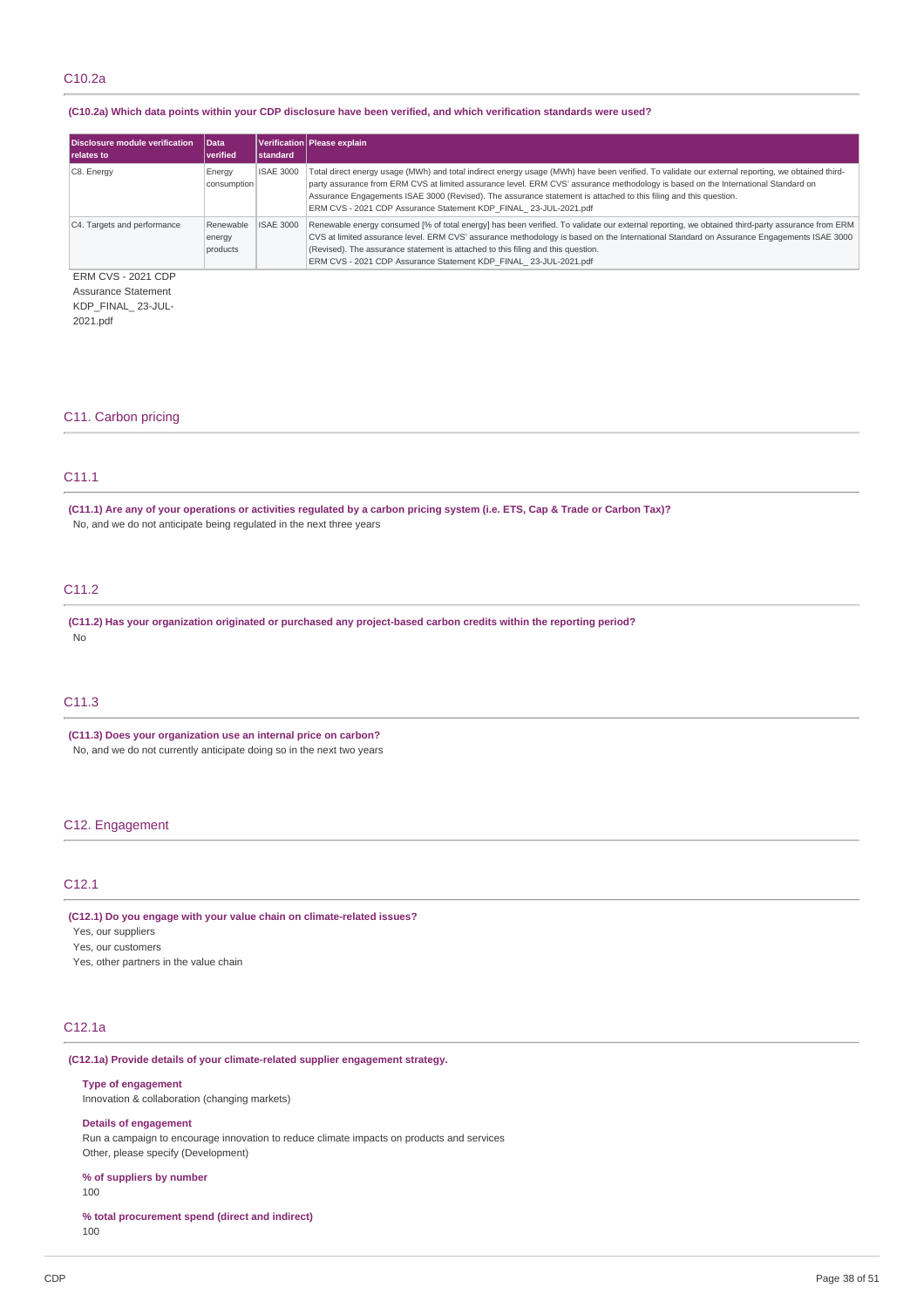#### **% of supplier-related Scope 3 emissions as reported in C6.5**

#### **Rationale for the coverage of your engagement**

World Coffee Research (WCR) is an industry-backed agricultural Research & Development organization focused on growing, protecting and enhancing coffee as a global crop. KDP was a founding member of WCR and is one of the organization's largest donors, having invested more than \$3.3 million since 2012. Thus, we have invested on average approximately \$418,000 per year in WCR. KDP not only invests in WCR's work, but also contributes to its strategic direction by serving on the Board of Directors. Due to WCR's extensive, global network of partners, and more than 262 trials across 14 countries, the impact of WCR's coffee agricultural research covers the entirety of our green coffee sourcing.

#### **Impact of engagement, including measures of success**

A core element of WCR's research strategy is identifying and/or creating coffee varieties that will be climate resilient and disease resistant, while maintaining high productivity and quality. WCR also conducts the field work to test these varieties (for example, farmer field trials), addresses systemic barriers to adoption (for example, nursery infrastructure), and brings scientific rigor to other critical research (for example, pest and disease). During 2020, WCR continued its work evaluating new variety candidates, expanding access to healthy and genetically pure trees across Latin America, supporting 16 national-level programs to advance their operations, and testing variety performance through their global network of 262 on-farm research trials. KDP also works to directly connect our suppliers to WCR's resources, and in 2020 continued to fund 30 on-farm technology trials with KDP suppliers. These trials are designed to test new combinations of varietals and climate-smart agronomy practices against the farmer's current practices to support real-world learning for both our suppliers and the global coffee community, through the aggregated data.

#### **Comment**

This response pertains to our green coffee business only.

**Type of engagement** Compliance & onboarding

#### **Details of engagement**

Included climate change in supplier selection / management mechanism

**% of suppliers by number**

100

#### **% total procurement spend (direct and indirect)**

#### **% of supplier-related Scope 3 emissions as reported in C6.5**

#### **Rationale for the coverage of your engagement**

For this section, we have focused the scope on green coffee. The rationale is that coffee is a significant agricultural raw material for our coffee systems business (which contributed 38% of 2020 net sales and 51% of 2020 income from operations for KDP) and is also one where climate change is having obvious impacts on the success of coffee cultivation and thus on the livelihoods of coffee farmers. For example, KDP purchases supply chain risk data that includes climate impact and resilience data for the countries of origin of our key raw materials. This data helps us to understand where we have supply chains that operate in high risk environments. For coffee, the data show that the risk of quality and supply disruptions is high within most countries of origin over the next 20-50 years. This past year, we achieved our goal to responsibly source 100% of our coffee through purchases of certified/verified sustainably sourced coffee. The rationale for coverage (i.e. percentage of suppliers and percentage total procurement spend) is based on the number of suppliers that participate in our responsible sourcing commitment and the % of spend represented by the 82% of our total volume that we purchased as Responsibly Sourced in 2020 (by the end of 2020, all coffee contracted to be received going forward is 100% responsibly sourced).

#### **Impact of engagement, including measures of success**

The partners we currently work with on our Responsible Sourcing Program are Fair Trade USA, Fairtrade International, Rainforest Alliance and Utz. Each of these programs includes specific water- and climate-smart agricultural practices as part of achieving the certification. In order to sell coffee to KDP (and other buyers seeking sustainably sourced coffee), suppliers must achieve and maintain the certification, including the criteria focused on climate. The information requested of suppliers relates specifically to the compliance criteria and codes of practice required by each certification scheme. They include data around climate change adaptation and mitigation (e.g. soil management, shade cover, farm management plans, etc.). This information feeds the certification status of each farm/group, which is what KDP relies on in order to purchase 'responsibly sourced' coffee from that farm/group. Success for KDP is measured by the % of responsibly sourced coffee that is delivered to us each fiscal year (82% in 2020). Success at the farm level is measured by the actual performance metrics around climate-smart agriculture. KDP is also supporting coffee farms (via investments) to increase their climate- and water-smart practices and this work in turn supports farmers to achieve and maintain their certification status.

#### **Comment**

This response pertains to our green coffee business only.

#### **Type of engagement**

Engagement & incentivization (changing supplier behavior)

#### **Details of engagement**

Run an engagement campaign to educate suppliers about climate change Other, please specify (Investments)

**% of suppliers by number**

14

**% total procurement spend (direct and indirect)**

# **% of supplier-related Scope 3 emissions as reported in C6.5**

### **Rationale for the coverage of your engagement**

KDP engages with coffee farmers throughout the regions from which it sources coffee. Climate change poses a significant risk to the coffee industry and will not only impact our ability to deliver the quality coffee that our consumers know and love, but will have a significant impact on the communities where coffee is grown. As weather patterns change, the areas where it can be grown are being threatened, endangering future crops. KDP invests in agronomy programs that directly support farmer capacity-building to adapt to climate change. Since 2003, we've invested more than \$634 million with partners towards efforts to improve livelihoods and one of our main focus areas for these investments is Climate Adaption and Water Stewardship. For the coverage noted above, we used the % of our suppliers that source coffee for us from the farmer groups engaged in the referenced Climate Projects and the % of our total coffee procurement volume those purchases represent. The impact of these programs is to improve the resilience of coffee farmers and farms to risks associated with climate change.

## **Impact of engagement, including measures of success**

The impact of these programs is to improve the resilience of coffee farmers and farms to risks associated with climate change. We measure success through common metrics such as the number of farmers who have adopted climate smart agricultural practices promoted by the project. Some examples of our Climate Projects are: (1) Blue Harvest: KDP has invested more than \$5.7 million in Blue Harvest over the last seven years to promote sustainable farming practices and increase access to clean water for coffee farmers and communities in Central America. This program has trained more than 4,500 farmers to apply water- and climate-smart practices on their coffee farms, protected more than 73,000 hectares of critical watersheds, and improved drinking water for more than 145,000 people. (2) Heifer Mexico: KDP has supported Heifer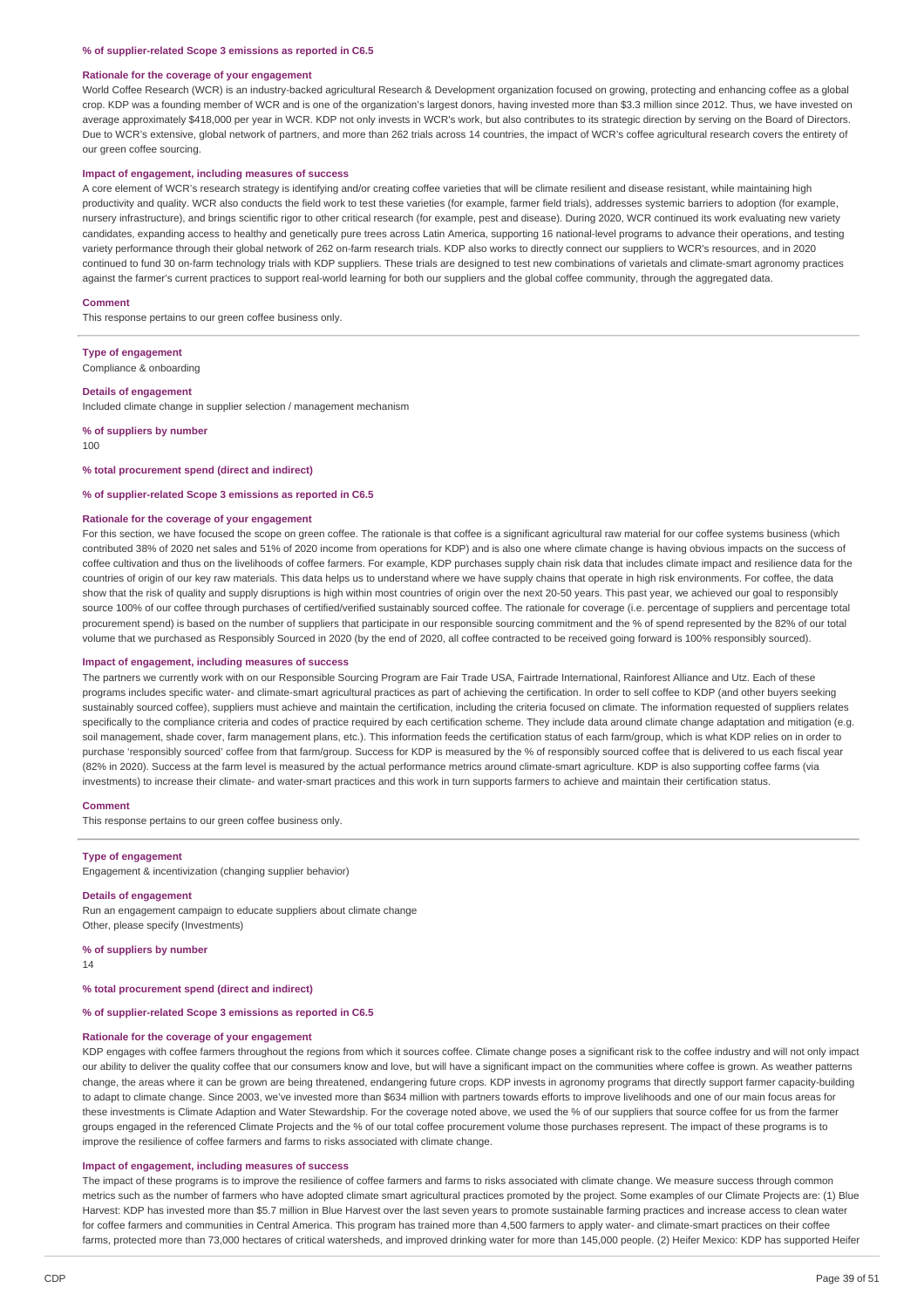to work with 750 farmer households in Chiapas to improve coffee productivity and quality, diversify on-farm production, and implement climate-smart practices. (3) Colombia Farmer Capacity Building (2 programs ): Programs provide training to farmers on climate-smart agricultural practices and subsidize infrastructure to manage coffee wastewater, working with over 2000 farmer households.

#### **Comment**

This response pertains to our green coffee business only.

# C12.1b

**(C12.1b) Give details of your climate-related engagement strategy with your customers.**

## **Type of engagement**

Education/information sharing

#### **Details of engagement**

Share information about your products and relevant certification schemes (i.e. Energy STAR)

**% of customers by number**

100

**% of customer - related Scope 3 emissions as reported in C6.5**

# **Portfolio coverage (total or outstanding)**

<Not Applicable>

#### **Please explain the rationale for selecting this group of customers and scope of engagement**

Walmart is an important customer and has led a charge to reduce supply chain emissions via its Project Gigaton. We joined the campaign as Keurig Green Mountain in FY17 and have retained "Giga-Guru" status as listed on their site: https://www.walmartsustainabilityhub.com/supplier-recognition. We regularly share sustainability information including our GHG footprint and efforts to reduce it during business meetings.

#### **Impact of engagement, including measures of success**

The engagement has strengthened internal awareness of Walmart's campaigns and the importance of our emissions work. In 2020, we won Walmart's Sustainability Award in the Packaged Goods category, for the second year in a row, one of just a few awards given among thousands of global suppliers, for our joint efforts on end-to-end supply chain, decreasing emissions by reducing the number of trucks on the road, responsible sourcing and product stewardship. We have been happy to be listed as a "Giga-Guru" on their site since 2017: https://www.walmartsustainabilityhub.com/supplier-recognition. Together, these represent two of the metrics of success we aimed for: both internal and external recognition. This strategic initiative has had a positive impact on our reputation with our customers.

# C12.1d

#### **(C12.1d) Give details of your climate-related engagement strategy with other partners in the value chain.**

KDP strategically engages with multiple partners in our value chain in several countries around the world including upstream suppliers, primarily in coffee farming. Our engagement strategy focuses on improving farming techniques, addressing local water issues, planning for changes in climate and strengthening farmer organizations. A large majority of spend is directly on, or in service of, climate readiness. KDP currently collaborates with international organizations to work with upstream coffee suppliers and growers to raise awareness and prepare them for future weather-related effects anticipated by climate change. Since 2014, we have engaged more than 1,000,000 people in our coffee supply chain to improve their lives through projects that we fund. For example, we have an enduring 20-year partnership with Root Capital, a non-profit agricultural lender. Root Capital provides smallholder enterprises with access to resources and expertise (including climate advisory services) to develop independence, sustainability and competitiveness. We invested \$2 million in Root Capital through the Partnership for Sustainable Coffee, co-funded by the United States Agency for International Development (USAID). Through this program, Root Capital has reached 183 coffee enterprises, fueling business growth and strengthening the livelihoods of more than 330,000 smallholder farmers in Colombia, Honduras, Peru, Rwanda, Uganda, and Indonesia.

Another example of KDP's climate-related engagement strategy with partners in our value chain is with World Coffee Research (WCR), an industry-backed R&D organization focused on growing, protecting and enhancing coffee as a global crop. During 2020, WCR continued its work evaluating new coffee tree variety candidates, expanding access to healthy and genetically pure trees across Latin America, supporting 16 national-level programs to advance their operations, and testing variety performance through their global network of 262 on-farm research trials. Keurig Green Mountain was a founding member and now, as KDP, we are one of the organization's largest donors, having invested more than \$3.3 million since 2012. KDP not only invests in WCR's work, but also contributes to its strategic direction by serving on the Board of Directors. We have also worked to connect our suppliers to WCR's resources, and in 2020 continued to co-fund 30 on-farm technology trials with KDP suppliers.

In addition, KDP has invested more than \$5.7 million in Blue Harvest over the last six years to promote sustainable farming practices and increase access to clean water for coffee farmers and communities in Central America. This program has trained more than 4,500 farmers to apply water- and climate-smart practices on their coffee farms, protected more than 73,000 hectares of critical watersheds, and improved drinking water for more than 145,000 people.

Going downstream from our operations in our value chain, we work with additional partners. KDP has taken action by making investments with partners that focus on challenges and appropriate solutions related to improving recycling access and infrastructure. Improving packaging solutions for product quality, consumer use, recoverability and reuse requires collaboration of all players along the value chain. Using our strength in forming partnerships, we collaborate closely with a number of industry groups, NGOs, investment firms and communities. For example, KDP was an initial investor in the \$100 million Closed Loop Fund, which provides zero or low-interest loans to public and private entities to expand and enhance recycling infrastructure and sustainable manufacturing technologies. We have committed \$10 million over 10 years to advance the circular economy, and our investment to date has supported such progress as keeping 2.3 million tons of material in circulation to date, and 5.3 million tons of greenhouse gas emissions avoided. In 2020, KDP was also the founding member and largest funder of The Recycling Partnership's Polypropylene Recycling Coalition with the mission of increasing and improving the recovery and recycling of polypropylene plastic in the U.S, through targeted infrastructure investment grants to municipal recycling facilities. This sponsorship supports KDP's broader efforts to reduce its plastic footprint through circular solutions and collaborations.

# C-AC12.2/C-FB12.2/C-PF12.2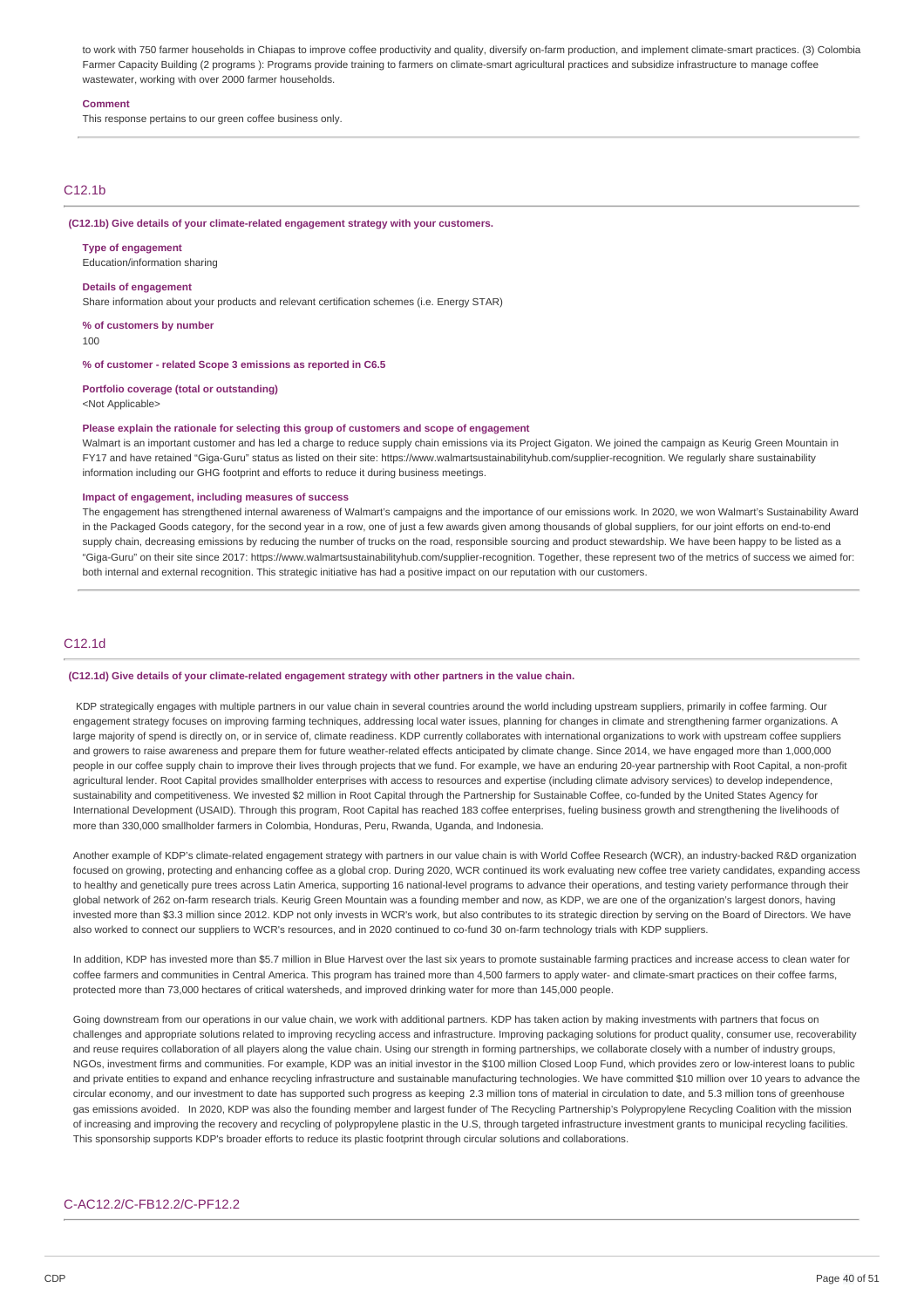Yes

# C-AC12.2a/C-FB12.2a/C-PF12.2a

(C-AC12.2a/C-FB12.2a/C-PF12.2a) Specify which agricultural or forest management practices with climate change mitigation and/or adaptation benefits you **encourage your suppliers to undertake and describe your role in the implementation of each practice.**

#### **Management practice reference number**

MP1

#### **Management practice**

Other, please specify (Prioritized list provided in "Description of management practice")

## **Description of management practice**

Agroforestry – Managing shade trees and improving number and variety of tree stocks on coffee farms. Diversifying farmer income – Encouraging household food production for consumption and sale. Encouraging diverse income sources. Fertilizer Management – Conducting soil analysis to determine fertilization plan. Using organic compost. Implementing practices to reduce runoff. Pest management – Preventing, monitoring and responding early to pest and disease outbreaks. Implementing IPM strategies. Seed variety selection – Understanding seed varietal characteristics and selecting varietals that will perform according to the micro-climate of the farm and the market of the farmer. Waste Management – minimizing waste from coffee process, and treating wastewater before it is released back into ecosystem.

#### **Your role in the implementation**

Financial Procurement

# **Explanation of how you encourage implementation**

Financial: Funder of climate-change programs. Procurement: Buyer of certified or verified coffees.

# **Climate change related benefit**

Emissions reductions (mitigation) Increasing resilience to climate change (adaptation) Increase carbon sink (mitigation) Reduced demand for fossil fuel (adaptation) Reduced demand for fertilizers (adaptation) Reduced demand for pesticides (adaptation)

#### **Comment**

KDP purchases coffee that is managed under certification schemes such as Fair Trade, Rainforest Alliance, UTZ Certified which encourage practices with climate change mitigation or adaptation benefits. In addition, KDP funds projects with specific suppliers to support the implementation of these practices. Example: Blue Harvest program. For Procurement, we capture the % of coffee responsibly sourced. For Financial, we capture the number of farmers who have adopted climate or water-smart agricultural practices as a result of our project. This is a measure of increasing resilience.

# C-AC12.2b/C-FB12.2b/C-PF12.2b

(C-AC12.2b/C-FB12.2b/C-PF12.2b) Do you collect information from your suppliers about the outcomes of any implemented agricultural/forest management **practices you have encouraged?**

Yes

# C12.3

(C12.3) Do you engage in activities that could either directly or indirectly influence public policy on climate-related issues through any of the following? Trade associations

Funding research organizations

# C12.3b

**(C12.3b) Are you on the board of any trade associations or do you provide funding beyond membership?** Yes

# C12.3c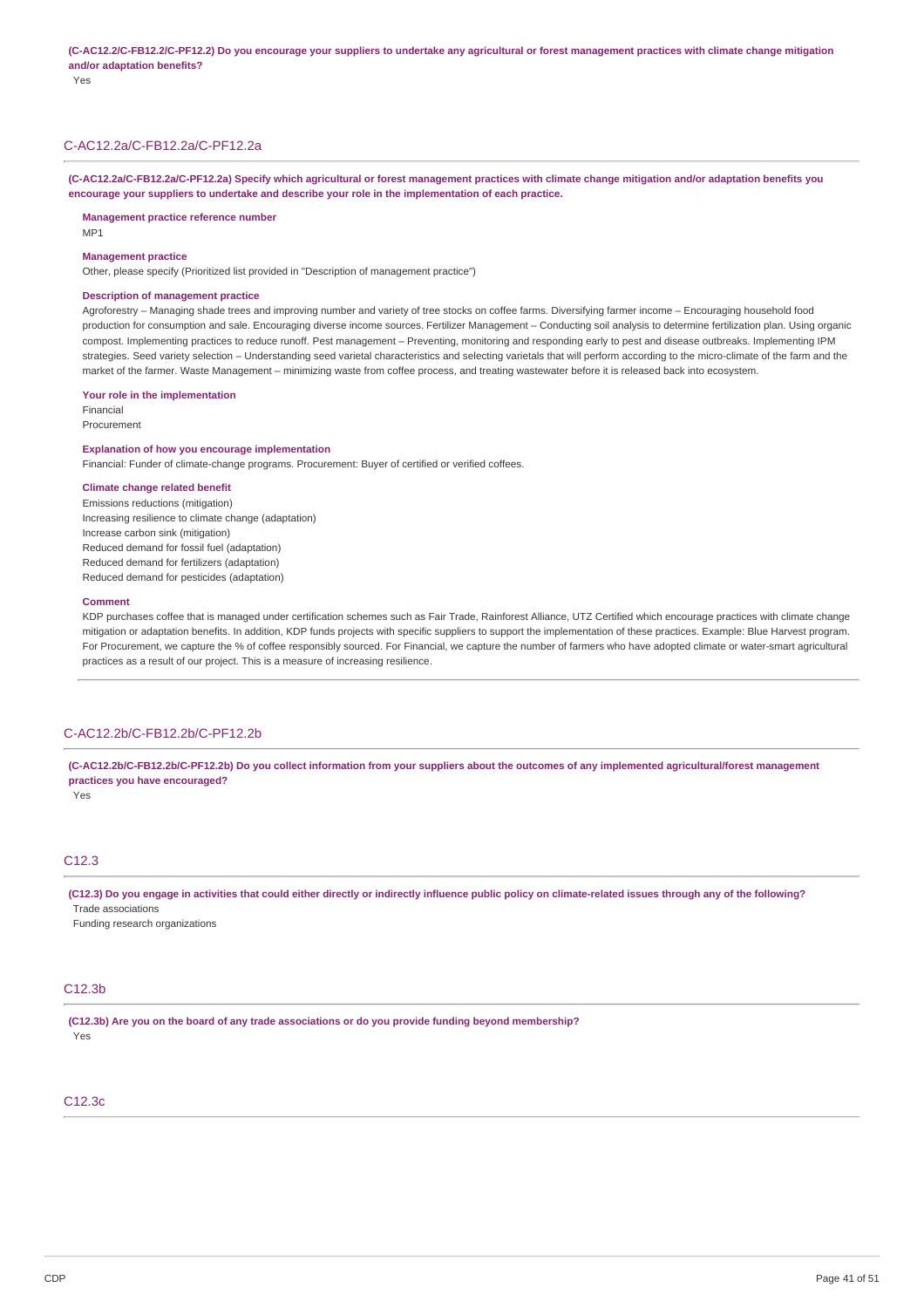#### (C12.3c) Enter the details of those trade associations that are likely to take a position on climate change legislation.

#### **Trade association**

American Beverage Association

#### **Is your position on climate change consistent with theirs?**

Consistent

# **Please explain the trade association's position**

As published on the ABA's website, the association pursues a range of environmental initiatives and commitments, including reducing greenhouse gas emissions. "We're working to improve energy efficiency and reduce greenhouse gas emissions. Climate change affects us all. That's why America's beverage companies have worked to improve energy efficiency and reduce greenhouse gas emissions. From our factories to our fleets to our vending machines, we've made significant changes. And we're committed to doing even more."

#### **How have you influenced, or are you attempting to influence their position?**

KDP employees serve on a variety of committees at the ABA, including the environmental committee. KDP works collaboratively with other ABA members to advance the industry's sustainable practices.

#### **Trade association**

Consumer Brands Association

## **Is your position on climate change consistent with theirs?**

Consistent

## **Please explain the trade association's position**

One of CBA's strategic priorities is to "Enhance Packaging Sustainability". In its own words, "The industry plays a crucial role in creating a more sustainable future by reducing packaging material, increasing recyclability.

#### **How have you influenced, or are you attempting to influence their position?**

The President of our Coffee business is on the Board of the CBA, and champions our efforts for more sustainable packaging, which will in turn be beneficial for our greenhouse gas footprint reduction efforts as packaging currently comprises a large component of our Scope 3 emissions.

#### **Trade association**

National Association of Convenience Stores

## **Is your position on climate change consistent with theirs?**

Consistent

#### **Please explain the trade association's position**

We understand that NACS may support various types of legislation related to climate change, such as energy efficiency. NACS provides multiple tools to assess and improve sustainability performance in the convenience industry.

### **How have you influenced, or are you attempting to influence their position?**

Our VP National Retail Sales Convenience/Industry Affairs serves on several NACS Board committees.

# C12.3d

#### **(C12.3d) Do you publicly disclose a list of all research organizations that you fund?** No

C12.3f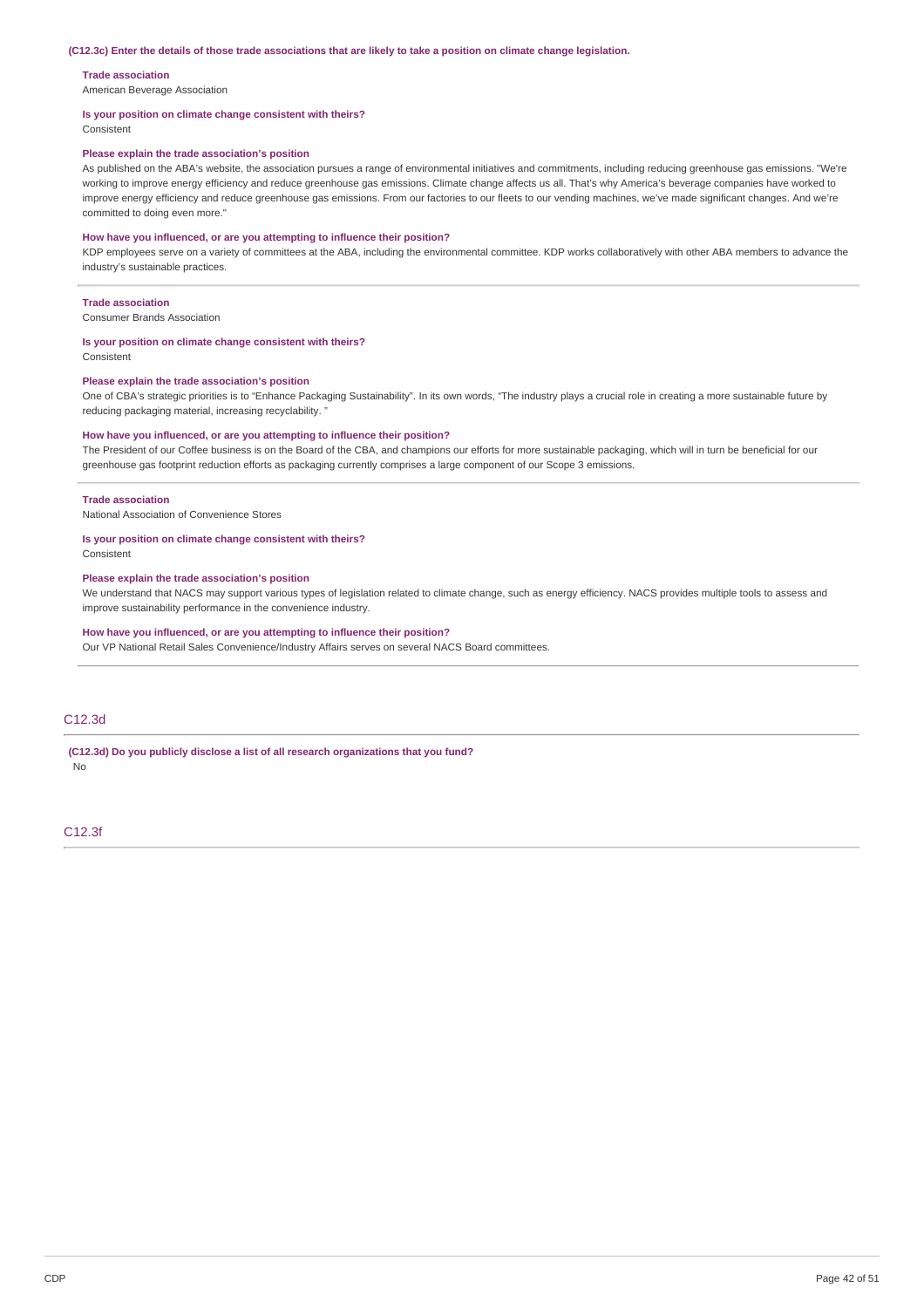## (C12.3f) What processes do you have in place to ensure that all of your direct and indirect activities that influence policy are consistent with your overall climate **change strategy?**

As stated in our Political Engagement Approach available on our website, Keurig Dr Pepper (KDP) is committed to sourcing, producing and distributing our beverages responsibly, while making a positive impact on our consumers, customers, communities, employees and various other stakeholders. We consider it our duty and responsibility to support this commitment through our efforts to engage in the political process and the development of public policy.

Our political activities and contributions comply with all applicable U.S. laws and regulations and related disclosure requirements. We participate in trade associations for a variety of reasons, including their ability to provide a unified voice in legislative and regulatory matters and monitor industry policies and trends. The majority of our public policy advocacy work is done through our membership in the American Beverage Association (ABA), which is the trade association of the non-alcoholic beverage industry in the United States, as well as affiliated state level beverage associations. These groups represent the beverage industry in the United States at the national, state and local levels on issues that are of critical importance to our business, including our licensed bottlers.

Our participation in these trade associations, including membership on a trade association board, does not mean that we agree with every position a trade association takes on an issue. From time to time, our corporate positions may differ from those of the trade associations of which we are members. When we take positions that differ from our trade associations, we engage with the associations to express our views.

Every year, we disclose the trade associations to which KDP pays annual dues or membership fees, as well as those associations that received more than \$25,000 per year in non-deductible fees for federal lobbying expenditures. We update this list on an annual basis.

Absent approval from KDP, trade associations, such as the ABA or the Consumer Brands Association, may not use company funds for independent campaign expenditures or contributions to any federal, state or local candidate, ballot measure, party committee, non-candidate organization (such as political convention host committee) or organization organized under Section 527 of the Internal Revenue Code.

KDP takes a cross functional approach to sustainability, and deliberately integrates sustainability work and accountability throughout the organization. Our sustainability function is part of our overall Corporate Affairs team, responsible for enterprise-wide oversight and response to key issues. The Chief Sustainability Officer convenes the Sustainability Governance Committee, comprised of key functional Executive Leadership Team (ELT) members, which monitors progress monthly and approves key, crossfunctional CR initiatives. This provides oversight and drives accountability down to each function across the organization, eliminating obstacles for collaboration and reducing redundancy while ensuring that no aspect of sustainability is overlooked. Additionally, our sustainability and government affairs teams connect on a regular basis to ensure awareness and alignment across all issues. These regular meetings thus surface any inconsistencies with policy and commitments, and are the forum for developing actions to re-align activities to be consistent with the policy and commitments.

# C12.4

(C12.4) Have you published information about your organization's response to climate change and GHG emissions performance for this reporting year in places **other than in your CDP response? If so, please attach the publication(s).**

**Publication** In mainstream reports

**Status** Complete

**Attach the document** KDP (Keurig Dr Pepper Inc.) (10-K) 2021-02-25.pdf\_.pdf

**Page/Section reference** Pages 9 and 17 of 10-K (pages 13 and 21 of pdf file)

**Content elements**

Risks & opportunities Emission targets

**Comment**

**Publication** In voluntary sustainability report

**Status** Complete

**Attach the document** KDP-CR-Report-2020.pdf

# **Page/Section reference**

Section 2: Environment, pages 11-19. Section 3: Supply Chain, pages 20-26 Section 6: Governance, pages 41-44 Data Appendix: Emissions figures

#### **Content elements**

Governance Strategy Risks & opportunities Emissions figures Emission targets Other metrics

#### **Comment**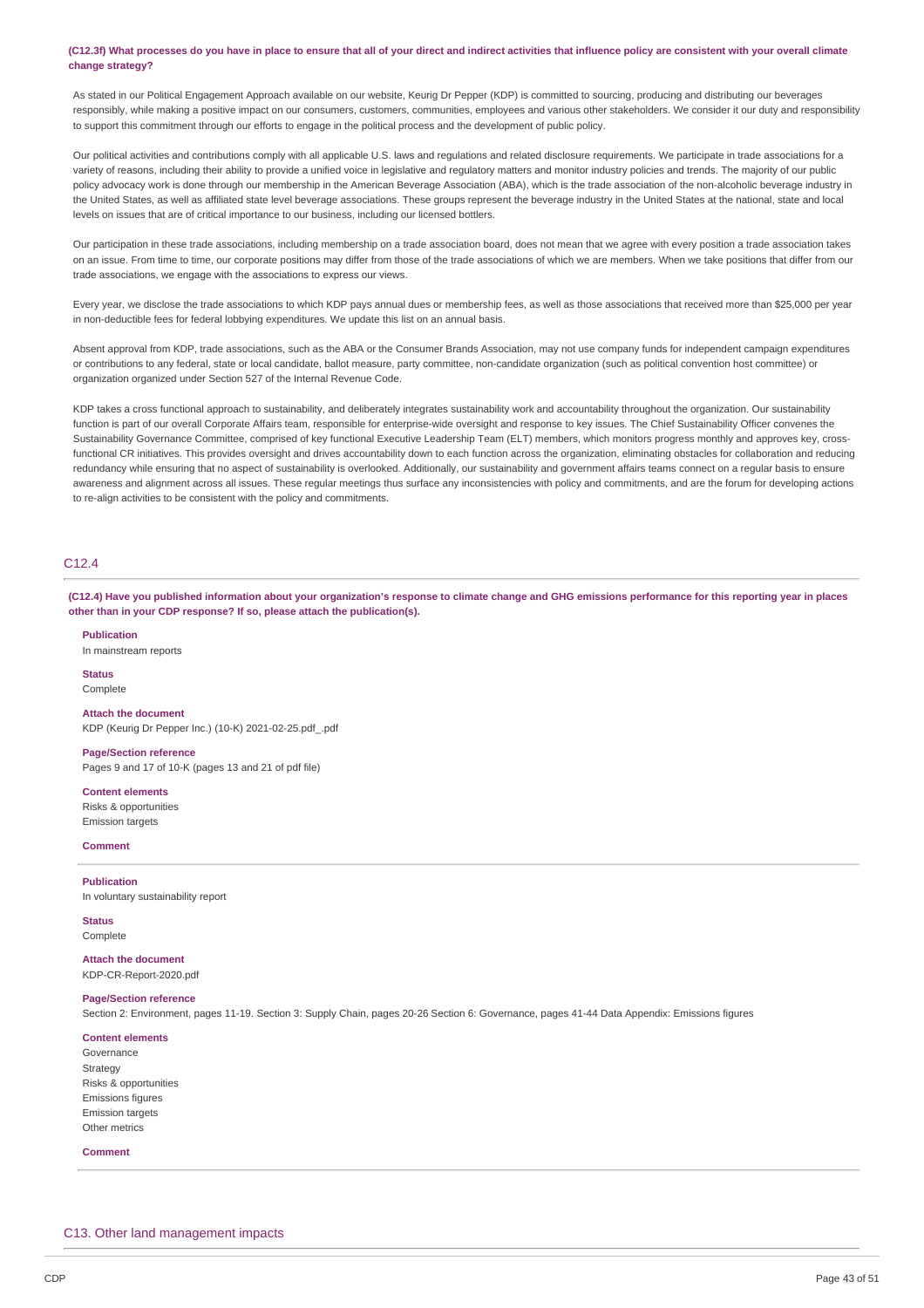# C-AC13.2/C-FB13.2/C-PF13.2

(C-AC13.2/C-FB13.2/C-PF13.2) Do you know if any of the management practices mentioned in C-AC12.2a/C-FB12.2a/C-PF12.2a that were implemented by your **suppliers have other impacts besides climate change mitigation/adaptation?**

Yes

## C-AC13.2a/C-FB13.2a/C-PF13.2a

(C-AC13.2a/C-FB13.2a/C-PF13.2a) Provide details of those management practices implemented by your suppliers that have other impacts besides climate change **mitigation/adaptation.**

**Management practice reference number** MP1

**Overall effect**

Positive

**Which of the following has been impacted?**

**Biodiversity** Soil Water Yield

#### **Description of impacts**

In 2021, KDP set a new goal to support regenerative agriculture and conservation on 250,000 acres of land by 2030. KDP will partner with key suppliers and farmers to achieve the goal, which represents 50 percent of the land used to grow the Company's top climate-sensitive crops, including coffee, corn and apples. In addition to the climate change mitigation/adaptation impacts, this new goal will accelerate the Company's efforts to protect water resources within its supply chain, as regenerative agriculture practices contribute to improved water quality and quantity, while also supporting biodiversity and strengthening farmer economic resilience. But this work is not new to KDP. Nearly all the management practices implemented by our suppliers and supported by our projects (including agroforestry, diversifying farmer income, fertilizer management, pest management, seed variety selection, and waste management) have multiple intended outcomes such as improving yield, soil health, and preserving biodiversity.

#### **Have any response to these impacts been implemented?**

Yes

#### **Description of the response(s)**

One of our 2020 targets which we achieved this year, was to improve the quality of life for one million people in our supply chain. Connecting people to clean water is an integral part of that. To accomplish this, we're collaborating with key partners who are working to ensure good water management and access to clean water in coffee communities. Our investments in key supplier regions are enabling research, infrastructure, support tools, training in good agronomic practices, and more. Better water management not only improves the quality of the coffee, but the livelihoods of our coffee farmers and their neighbors downstream. Water is an essential input across our value chain, from coffee trees to bean processing to brewing beverages. It is also critical to the resilience of coffee farmers and their communities. In fact, upwards of 9 million people in Central America depend on coffeelands for their water supply. Because coffee grows optimally at high altitudes in agroforestry systems, farmers have the opportunity and ability to be stewards of vital water resources for the entire watershed. Well-managed coffee systems can protect and restore watersheds that provide potable water for rural and urban communities downstream. This is the aim of the Blue Harvest program, a four-year initiative coordinated by Catholic Relief Services (CRS), to which Keurig Green Mountain, a founding funder, has invested more than \$5.7 million over the last six years to promote sustainable farming practices and increase access to clean water for coffee farmers and communities in Central America. This program has trained more than 4,5000 farmers to apply water- and climatesmart practices on their coffee farms, protected more than 73,000 hectares of critical watersheds, and improved drinking water for more than 145,000 people.

# C<sub>15</sub>. Signoff

# C-FI

(C-FI) Use this field to provide any additional information or context that you feel is relevant to your organization's response. Please note that this field is optional **and is not scored.**

At Keurig Dr Pepper, our corporate responsibility commitments aim to ensure our beverages make a positive impact with every drink. Our broad portfolio of products and nearly 27,000 employees give us many opportunities to drive change and be a catalyst for good. We take a strategic approach to channeling our energy and resources into those opportunities where we can have the greatest impact. We are committed to partnership, innovation, transparency and investment as we work to deliver progress.

We're pushing harder than ever to tackle climate change and build the resilience of our business and supply chain. In 2019, we laid the groundwork for important new climate goals to reduce greenhouse gas (GHG) emissions from the 2018 baseline developed for our newly merged company. This foundation included a corporate policy, governance structures and greater transparency, including reporting to CDP Climate.

In 2020 we set new science-based climate targets. We commit to:

- Reduce absolute Scope 1 and 2 GHG emissions by 30% by 2030
- Reduce absolute Scope 3 emissions in select categories by 15% by 2030
- Ensure our suppliers and bottlers representing 50% of our emissions will have Science Based Targets by 2024 •

These targets have been approved by the Science Based Targets initiative (SBTi) and are in line with the reductions that are required to meet the Paris Agreement on climate change goal of keeping global warming below 2 degrees Celsius. Our new climate goals provide a clear path for us to reduce our share of greenhouse gas emissions through continuation of existing efforts and the development of new focus areas, such as packaging improvements and value chain engagement.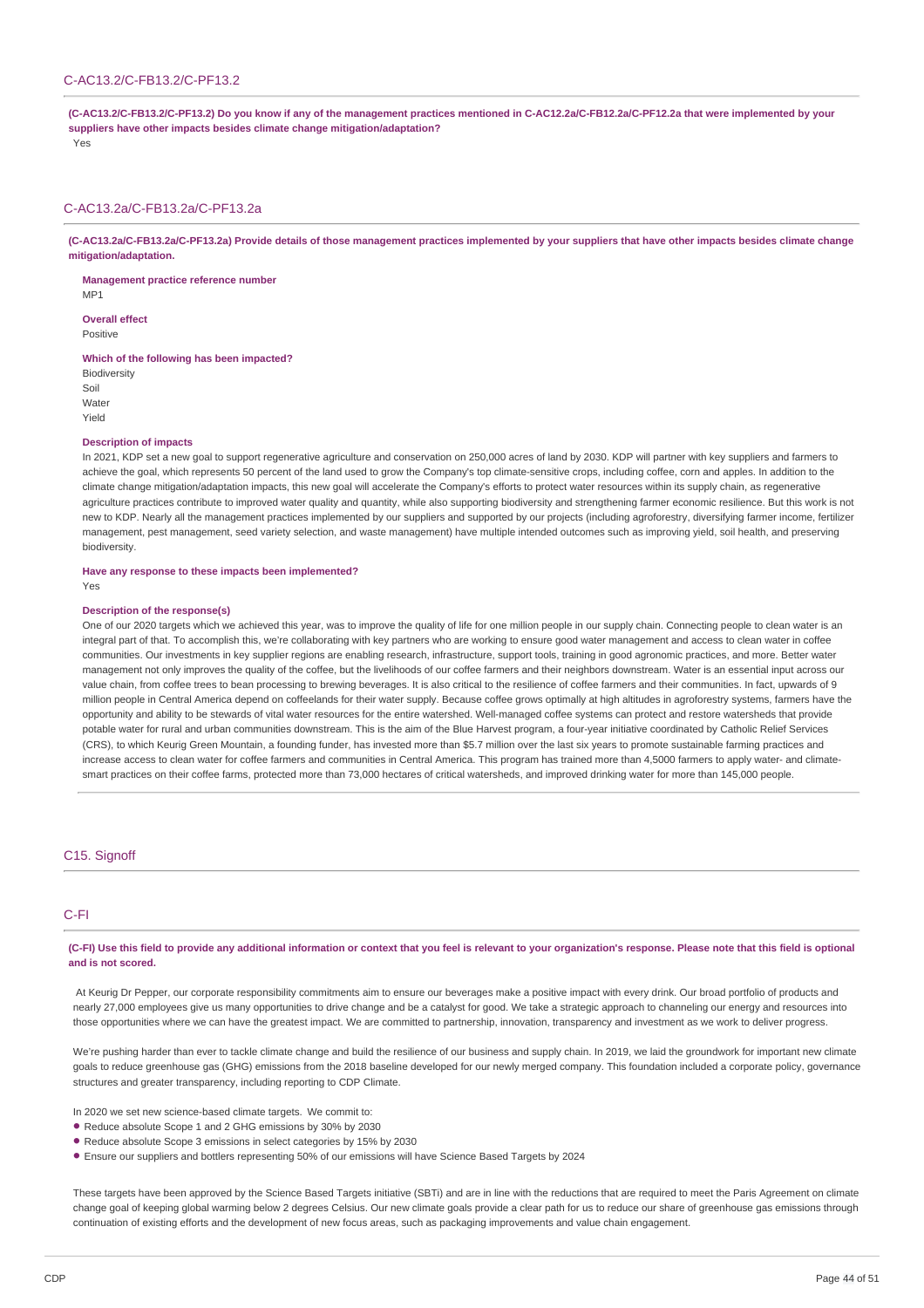# **(C15.1) Provide details for the person that has signed off (approved) your CDP climate change response.**

|       | <b>Job title</b>                     | Corresponding job category         |
|-------|--------------------------------------|------------------------------------|
| Row 1 | SVP and Chief Sustainability Officer | Chief Sustainability Officer (CSO) |

# SC. Supply chain module

# SC0.0

#### **(SC0.0) If you would like to do so, please provide a separate introduction to this module.**

At Keurig Dr Pepper, our corporate responsibility commitments aim to ensure our beverages make a positive impact with every drink. Our broad portfolio of products and nearly 27,000 employees give us many opportunities to drive change and be a catalyst for good. We take a strategic approach to channeling our energy and resources into those opportunities where we can have the greatest impact. We are committed to partnership, innovation, transparency and investment as we work to deliver progress.

We're pushing harder than ever to tackle climate change and build the resilience of our business and supply chain. In 2019, we laid the groundwork for important new climate goals to reduce greenhouse gas (GHG) emissions from the 2018 baseline developed for our newly merged company. This foundation included a corporate policy, governance structures and greater transparency, including reporting to CDP Climate.

In 2020 we set new science-based climate targets. We commit to:

- Reduce absolute Scope 1 and 2 GHG emissions by 30% by 2030
- Reduce absolute Scope 3 emissions in select categories by 15% by 2030
- Ensure our suppliers and bottlers representing 50% of our emissions will have Science Based Targets by 2024 •

These targets have been approved by the Science Based Targets initiative (SBTi) and are in line with the reductions that are required to meet the Paris Agreement on climate change goal of keeping global warming below 2 degrees Celsius. Our new climate goals provide a clear path for us to reduce our share of greenhouse gas emissions through continuation of existing efforts and the development of new focus areas, such as packaging improvements and value chain engagement.

# SC0.1

**(SC0.1) What is your company's annual revenue for the stated reporting period?**

|       | <b>Annual Revenue</b> |
|-------|-----------------------|
| Row 1 | 1618000000<br>.       |

# SC<sub>0.2</sub>

**(SC0.2) Do you have an ISIN for your company that you would be willing to share with CDP?** Yes

# SCO.2a

**(SC0.2a) Please use the table below to share your ISIN.**

|                       | <b>ISIN country code (2 letters)</b> | <b>ISIN</b> numeric identifier and single check digit (10 numbers overall) |
|-----------------------|--------------------------------------|----------------------------------------------------------------------------|
| $\sqrt{$ Row $\angle$ | ಀಀ                                   | 49271V1008                                                                 |

# SC1.1

(SC1.1) Allocate your emissions to your customers listed below according to the goods or services you have sold them in this reporting period.

|                                           | . . | - | $\sim$ | . .<br>$\sim$ . |
|-------------------------------------------|-----|---|--------|-----------------|
| <b>Requesting member</b><br>Walmart, Inc. |     |   |        |                 |
| <b>Scope of emissions</b><br>Scope 1      |     |   |        |                 |
| <b>Allocation level</b><br>Company wide   |     |   |        |                 |
| <b>Allocation level detail</b>            |     |   |        |                 |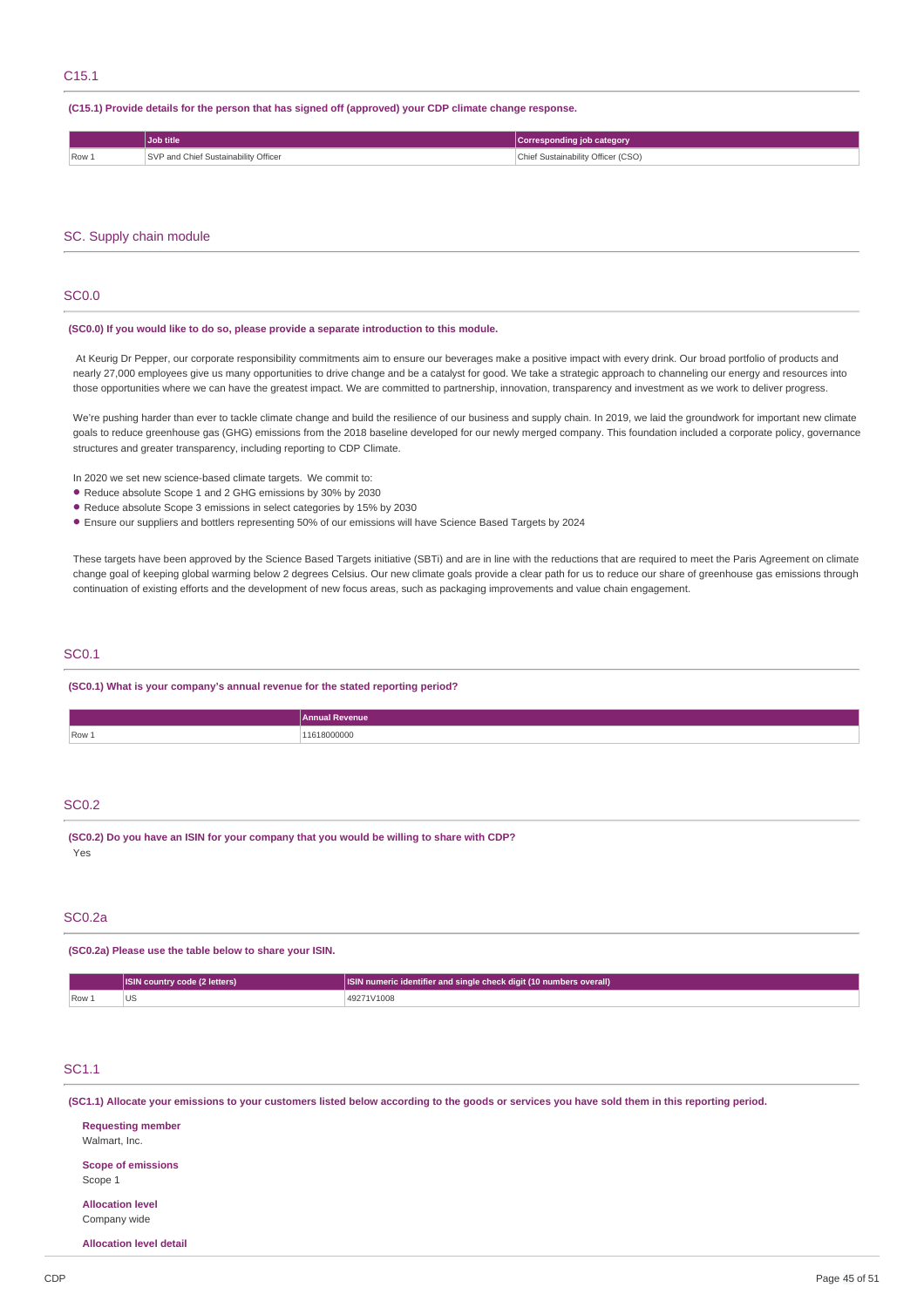#### <Not Applicable>

#### **Emissions in metric tonnes of CO2e** 43463

**Uncertainty (±%)** 5

#### **Major sources of emissions**

Scope 1: fuel use for distribution fleet and coffee roasting

**Verified**

No

# **Allocation method**

Allocation based on the market value of products purchased

#### Please explain how you have identified the GHG source, including major limitations to this process and assumptions made

In completing our GHG footprint we look at all categories of emissions for relevance, and use primary data whenever possible to then calculate emissions for those activities. Our Scope 1 emissions are calculated based on fuel usage tracking for our fleet and plants. Our total Scope 1 emissions have been 3rd-party verified as described in our CDP response, but not this allocation to our customer.

**Requesting member** Walmart, Inc.

**Scope of emissions** Scope 2

**Allocation level** Company wide

**Allocation level detail** <Not Applicable>

**Emissions in metric tonnes of CO2e** 13992

**Uncertainty (±%)** 5

**Major sources of emissions** Purchased electricity

**Verified** No

#### **Allocation method**

Allocation based on the market value of products purchased

# Please explain how you have identified the GHG source, including major limitations to this process and assumptions made

In completing our GHG footprint we look at all categories of emissions for relevance, and use primary data whenever possible to then calculate emissions for those activities. Scope 2 reflects our purchased electricity consumption. Our total Scope 2 emissions have been 3rd-party verified as described in our CDP response, but not this allocation to our customer.

**Requesting member** Walmart, Inc.

**Scope of emissions** Scope 3

**Allocation level** Company wide

**Allocation level detail** <Not Applicable>

**Emissions in metric tonnes of CO2e** 1268257

**Uncertainty (±%)** 5

**Major sources of emissions**

Packaging, product materials and retail (refrigeration), upstream distribution (please see our emission data for full Scope 3 information).

**Verified**

No

# **Allocation method**

Allocation based on the market value of products purchased

#### Please explain how you have identified the GHG source, including major limitations to this process and assumptions made

In completing our GHG footprint we look at all categories of emissions for relevance, and use primary data whenever possible to then calculate emissions for those activities. In 2019, we refined our Scope 3 accounting and added additional categories. We rely on both supplier data for some categories such as logistics, and also on modeling based on representative product studies.

**Requesting member**

Wal Mart de Mexico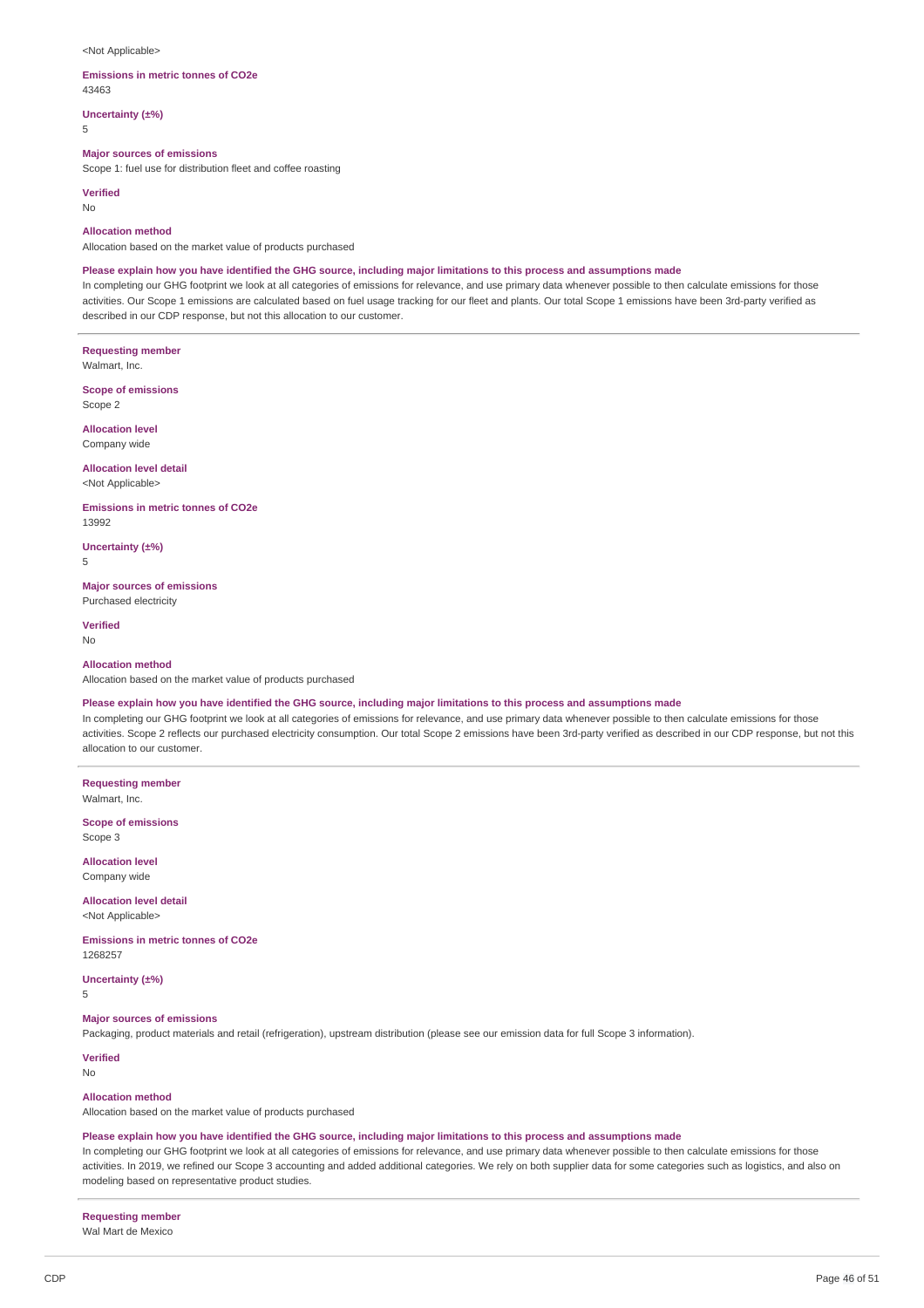#### **Scope of emissions** Scope 1

**Allocation level** Company wide

**Allocation level detail**

<Not Applicable>

**Emissions in metric tonnes of CO2e** 1147

# **Uncertainty (±%)**

10

## **Major sources of emissions**

Scope 1: fuel use for distribution fleet and coffee roasting

**Verified**

No

## **Allocation method**

Allocation based on the market value of products purchased

# Please explain how you have identified the GHG source, including major limitations to this process and assumptions made

In completing our GHG footprint we look at all categories of emissions for relevance, and use primary data whenever possible to then calculate emissions for those activities. Our Scope 1 emissions are calculated based on fuel usage tracking for our fleet and plants. Our total Scope 1 emissions have been 3rd-party verified as described in our CDP response, but not this allocation to our customer.

**Requesting member** Wal Mart de Mexico

**Scope of emissions** Scope 2

**Allocation level** Company wide

**Allocation level detail**

<Not Applicable>

**Emissions in metric tonnes of CO2e** 369

**Uncertainty (±%)** 10

**Major sources of emissions** Purchased electricity

**Verified**

No

# **Allocation method**

Allocation based on the market value of products purchased

#### Please explain how you have identified the GHG source, including major limitations to this process and assumptions made

In completing our GHG footprint we look at all categories of emissions for relevance, and use primary data whenever possible to then calculate emissions for those activities. Scope 2 reflects our purchased electricity consumption. Our total Scope 2 emissions have been 3rd-party verified as described in our CDP response, but not this allocation to our customer.

## **Requesting member** Wal Mart de Mexico

**Scope of emissions**

Scope 3

**Allocation level** Company wide

**Allocation level detail** <Not Applicable>

**Emissions in metric tonnes of CO2e** 33477

**Uncertainty (±%)** 10

#### **Major sources of emissions**

Scope 3: Packaging, product materials and retail (refrigeration), upstream distribution (please see our emission data for full Scope 3 information).

**Verified**

No

# **Allocation method**

Allocation based on the market value of products purchased

Please explain how you have identified the GHG source, including major limitations to this process and assumptions made In completing our GHG footprint we look at all categories of emissions for relevance, and use primary data whenever possible to then calculate emissions for those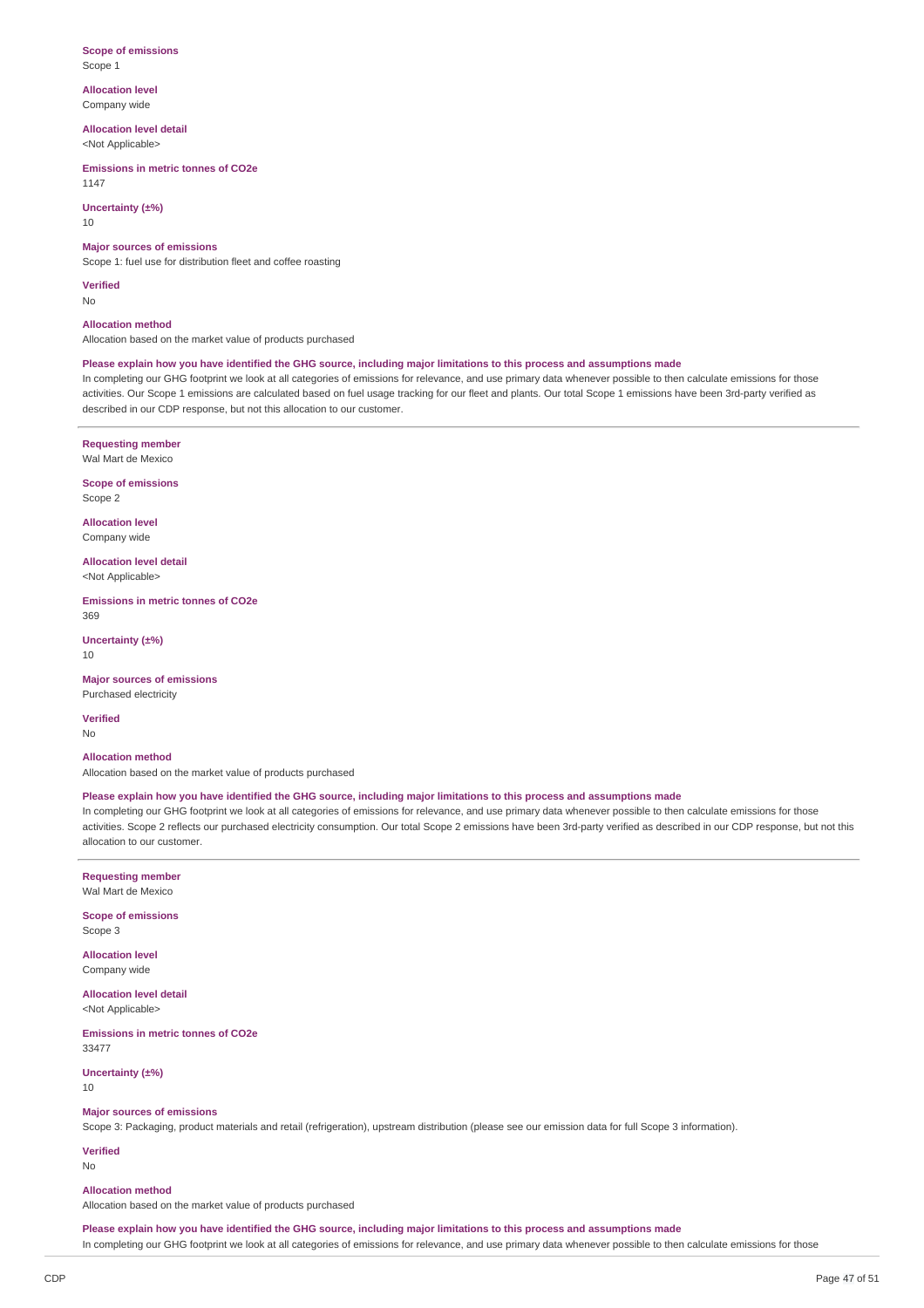activities. In 2019, we refined our Scope 3 accounting and added additional categories. We rely on both supplier data for some categories such as logistics, and also on modeling based on representative product studies.

**Requesting member**

**Target Corporation** 

**Scope of emissions** Scope 1

**Allocation level** Company wide

**Allocation level detail** <Not Applicable>

**Emissions in metric tonnes of CO2e** 9099

**Uncertainty (±%)** 10

**Major sources of emissions** Scope 1: fuel use for distribution fleet and coffee roasting

**Verified** No

**Allocation method**

Allocation based on the market value of products purchased

# Please explain how you have identified the GHG source, including major limitations to this process and assumptions made

In completing our GHG footprint we look at all categories of emissions for relevance, and use primary data whenever possible to then calculate emissions for those activities. Our Scope 1 emissions are calculated based on fuel usage tracking for our fleet and plants. Our total Scope 1 emissions have been 3rd-party verified as described in our CDP response, but not this allocation to our customer.

**Requesting member** Target Corporation

**Scope of emissions** Scope 2

**Allocation level** Company wide

**Allocation level detail** <Not Applicable>

**Emissions in metric tonnes of CO2e** 2929

**Uncertainty (±%)** 10

**Major sources of emissions** Scope 2: purchased electricity

**Verified** No

**Allocation method**

Allocation based on the market value of products purchased

Please explain how you have identified the GHG source, including major limitations to this process and assumptions made

In completing our GHG footprint we look at all categories of emissions for relevance, and use primary data whenever possible to then calculate emissions for those activities. Scope 2 reflects our purchased electricity consumption. Our total Scope 2 emissions have been 3rd-party verified as described in our CDP response, but not this allocation to our customer.

**Requesting member**

Target Corporation

**Scope of emissions** Scope 3

**Allocation level** Company wide

**Allocation level detail**

<Not Applicable>

**Emissions in metric tonnes of CO2e** 265519

**Uncertainty (±%)** 10

#### **Major sources of emissions**

Scope 3: Packaging, product materials and retail (refrigeration), upstream distribution (please see our emission data for full Scope 3 information).

## **Verified**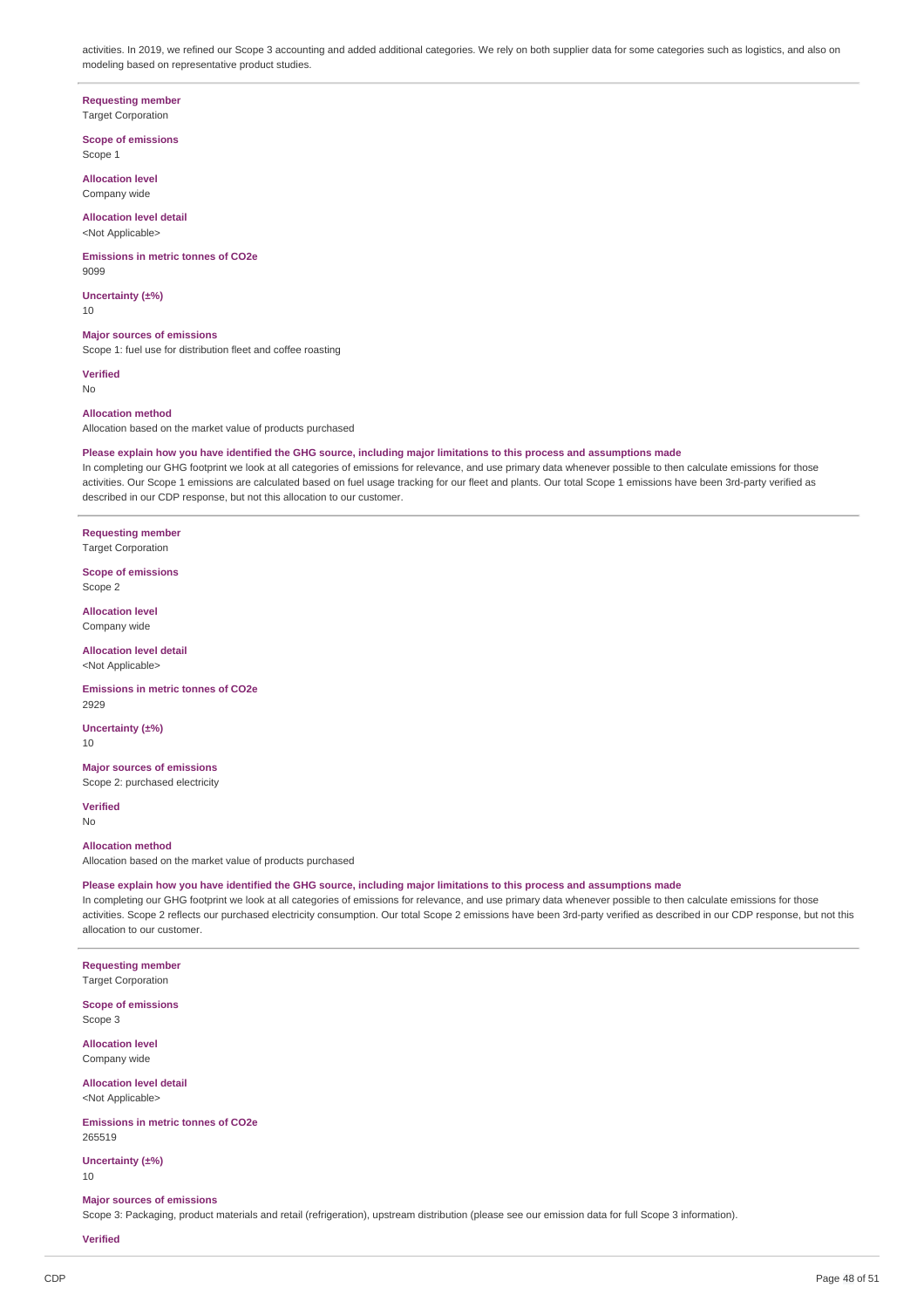#### No

## **Allocation method**

Allocation based on the market value of products purchased

#### Please explain how you have identified the GHG source, including major limitations to this process and assumptions made

In completing our GHG footprint we look at all categories of emissions for relevance, and use primary data whenever possible to then calculate emissions for those activities. In 2019, we refined our Scope 3 accounting and added additional categories. We rely on both supplier data for some categories such as logistics, and also on modeling based on representative product studies.

**Requesting member** Ahold Delhaize

**Scope of emissions** Scope 1

**Allocation level** Company wide

**Allocation level detail** <Not Applicable>

**Emissions in metric tonnes of CO2e** 1138

**Uncertainty (±%)** 10

#### **Major sources of emissions**

Scope 1: fuel use for distribution fleet and coffee roasting

**Verified**

No

**Allocation method**

Allocation based on the market value of products purchased

#### Please explain how you have identified the GHG source, including major limitations to this process and assumptions made

In completing our GHG footprint we look at all categories of emissions for relevance, and use primary data whenever possible to then calculate emissions for those activities. Our Scope 1 emissions are calculated based on fuel usage tracking for our fleet and plants. Our total Scope 1 emissions have been 3rd-party verified as described in our CDP response, but not this allocation to our customer.

**Requesting member**

Ahold Delhaize

**Scope of emissions** Scope 2

**Allocation level** Company wide

**Allocation level detail** <Not Applicable>

**Emissions in metric tonnes of CO2e** 366

**Uncertainty (±%)** 10

**Major sources of emissions**

Scope 2: purchased electricity

**Verified** No

**Allocation method**

Allocation based on the market value of products purchased

Please explain how you have identified the GHG source, including major limitations to this process and assumptions made

In completing our GHG footprint we look at all categories of emissions for relevance, and use primary data whenever possible to then calculate emissions for those activities. Scope 2 reflects our purchased electricity consumption. Our total Scope 2 emissions have been 3rd-party verified as described in our CDP response, but not this allocation to our customer.

**Requesting member** Ahold Delhaize

**Scope of emissions** Scope 3

**Allocation level** Company wide

**Allocation level detail** <Not Applicable>

**Emissions in metric tonnes of CO2e** 33208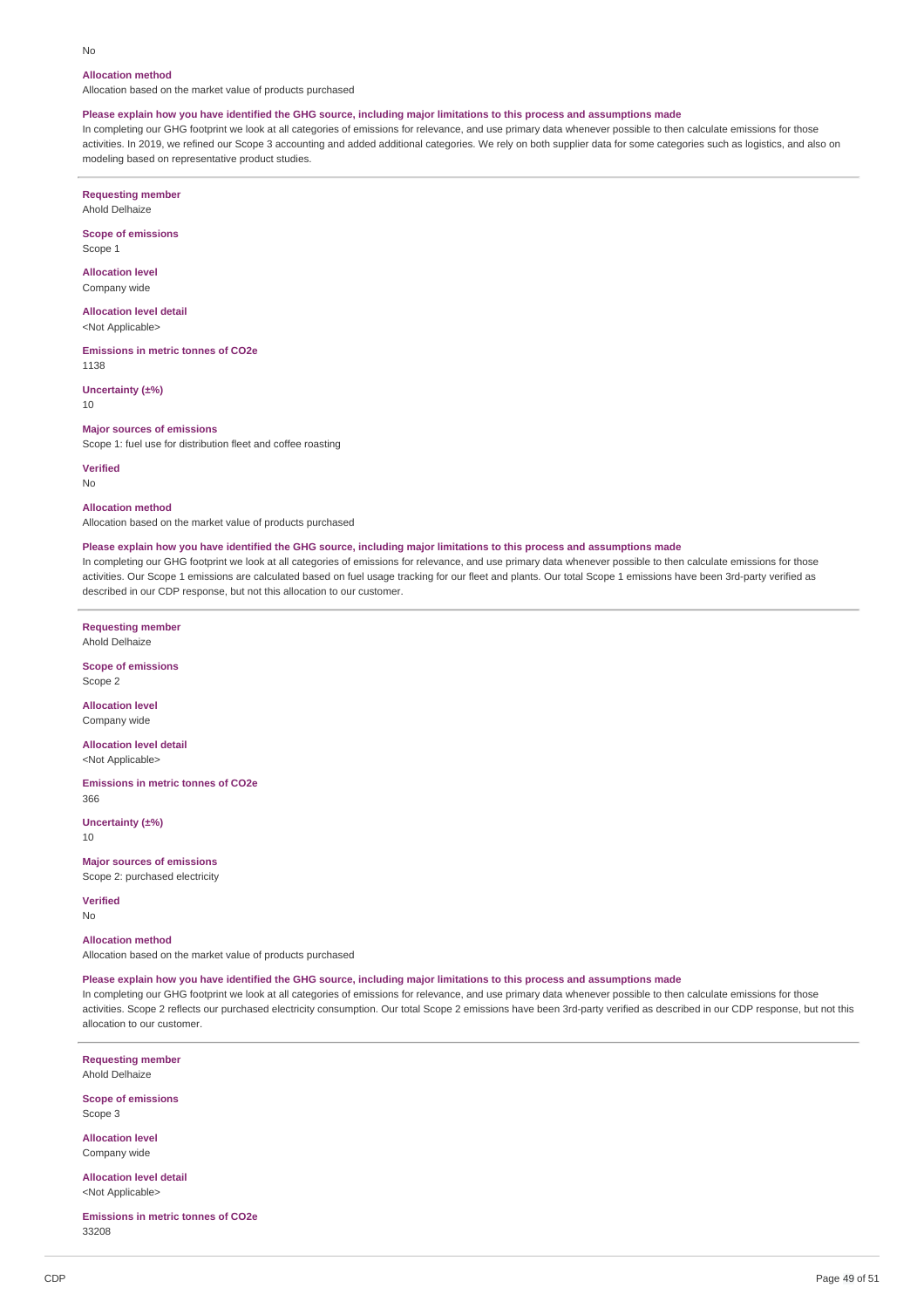# **Uncertainty (±%)**

10

## **Major sources of emissions**

Scope 3: Packaging, product materials and retail (refrigeration), upstream distribution (please see our emission data for full Scope 3 information).

# **Verified**

No

#### **Allocation method**

Allocation based on the market value of products purchased

Please explain how you have identified the GHG source, including major limitations to this process and assumptions made

In completing our GHG footprint we look at all categories of emissions for relevance, and use primary data whenever possible to then calculate emissions for those activities. In 2019, we refined our Scope 3 accounting and added additional categories. We rely on both supplier data for some categories such as logistics, and also on modeling based on representative product studies.

# SC1.2

**(SC1.2) Where published information has been used in completing SC1.1, please provide a reference(s).**

# SC1.3

(SC1.3) What are the challenges in allocating emissions to different customers, and what would help you to overcome these challenges?

| <b>Allocation challenges</b>                                                               | Please explain what would help you overcome these challenges                                          |
|--------------------------------------------------------------------------------------------|-------------------------------------------------------------------------------------------------------|
| Customer base is too large and diverse to accurately track emissions to the customer level | Guidelines as to the most acceptable approximations of emissions associated with different customers. |

# SC1.4

**(SC1.4) Do you plan to develop your capabilities to allocate emissions to your customers in the future?** No

# SC1.4b

**(SC1.4b) Explain why you do not plan to develop capabilities to allocate emissions to your customers.**

Customer base is too large and diverse to accurately track or allocate emissions to the customer level.

# SC2.1

(SC2.1) Please propose any mutually beneficial climate-related projects you could collaborate on with specific CDP Supply Chain members.

# SC2.2

(SC2.2) Have requests or initiatives by CDP Supply Chain members prompted your organization to take organizational-level emissions reduction initiatives? No

# SC4.1

**(SC4.1) Are you providing product level data for your organization's goods or services?** No, I am not providing data

# Submit your response

**In which language are you submitting your response?** English